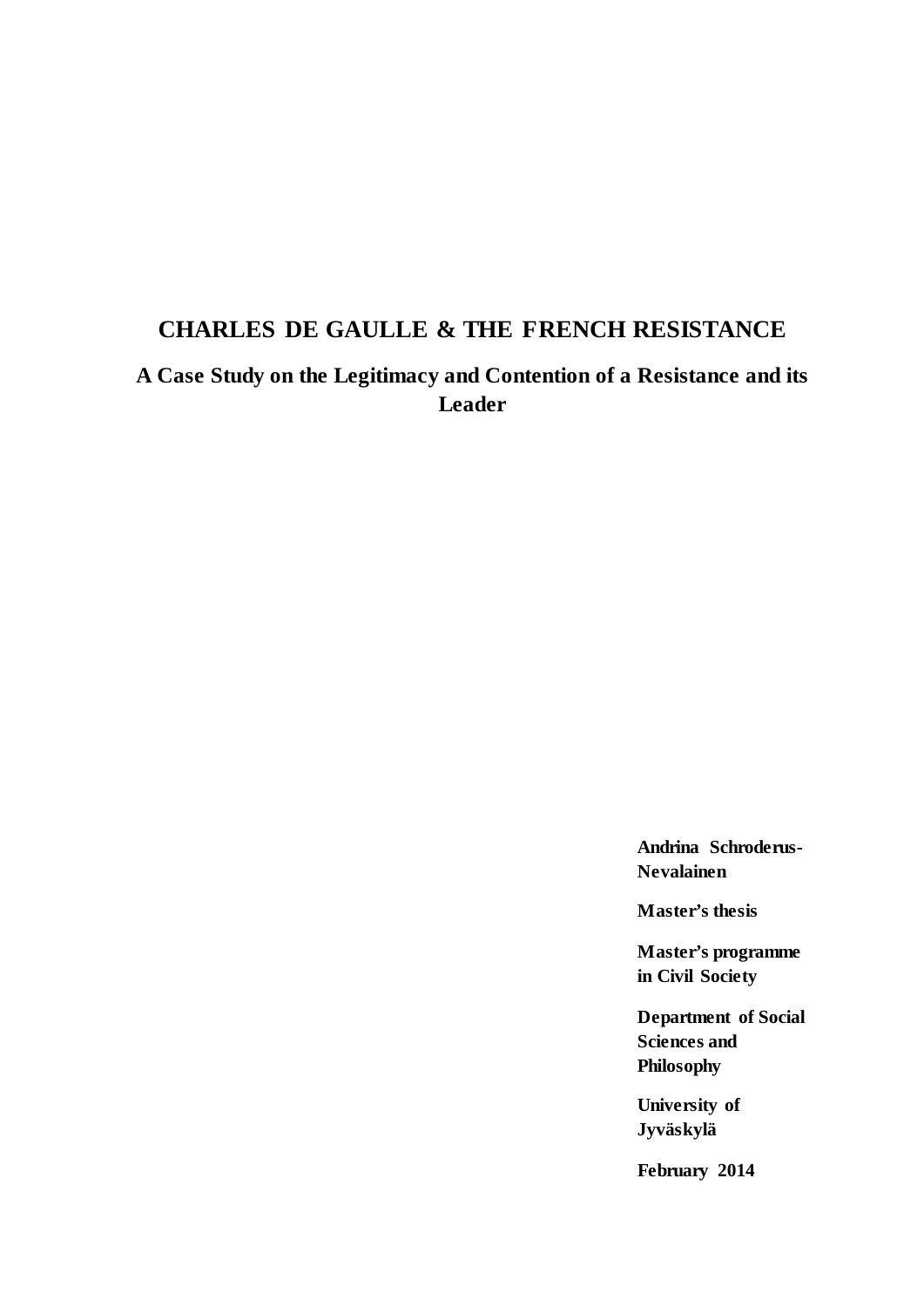#### **ABSTRACT**

#### **CHARLES DE GAULLE & THE FRENCH RESISTANCE**

#### **A Case Study on the Legitimacy and Contention of a Resistance and its Leader**

Author: Andrina Schroderus-Nevalainen

Political Science / Master's programme in Civil Society

Master's thesis

Department of Social Sciences and Philosophy

Faculty of Social Sciences

University of Jyväskylä

Supervisor: Pertti Lappalainen

February 2014

Number of pages: 73

Charles de Gaulle, one of the most notable leaders of the French history, rose to power outside democratic processes. When he departed for London in June 1940 to continue the opposition against Germany, de Gaulle was not an elected official nor did he hold a significant governmental post. He was also lacking public support, but nevertheless managed to become the symbol of French resistance and emerge as the leader of post-war France. Years later, he again became the head of his country outside democratic processes, yet history does not question his legitimacy as a leader. This master's thesis looks into the foundation of de Gaulle's legitimacy, and attempts to explain why and how he became a legitimate leader.

Four elemental themes have been identified to construe de Gaulle's legitimacy. France's national identity and the country's contentious tradition provided a context for the rise of the resistance, and legitimized its actions. The crimes committed by the Vichy government resulted in the loss of its legitimacy which then provided a space for a new legitimate actor to enter the political sphere of the country. The French Resistance and its endorsement of de Gaulle enabled him to absorb some of the movement's legitimacy, and provided him with the essential support that is necessary for any leader of a movement. Finally, charisma, de Gaulle's own personality granted him the tools to enforce his vision for France. Together, these four elements explain his legitimacy.

**Key words:** Legitimacy, Charles de Gaulle, the French Resistance, social movements, contentious politics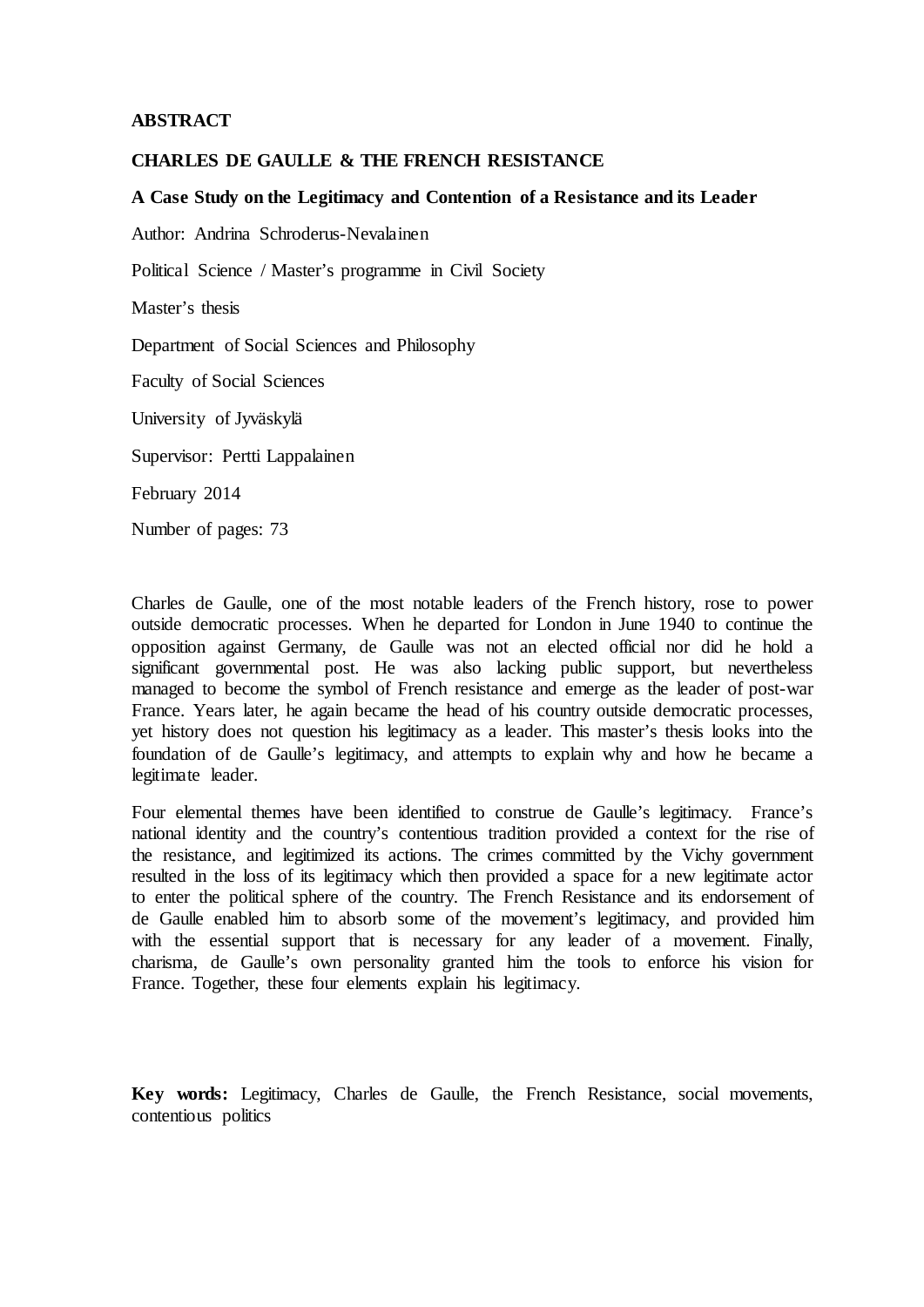## **Table of Contents**

| 1. Introduction                                                      |               |
|----------------------------------------------------------------------|---------------|
| 1.1. Structure & Methodology                                         | $\frac{2}{3}$ |
| 1.2. Biography of Charles de Gaulle                                  | 8             |
| 2. Legitimacy and Contention                                         | 11            |
| 2.1. Max Weber and Charismatic Authority                             | 13            |
| 2.2. John Locke and the Right to Revolution                          | 16            |
| 2.3. David Beetham and the Legitimation of Power                     | 18            |
| 2.4. Jean-Marc Coicaud, Legitimacy and Politics                      | 20            |
| 2.5. Charles Tilly and Sidney Tarrow, Contentious Politics           | 22            |
| <b>3. France's Contentious Identity</b>                              | 25            |
| 3.1. Defeatism versus Grandeur                                       | 26            |
| 3.2. Honour                                                          | 29            |
| <b>4. The Vichy Government</b>                                       | 34            |
| 4.1. The Rise and Fall of Vichy                                      | 35            |
| 4.2. Delegitimation of Government                                    | 39            |
| <b>5. The French Resistance</b>                                      | 43            |
| 5.1. The Birth of the Resistance                                     | 44            |
| 5.2. Social Movements and their Power to Legitimate and Delegitimate | 49            |
| 5.3. The Right to Resistance                                         | 53            |
| 6. Charisma                                                          | 57            |
| 6.1. The Man Behind the Façade                                       | 58            |
| 6.2. The Workings of a Charismatic Leader                            | 62            |
| 7. Conclusion                                                        | 66            |
| 8. Bibliography                                                      | 71            |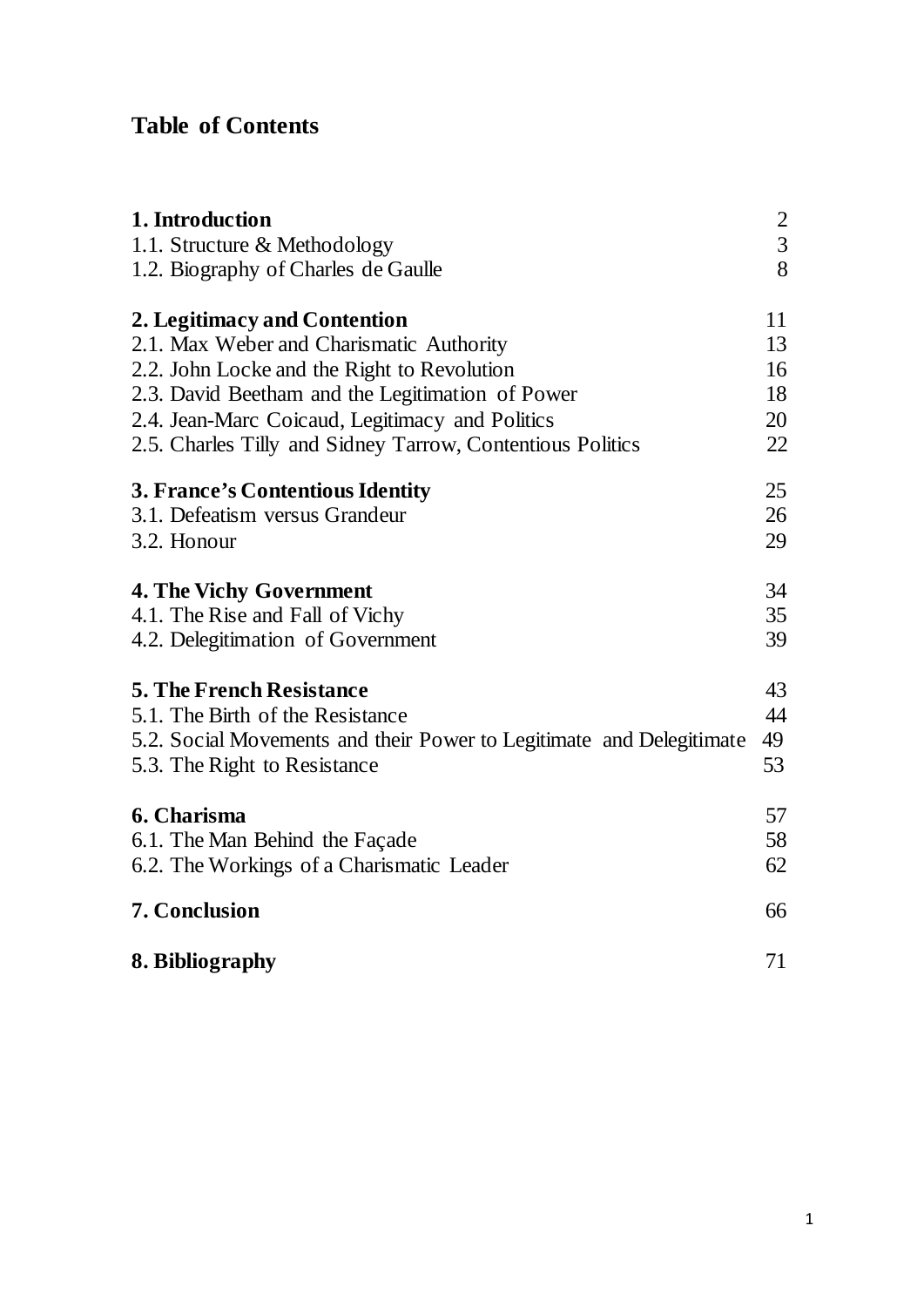## <span id="page-3-0"></span>**1. Introduction**

*'Toute ma vie, je me suis fait une certaine idée de la France' Charles de Gaulle[1](#page-3-1)* What lured me into writing my master's thesis on the legitimacy of a long gone French president was the great story behind it. Charles de Gaulle has been perhaps the most notable leader in the whole history of France, a man who came into power by unconventional means and the power of his own personality, whose years as the head of the country attracted continuous accusations of authoritarian behavior. He is also the man who ensured that France would be able to rise from the ruins of World War II, and whose legacy to his motherland includes, among many other things, a constitution that was able to pull the country out of the political turmoil that had tormented it for decades. His relationship with the general public was volatile; when he emerged as the leader of the Free French to continue the battle against the Nazis, he had no fame or public position to speak of. After the war he became a celebrated hero and symbol of national pride, only to find his ideas on political reform to be pushed aside. After spending years out of the public eye, he was called to save the nation when a revolt in Algiers had driven France into a state of turmoil. An aloof president who initially enjoyed high approval rates by the public, de Gaulle finished his career with his heart broken and stepped out of office after ten years having lost a referendum of approval. His legacy, however, remains.

When de Gaulle left for England in June 1940 refusing to accept the armistice with Germany, he had never been elected into office and held no significant government post, yet he was to be identified with France for the coming decades. Condemned to death by the official French government, de Gaulle worked outside democratic processes during this period in time and to complicate things even further, the French public initially agreed with the collaborationist Vichy regime. Despite being the most prominent person in the French political arena from 1944 onwards, he held no electoral claim to power until 1958, and even then he was elected President by a college of dignitaries. A direct vote by the people occurred as late as 1962, and before this he had successfully served as the head of the provisional government after the Liberation and had been called out of retirement to handle

<span id="page-3-1"></span> $1$  de Gaulle, 1954, 1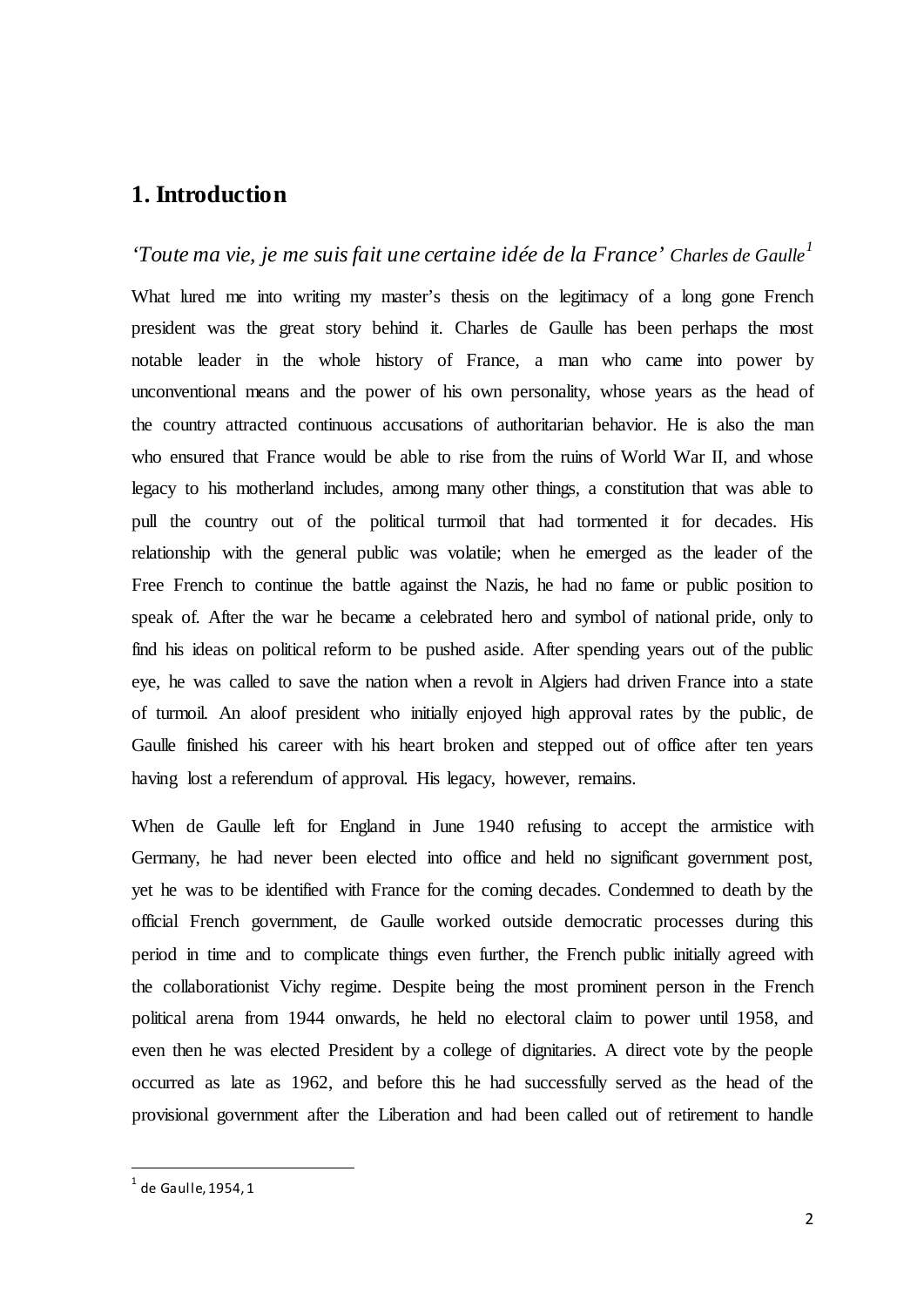the situation in Algiers. How is it possible that history has accepted de Gaulle as a legitimate leader despite everything he did outside commonly accepted democratic norms? What is the basis of his legitimacy?

My thesis aims to answer the question of the source of de Gaulle's legitimacy. De Gaulle's contemporaries offered arguments for and against his legitimacy; some criticized him for not having been elected into office, while others argued that his quest to save France and its people was more than enough to make him legitimate. However, despite being a welldocumented and a much written figure, there is little literature focusing specifically on his legitimacy as a leader. The subject is touched upon in many of the biographies written about him and in other works<sup>[2](#page-4-1)</sup> that include a discussion on de Gaulle's rise to power, yet they are mostly content in agreeing that his willingness to sacrifice himself for his country and for what he believed was the right thing to do were enough to make him a legitimate person of authority. It is often his 'righteousness' that is given the most attention, yet I am also interested in other elements besides the normative dimension. I will argue that his extraordinary willingness to fight for his motherland and its people are an important part of his legitimacy, but that there are other factors which need to be taken into consideration as well. One of these elements is his merger with the French Resistance, the various independent dissident groups that operated in France during WWII. I will use legitimacy concepts by four political theorists in addition to understanding social movements, i.e. the French Resistance, as having the power to legitimate in order to demonstrate how I see the construction of de Gaulle's legitimacy.

## <span id="page-4-0"></span>**1.1. Structure & Methodology**

My aim is to take a detailed look into this historical case study, and examine which factors construed de Gaulle's legitimacy as a leader. The political leadership of Western democracies often base their legitimacy on democratic processes. Honest elections are a commonly approved method to elect leaders, who are deemed as legitimate also by those who did not cast their vote for them. In monarchies, it is heritage that gives one the claim to legitimate authority. De Gaulle, however, was neither a royal nor an elected official. His case is a more complex one, and in my thesis I have aimed to explore the roots of his legitimacy.

<span id="page-4-1"></span> $2^{2}$  E.g Cogan 1996, Fenby 2010, Dallas 2005, Cassin 1941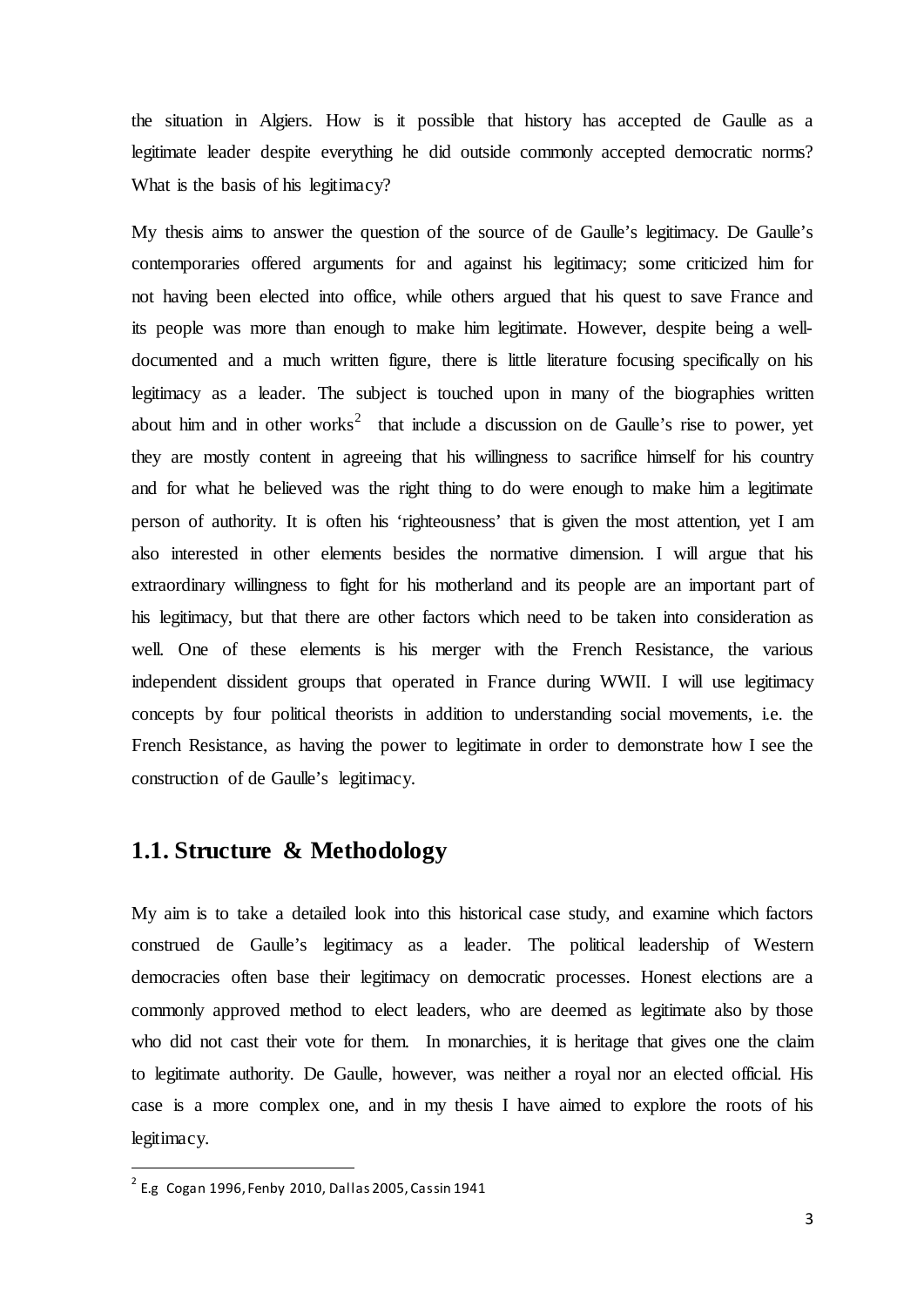I begin with the premise that de Gaulle indeed was a legitimate leader, despite not having initially been elected into office or having any hereditary claim to a position of authority. Even though he reached a position of power outside commonly accepted processes, at present there is little debate challenging his legitimacy. De Gaulle's legacy is visible in modern France; the main airport in Paris is named after him, and in 2005 a poll by the country's national television station, France 2, chose de Gaulle as the most notable figure from the whole of French history (Fenby, 2010, 9). He is commonly accepted and referred to as one of the three main Allied leaders during WWII, among the British Prime Minister Winston Churchill and the American President Franklin D. Roosevelt<sup>[3](#page-5-0)</sup>. Modern French politicians refer to de Gaulle in their orations; previous French president Nicolas Sarkozy often mentioned de Gaulle in his speeches to arouse the support of the public<sup>[4](#page-5-1)</sup>. Therefore I have found it acceptable to treat de Gaulle as a legitimate leader. However, the general acknowledgment of de Gaulle's legitimacy fails to answer *why* he was a justified leader, and to what degree is his legitimacy connected to the evolution and success of both de Gaulle and the French Resistance. As Haunss (2007) has noted, questions of legitimacy can have a powerful part in the mobilization of social movements. Because of the high visibility and potential power of social movements he sees it necessary to pay attention also to connections between collective action and the processes of legitimation. It is my view as well that social movements can serve as legitimating or delegitimating actors, as in de Gaulle's context the French Resistance was a key element in the build-up of his authority.

I have identified four elements that when combined, built de Gaulle's legitimacy, despite his leadership role not being a creation of any specific democratic process and will proceed to demonstrate how these features together construed his legitimacy. I will begin each chapter with a brief look into a specific historical event, mostly basing the narrative on Jean Lacouture's *the Rebel*, Jonathan Fenby's *General Charles de Gaulle and the France He Saved* and de Gaulle's *Mémoires de Guerre*, and will then analyze these situations through a theoretical lens. Legitimacy concepts by Max Weber, John Locke, Jean-Marc Coicaud, and David Beetham as well as Charles Tilly's and Sidney Tarrow's framework of

<span id="page-5-0"></span><sup>3</sup> e.g. http://www.bbc.co.uk/history/worldwars/wwtwo/allies\_at\_war\_01.shtml 4

<span id="page-5-1"></span>e.g. http://www.ambafrance-uk.org/70TH-anniversary-of-the-Appeal-of,

http://www.diplomatie.gouv.fr/en/IMG/pdf/Speech\_by\_Nicolas\_Sarkozy\_\_presentation\_of\_Le\_Te rrible\_submarine.pdf and http://www.u-m-

p.org/sites/default/files/fichiers\_joints/articles/11\_03\_discours\_villepinte.pdf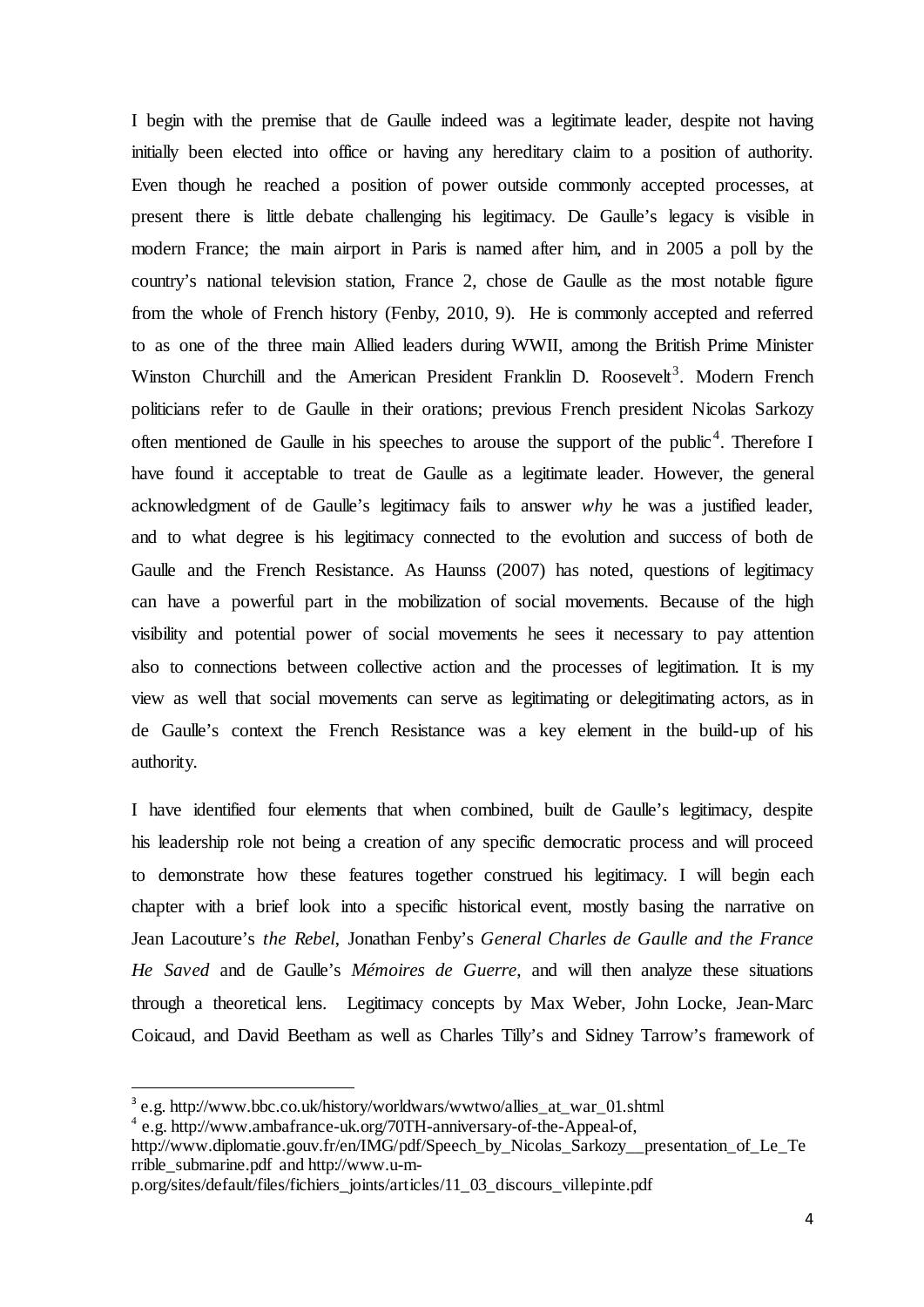contentious politics in the study of social movements are used to construct the theoretical framework for the thesis. The theories are briefly introduced in Chapter 2, *Legitimacy and Contention*. The structure of this work follows the four elements I have identified as the building blocks of de Gaulle's legitimacy. To facilitate the reader, I have attempted to organize the chapters into a chronological historical order, even though events at times overlap. Each chapter, *France's Contentious Identity*, *the Vichy Government, the French Resistance*, and *Charisma* begins with an introduction to the historical context followed by an analysis using the ideas of the previously mentioned theorists. Initially I intended to make a clear separation and limit each theorist under a specific theme; however, once I began the writing process it was clear that this kind of separation was not feasible. As themes and ideas overlap, it felt forced to limit each theorist to just one theme. Therefore I have chosen to use the theories in an intertwined manner to analyze the historical events. In the conclusion I will proceed to demonstrate how all these elements tie together to build the source for de Gaulle's legitimacy.

I begin the analysis from the French national identity in Chapter 3. The history and cultural identity of the French people form the basis for the other three elements; in some other nation, an armistice would not have caused such a blow to the national identity, nor left room for a charismatic leader to arise. The contentious tradition of France and the French people is an important feature when analyzing the Resistance. The repertoires of contention the French had and the frequent uprisings the country has witnessed during its history were a factor in the birth of the resistance. Given how wide-spread and frequent contentious action has been in the French history, it is my view that it is a legitimate form of action. Therefore, I will argue that in this case legitimacy is very much tied into the cultural and historical tradition of the country, and is thus context-based. Chapter 4 focuses on the Vichy government, detailing how it came to power and how it acted after signing the armistice with Germany. De Gaulle's and the Resistance's legitimacy is strongly tied to the Vichy government, and for its lack of legitimacy. There cannot exist two legitimate authorities at any given time in one sphere, and therefore it is necessary for one to lose its legitimacy before the other can gain any. The Vichy government rose to power under dubious circumstances and abused the rights of the French people, which resulted in the loss of its legitimacy. This then opened a space for de Gaulle and the French Resistance. In Chapter 5 the attention is on the French Resistance, discussing the evolution of the resistance and the union of the various dissident groups under de Gaulle's leadership. The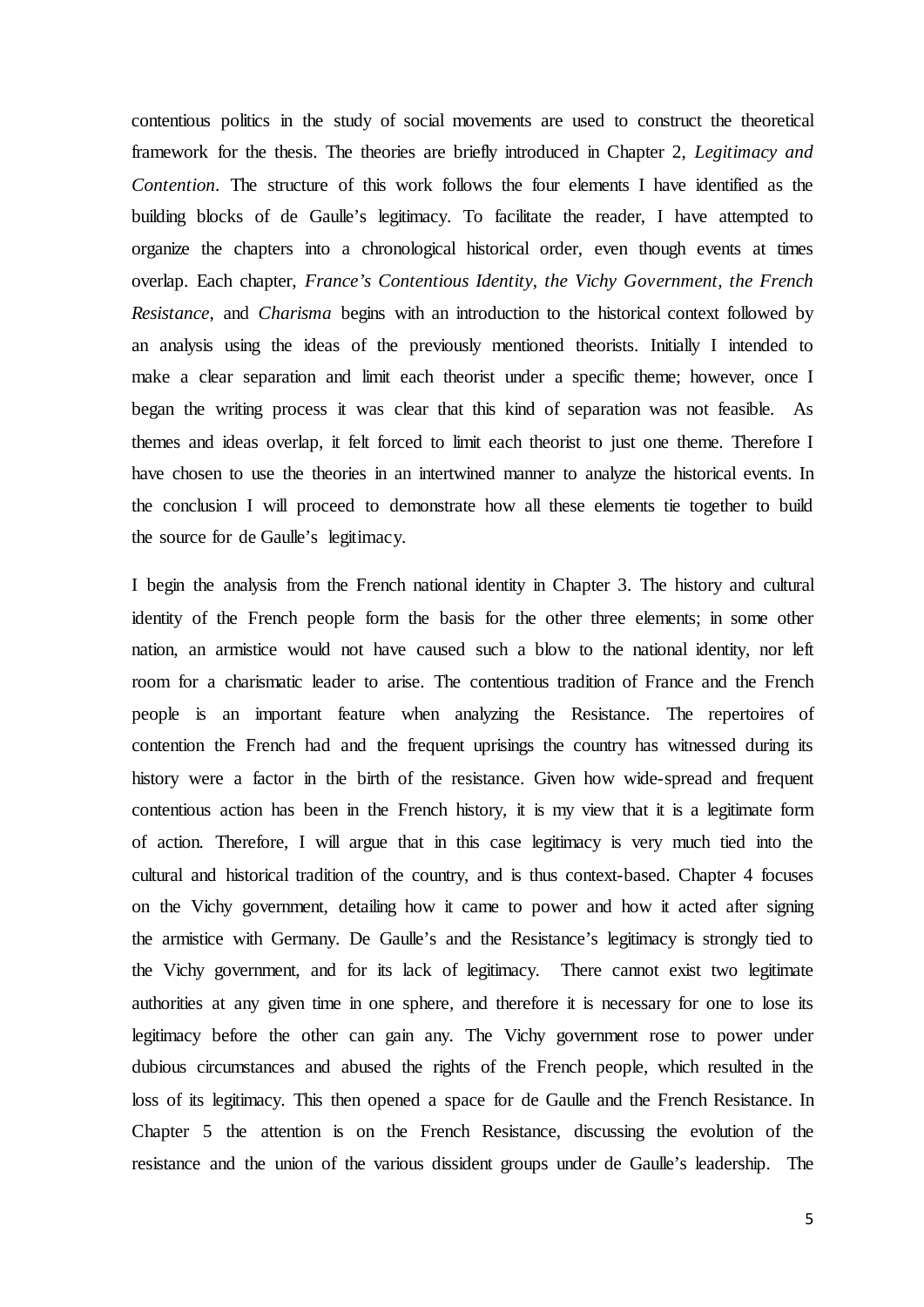Resistance is seen as having the power legitimate and also to delegitimate its opponents. The Resistance fighters gained legitimacy for their willingness for personal sacrifices to rid their motherland of the invaders, and de Gaulle absorbed some of this legitimacy to his own persona by becoming the leader of the various resistance groups. This chapter also notes the people's right to revolution under a wrongful government, and points out the role of consent and followers in the legitimation process. I will argue that legitimacy requires an element of perception; had de Gaulle not had any followers or supporters for his initiative, he could not have been a legitimate leader. This element of perception is also a part of what provides social movements their ability to acts as legitimizing instruments. The final part of the analysis focuses on de Gaulle's persona and characteristics as a leader, which is discussed in Chapter 6. His charisma, sense of destiny and stubbornness are in large part responsible for everything he accomplished for France. I will then tie the four elements together in the conclusion.

Other books are consulted as well, but mostly I have used Jean Lacouture's *the Rebel* and Jonathan Fenby's *The General Charles de Gaulle and the France He Saved* as the main sources for the historical context of the thesis. *The Rebel* (1990) is widely agreed to be one of the most accomplished works on de Gaulle, while Fenby's book, which was published in 2010, is to my understanding the most current bibliography available. In addition, as a primary source, I have often relied on de Gaulle's personal account on the events of World War II, which he has narrated in his *Mémoires de Guerre.* The original French copy of the War Memoirs is divided into three parts, of which I have used the first part *Mémoires de Guerre L'Appel 1940*—*1942. L'Appel 1940*—*1942* narrates the first years of the war that have mainly been the focus of the thesis. I have used the English translation, *War Memoirs*, for the later years because I personally own a copy and its availability has thus been more convenient. Since my intention has been to use de Gaulle's predicament as a case study through which to examine the concept of legitimacy, not to give a detailed and profound description of the events of World War II, I have deemed these books to be suitable and sufficient for the purposes of the thesis. Had one chosen to look into this topic from a historian's point of view, a far more arduous process would have been necessary. My focus has been on events that occurred between 1930 —1960, and given how much time has passed, many original materials are not widely available today. Lacouture and Fenby have naturally relied on many archived and often diplomatic sources in their works, and disappointingly, considering that these sources are stored either in France, England or the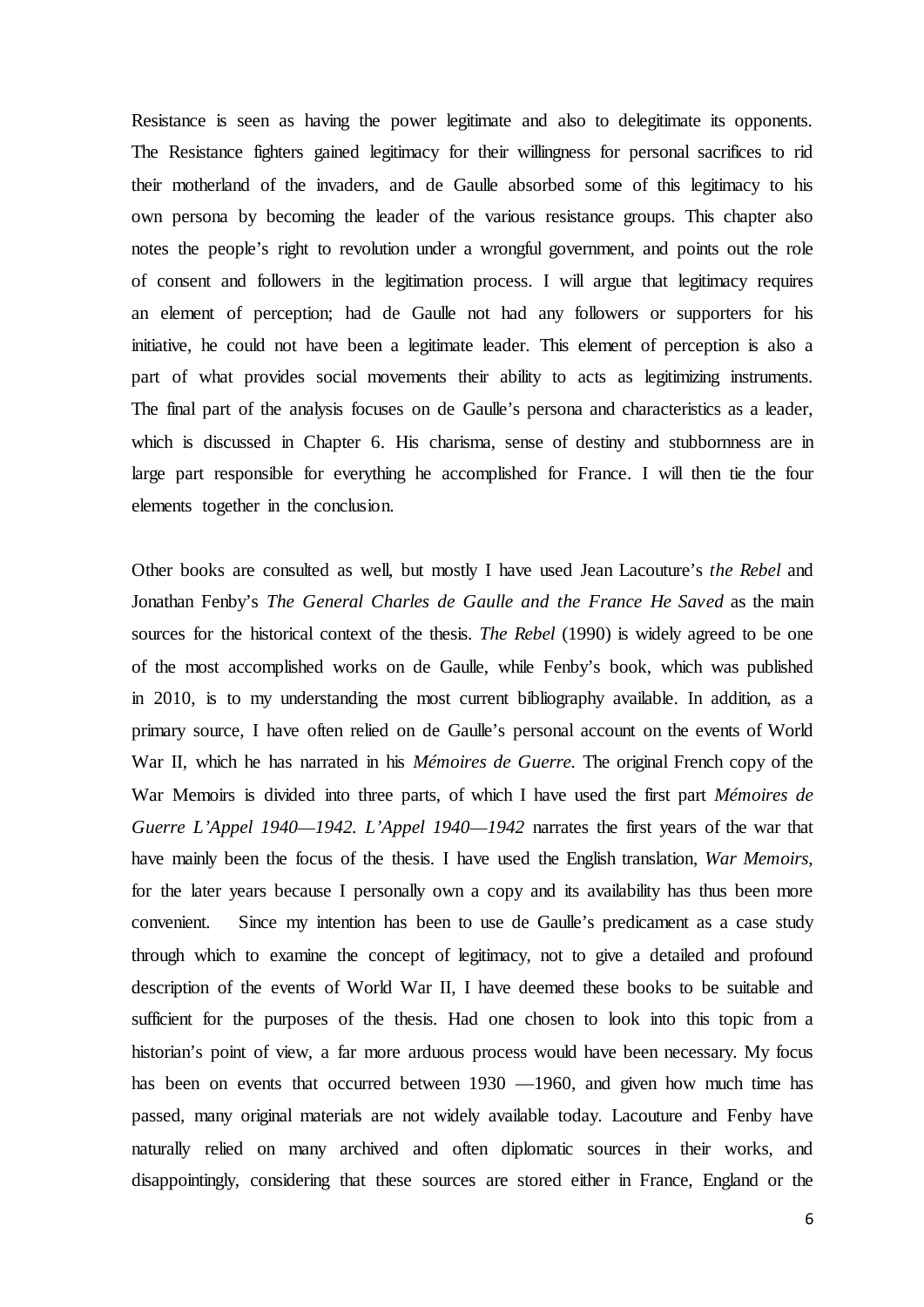United States, I did not have access to them. However, given that mine is a master's thesis and one that focuses on a concept of political science, I believe that the historical context of the thesis is acceptable. Fenby attempts to offer an objective look into the life of de Gaulle, while Lacouture provides a deeper analysis his mind and character. The *Mémoires de Guerre* then reveals de Gaulle's thoughts on the events that passed. The historical situation offers the starting point for the theoretical analysis, and for it I have chosen theorists whose ideas on legitimacy could be of help in understanding de Gaulle's predicament. I will argue that none of the theories would suffice on their own, and my aim is to build a framework that ties the concepts together in order to provide a justifiable argument for de Gaulle's legitimacy.

A major issue I faced when writing the thesis was the complexity of the topic. Even when focusing specifically on de Gaulle, the Free French and to a certain degree the Vichy regime, World War II included such a myriad of individuals, events, motives and consequences that it would have required years to truly understand and grasp the full picture. Therefore I have been forced to oversimplify and shorten the historical events and backgrounds in order to not prolong the thesis unnecessarily. De Gaulle had an extremely complex personality and he struggled for power among the Allies and the French resistance right until the Liberation, both topics which I have not dwelled into deeper. More fascinating information has been left out than included; for example, prior to the events of World War II, de Gaulle's wartime adversary and head of the Vichy regime Philippe Pétain was actually his mentor, and the two men had a close relationship. In fact, de Gaulle even named his son Philippe. It would have been interesting to look into all these themes further, but again, to keep the thesis concise, I have been forced to either disregard or to explain very briefly information that would otherwise have been fascinating. The development of the structure of the thesis and the categorization of the historical information proved out to be the biggest obstacle I faced during the writing process. How to take such a tremendous amount of information, divide it into parts, try to keep it logical and chronological in a way that would allow the reader to follow the events, but also to divide the events into themes that would be useful for the purposes of the analysis. The whole process took months and often felt overwhelming. I have also intentionally excluded several names of individuals from the text. For reasons of clarity, I have chosen not to refer to certain people, e.g. Prime Minister Paul Reynaud's mistress on page 28 by name, since I felt that naming persons who are only mentioned once or twice in the text would not be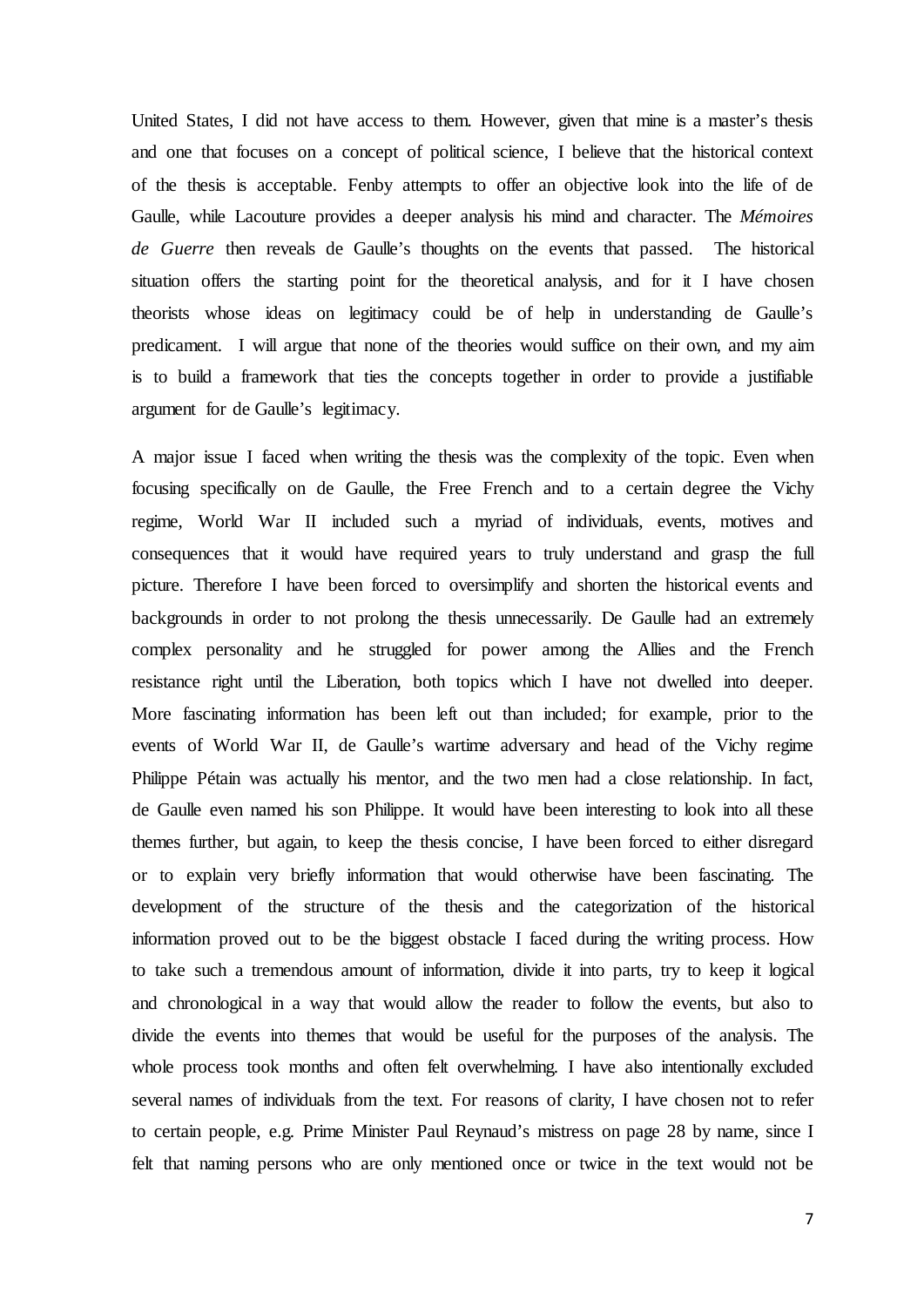useful either for the reader or for the purposes of the thesis. There would simply have been too many details for a reader not fully immersed in the details of de Gaulle's life and the events of WWII to be able to follow the text smoothly.

This is a theoretical thesis. In the beginning I consulted several Finnish thesis writing guidebooks for guidance, to no avail. Most of them do not touch the subject of a theoretical thesis, and the ones that do, cover it with a line or two. In fact, the most comprehensive 'guide' to writing a theoretical thesis I have found is included in 'Ohjeita pro gradu – tutkielman laatimiseksi' by the Faculty of Social Sciences of the University of Jyväskylä. The faculty's online thesis writing guide states that there really is no clear model for a theoretical work; rather, the process involves an intertwined medley of reading, thinking, writing and analyzing<sup>[5](#page-9-0)</sup>. The lack of a clear formula or writing guide made me rather desperate at times, and prompted me to question whether it is even acceptable to write something outside the structures covered in guidebooks. Well, this is my attempt.

#### **1.2. Biography**

This brief biography of de Gaulle is intended to familiarize the reader with the historical context of my analysis, and to gain some insight into events that will be discussed more in detail later on. It is rather crucial that the reader has some level of understanding of the events of World War II to be able follow the structure of the thesis. However, I have tried to avoid falling into the trap of writing excessively about events that are trivial for the purposes of this thesis. After all, my intention is to study a concept of political science, not history. I have chosen to simplify the accounts and omit some names, as a detailed historical narrative would be rather difficult to follow. I chose to include this brief account on de Gaulle in the introduction so that the reader would have an overall understanding of the events of World War II and of de Gaulle's life, before continuing into the differently themed chapters. Each chapter focuses on a different aspect of these historical events, and therefore it is useful for the reader to have a vague knowledge on the topic before continuing further.

<span id="page-9-0"></span><sup>&</sup>lt;sup>5</sup> "Tutkimukset voivat myös olla puhtaasti teoreettisia, siis analysoida jotakin teoriaa tai käsitettä aikaisemman tutkimuskirjallisuuden nojalla. Teoreettiselle tutkimukselle ei ole valmista kaavaa; työ on lukemista, jäsentämistä, ajattelua ja ajatusten työstämistä tekstiksi."

https://www.jyu.fi/ytk/opiskelu/tutkielma-ja-valmistuminen/prograduyfi/gradu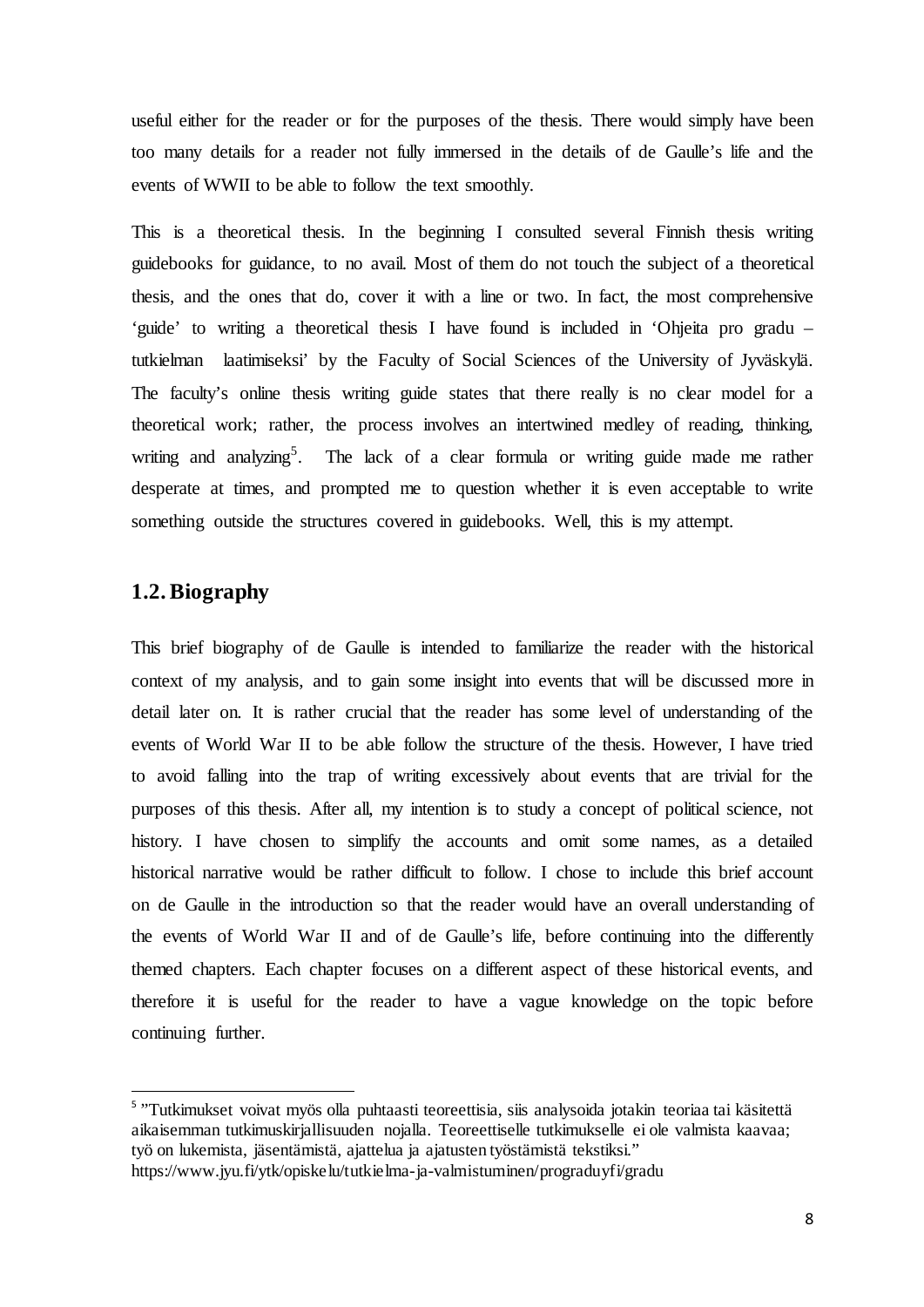Charles de Gaulle was born on November 22, 1890 in Lille, France and grew up in Paris as the second oldest son of a family of five children. He entered the military academy of St. Cyr at the age of nineteen and was a captain by the time he started fighting in the First World War. Captured by the Germans a year and a half into the war, de Gaulle spent his time as a prisoner perfecting his German as well as giving lectures on history and strategy to other prisoners. Later on he was granted the Legion of Honor for the courage he had shown in battle (Dallas, 2005, 89—93).

After the war de Gaulle sought to be assigned to Poland as a means of making up the ground he had lost to other officers who had fought for France during the war while he was held in captivity. De Gaulle was appointed to train officers of the Polish army, from where he returned in 1921. A year later he married Yvonne Vendroux with whom he was to have three children; Geneviève, Philippe and Anne, who had Down's syndrome and whom de Gaulle was especially close to. From 1925 to 1927 de Gaulle worked under Marshal Philippe Pétain, the highest ranking military officer in the French army whom de Gaulle would strongly criticize years later for his support of an armistice with Germany during World War II. In the 1930s, de Gaulle began a correspondence with Paul Reynaud who was to become the prime minister of France in 1940. He also began writing extensively on military subjects proposing his idea of creating a self-contained armored strike force for France. This idea gained little support in France but was inaugurated in Germany (Fenby, 2010, 106—107, Dallas, 2005, 89—94).

In 1936 Hitler moved his troops to Rhineland, an area bordering France which had been demilitarized by the Treaty of Versailles. The French leaders did nothing. Two years later Hitler proceeded to take over the Sudetenland, and Britain and France were finally pulled into the war in 1939 based on the guarantee that Britain had given to Poland. Hitler launched a bombardment on France, Belgium and the Netherlands on May 10, 1940. Throughout all these events the French political leadership kept changing. While Hitler had been making his moves within Germany and then in Europe, de Gaulle kept persistently appealing to the ever changing French leadership to modernize its military which he, being a great believer in striking first, felt was defeatist. Watching Hitler's conduct in Europe, de Gaulle did not find enough listeners to his observations and warnings about the plans of the enemy, which greatly frustrated him (Fenby, 2010, 99—120).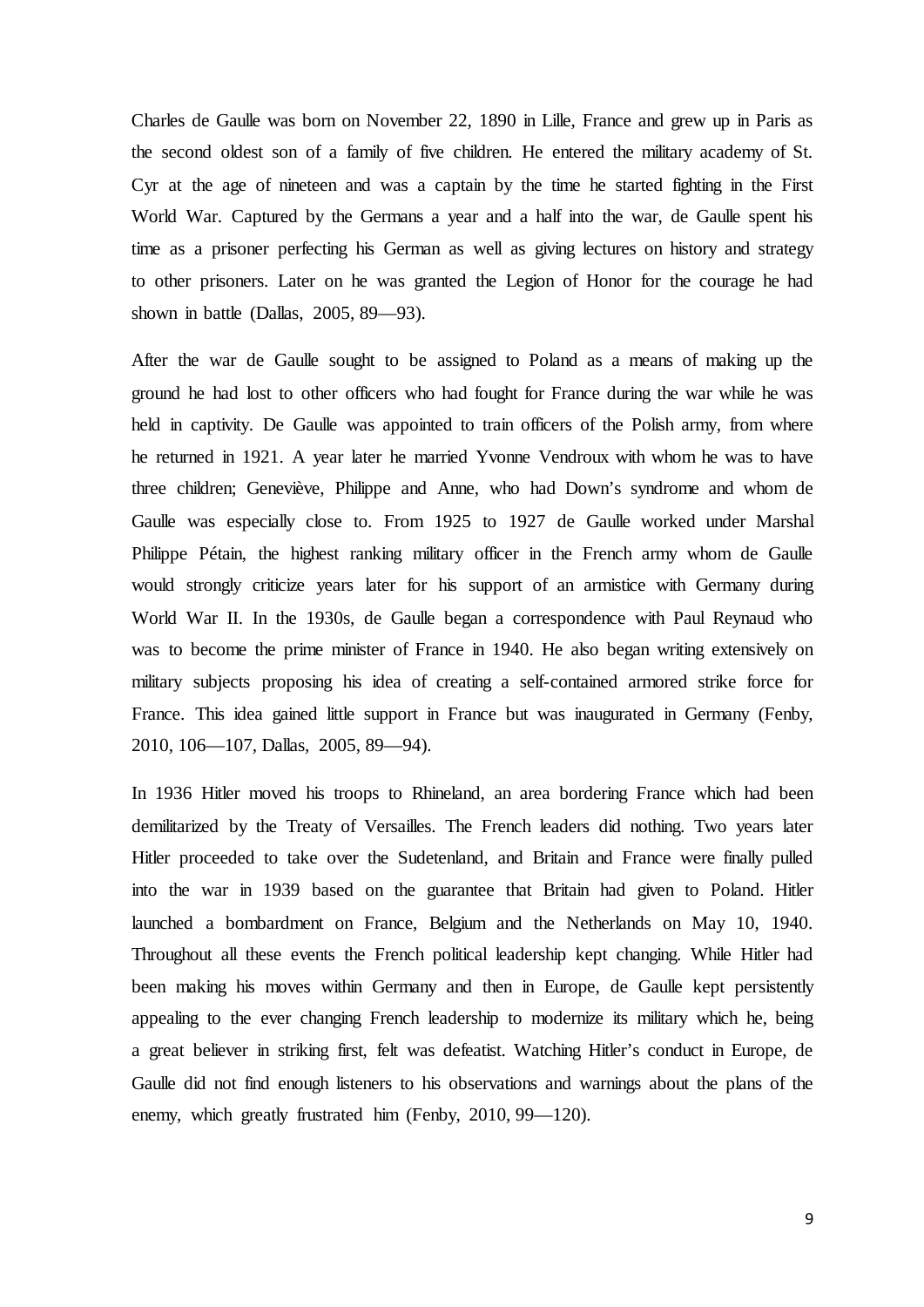Aged eighty-four, Marshal Pétain was a great military hero of World War I but for the new, looming war he adopted a defeatist stance and pushed for an armistice with Hitler. When on June 16, 1940 Pétain was asked to form a government, de Gaulle decided to return to London where he had been working together with the British government to formulate a joint Franco-British war plan. Determined not to let his country fall in the hands of the Germans, de Gaulle held a broadcast in London over the BBC on June 18, 1940. Presenting himself as "*Moi, Général de Gaulle"* he declared that France would remain in the war to fight against Hitler as he appealed to the French people in England to come together and support him (de Gaulle, 1970, 3—4). De Gaulle had no institutional position or public support to back his claim; he was not a high-ranking or an elected member of the French government nor was he known to the French people. Nevertheless, he had decided to save his motherland with the force of his own persona.

In England de Gaulle broke from the French government and formed a resistance movement called *La France Libre,* the Free France*.* This led him to be sentenced to death in absentia by the Vichy government. He found practically no support for his movement from other French leaders, or for that matter, the general public. Yet de Gaulle was recognized by the British as chief of the Free French on June 28, 1940, and he continued building up the Free French Forces in London. Initially the forces consisted mainly of small numbers of French volunteers and of some French troops that had been in England prior to the armistice (de Gaulle, 1954, 74). A year later, on September 22, 1941 de Gaulle formed the French National Committee, a government in exile which was recognized by the Allies. De Gaulle was now the lone figure representing the French among the Allies, trying to guarantee a future for his country. Slowly, the Free French movement started gaining momentum and de Gaulle managed to gather a credible fighting force of his own, and, after the Allies' victory, served as the president of the provisional government of France. He resigned, however, on January 20, 1946, when the new constitution for France was still being formed. Frustrated with the concept of parliamentary supremacy over the executive branch, de Gaulle had pushed for a strong presidency which in his opinion would be the solution to the turmoil of France's domestic politics. When this did not happen, he saw it best to resign from his position as president (Cogan, 1996, 32—80).

Unsatisfied with the new constitution, de Gaulle then formed the Rally of the French People movement in order to promote a new reform for the French state. The movement failed. By the mid-1950s de Gaulle, who was already in his 60s, had retired to his country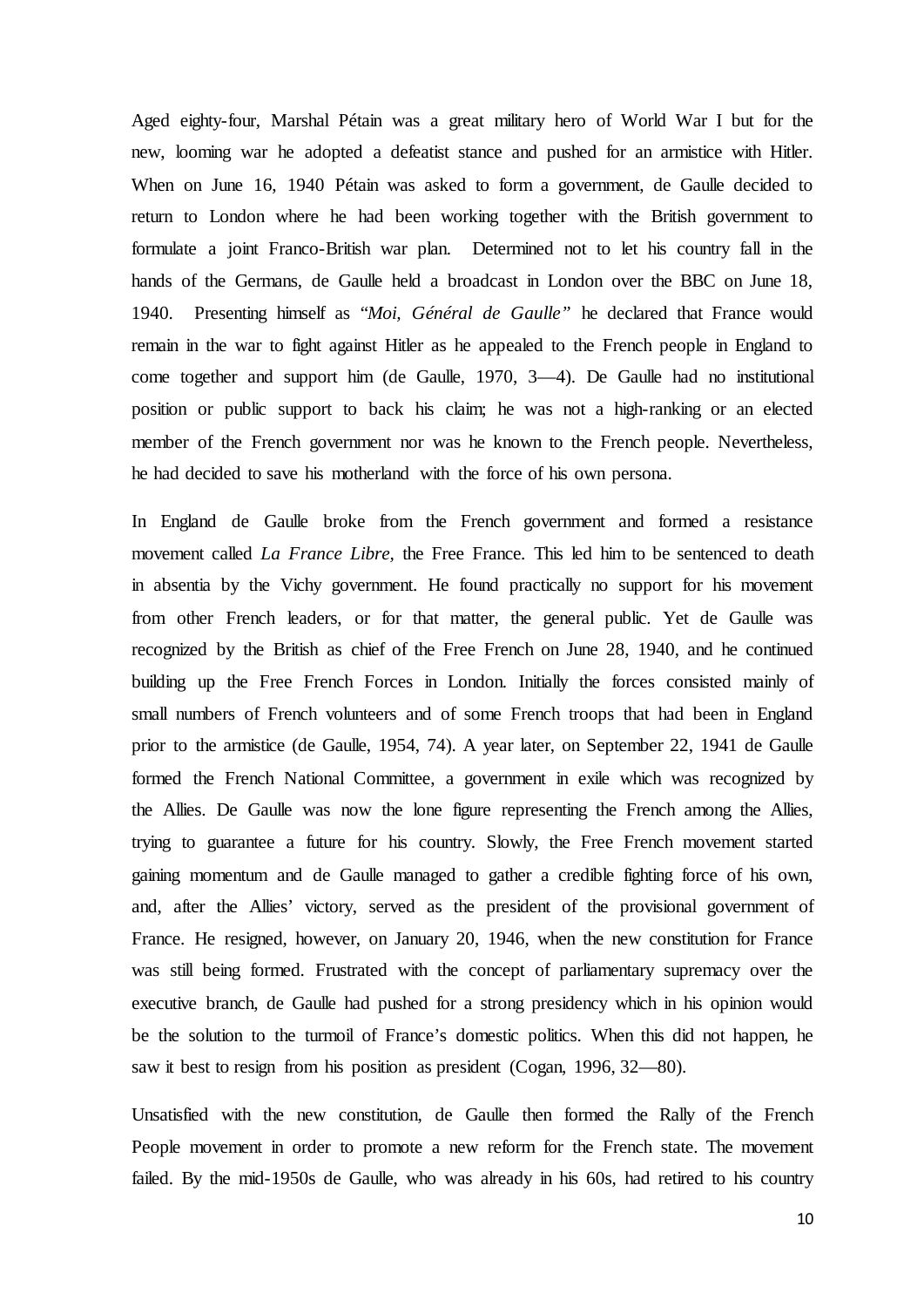home where he focused on completing *Mémoires de Guerre.* It was not until 1958 that de Gaulle returned to the national political scene as a response to a nationalist revolt in the French colony of Algeria. He was elected into office by the National Assembly and, on June 1, 1958, was given full executive powers for six months. In addition he was authorized to prepare a new constitution for the country. The Fifth Republic was passed by 78 per cent of votes and with a record voter turnout. The new constitution granted France with a strong executive and separation of powers. The Fifth Republic was to finally rid France of the turmoil it had had to endure in its domestic politics. Nevertheless, by 1968, the French society had begun to show signs of annoyance with de Gaulle's by now almost ten year rule. Social upheaval, which culminated in student protests in May 1968, was on the rise. To test his own popularity, de Gaulle issued a referendum in 1969 and announced that he would resign if the result would go against his proposals. It did, and de Gaulle stepped down from his position as the president of France on April 28, 1969, at the age of seventy-eight. He died a year and a half later on November 9, 1970 (Fenby, 2010, 327— 361, 398— 406, 600—631).

### <span id="page-12-0"></span>**2. Legitimacy and Contention**

In general legitimacy is understood to mean something that is widely accepted or being in compliance with established standards and laws. In a democracy where democratic processes, for example voting, allow citizens to voice their opinion and form a government, legitimate political authority provides a justification for political rule. A functioning democratic process means that citizens accept the government's rule and obey laws, even if they do not necessarily agree with all of the government's decisions or casted their vote for the ruling party. A functioning society requires legitimate leadership, where the people accept the authority and rule of their leader or government. If the leadership is not regarded as legitimate by the populace, a risk of uprising and unrest persist.

The concept of legitimacy, however, is rather vague, and differs from one theorist to another. In 'The Meaning of "Legitimacy" in World Affairs: Does Law + Ethics + Politics = A Just Pragmatism or Mere Politics?' James O'Connor refutes the use of legitimacy precisely for its ambiguous nature and argues in favor of more substantial concepts. O'Connor maintains that in itself legitimacy is void of content, and is merely a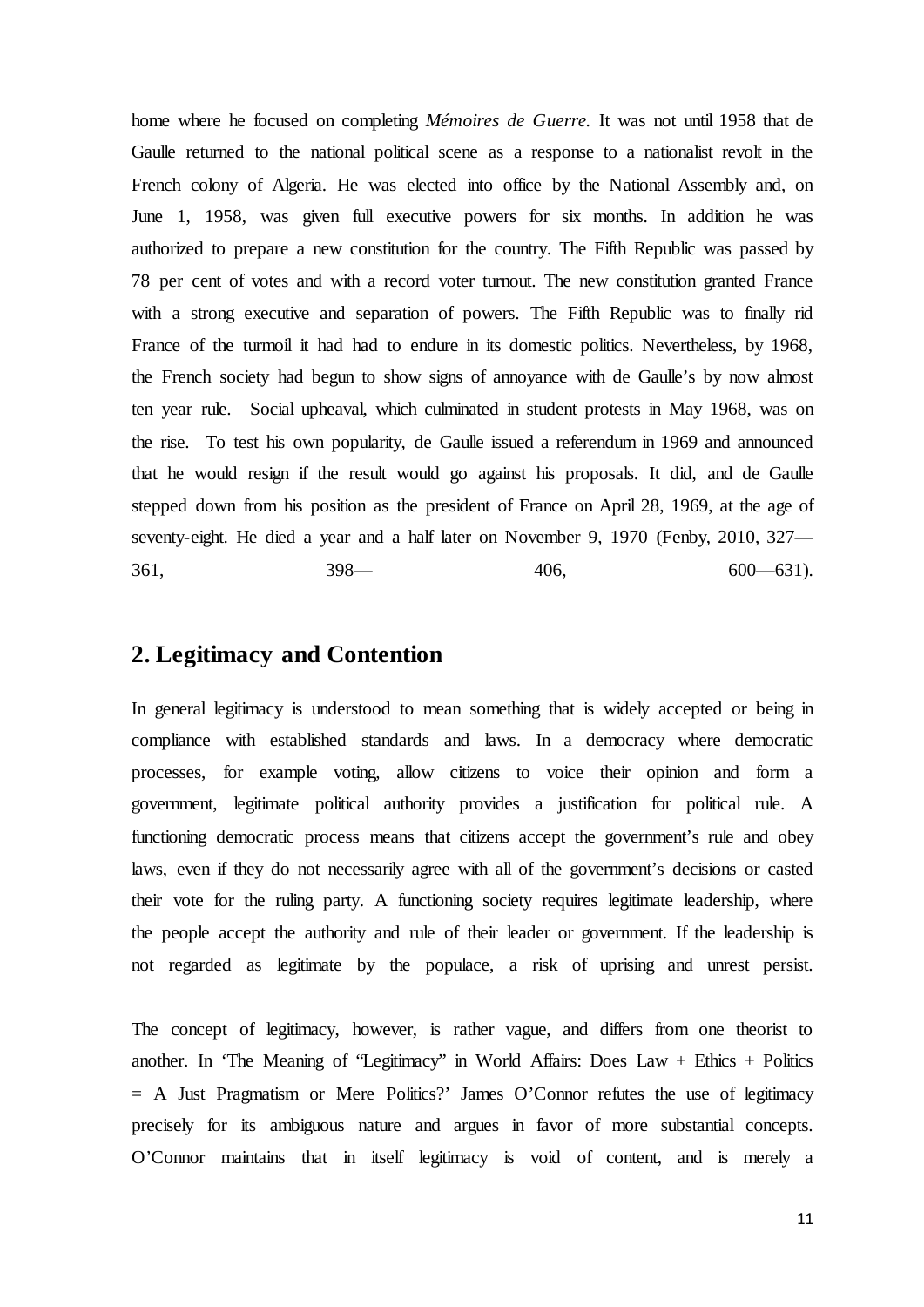combination of ideas and meanings from other terms (O'Connor, 2007, 4). He continues that it is in fact not possible to hold legitimacy to any normative criteria, precisely because the term in itself is vague and does not truly mean anything. A term that does not have a meaning in itself cannot be held as a basis for judgment (Ibid., 14).

Social movement research has rarely directly studied questions of legitimacy. However, Haunss (2007, 157) has identified two distinguished approaches that have addressed the link between legitimacy and social movements, and argues that the study on social movements has in fact produced vast amounts of information on the topic even though the precise terminology of legitimacy has not been used. The first approach studies whether social movements are legitimate actors themselves, and was an issue in early social movement research, then reappearing in the 1990s with the emergence of right-wing movements and the growing importance of NGOs and SMOs. This approach sees the relevance of legitimacy relating to the 'roles and functions of social movements in national and transnational governance structures' or to the democratic process and organizational forms. The second approach has addressed questions of legitimacy indirectly through analyzing the tactics that movements utilize as well as the demands they make in order to achieve their goals. Haunss argues that though many studies have not explicitly researched legitimacy, they have actually addressed the matter under a different label, or their findings can be used to shed light to the matter. Therefore, he notes, what is interesting is to look into how social movements 'ascribe or deny legitimacy to political institutions and actors, and how their ability to do so depends on their strategic choices or structural restraints. From this perspective, social movements have the ability to commit either legitimating or delegitimating acts (Haunss, 2007, 156—158). Goldstone (2003, 2) argues that social movements are not only a form of political expression, but have in essence become a part of the social structures that 'shape and give rise to parties, courts, legislatures, and elections'. If social movements are understood as a part of normal politics, then they can also have an impact on the legitimacy of political actors, and play a crucial role in the political sphere of a country. This is the approach I will apply in the thesis, and look into the French Resistance as legitimating factor for de Gaulle.

Regarding the meaning of legitimacy, I agree with O'Connor to the vagueness of the term, but in contrast to him, I believe that legitimacy is a valuable concept exactly because it involves a multitude of meanings. It is not possible to substitute legitimacy for terms such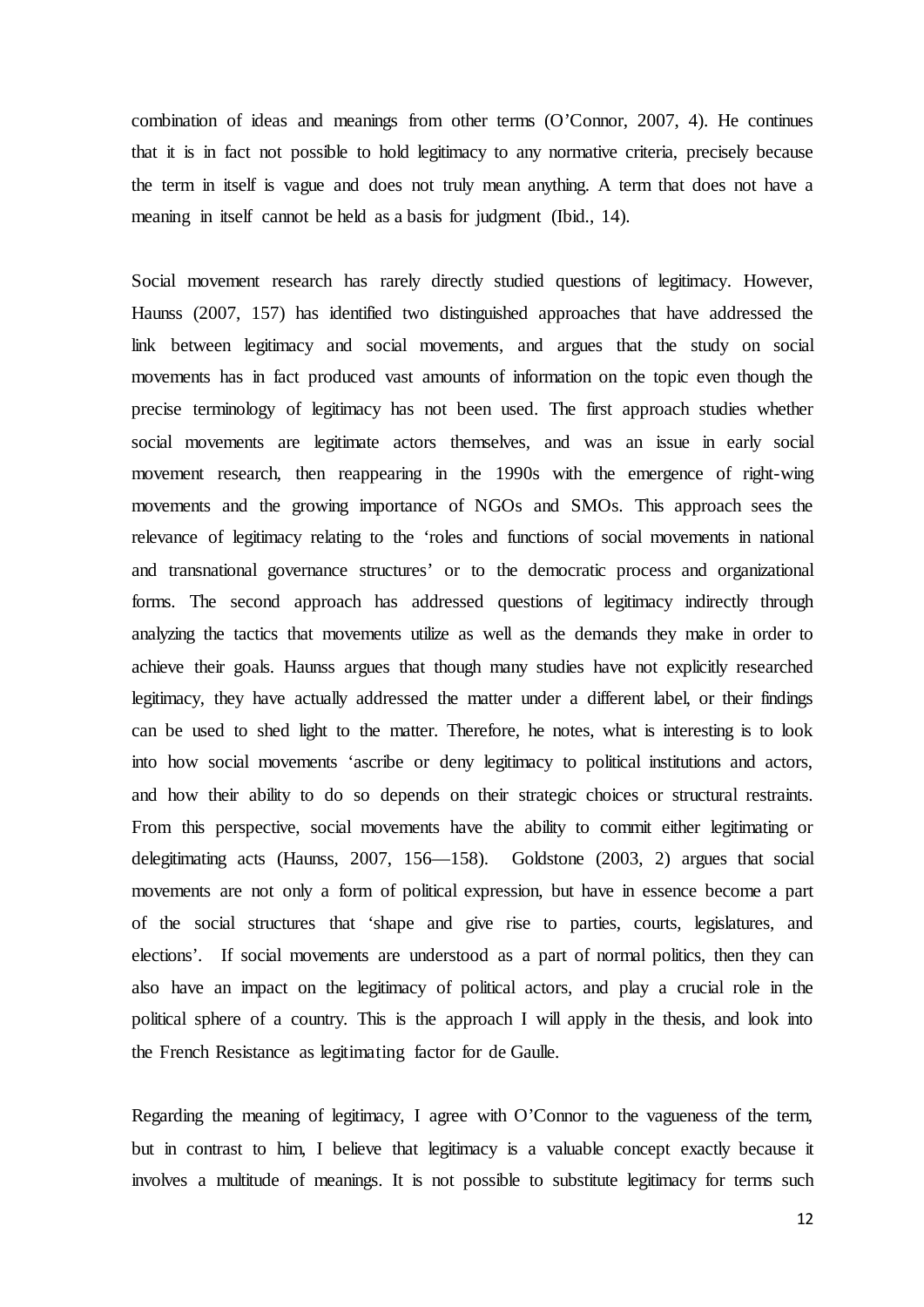as legality or morality because their meaning is narrow. For example, in the context of this thesis, to focus solely on legality would completely leave out the main factors that I have found to explain de Gaulle's legitimacy. Tilly (2004 & 1993) describes de Gaulle's powers in 1944—45 and in 1958 as dictatorial, going so far as to call his rise to power in 1958 as a *coup d'état,* given the extensive powers granted to him in order for de Gaulle to be able to seize control over the situation in Algiers. However, as explained in the Introduction, the present France, whose status as a democratic country is not under question, has issued a great deal of legitimacy and respect to de Gaulle. Later on, Tilly (1993, 182) too notes that surprisingly, and especially considering what occurred in Spain and Portugal, France was not seized by a military dictatorship.

Therefore, and following Beetham, whose idea of legitimacy will be discussed later, my thesis understands legitimacy as a multidimensional term. Democracy and legitimacy are not one and the same; I see legitimacy holding some sense of normativity, while democracy is the product of people's agreement on acceptable forms of governance. It is my belief that de Gaulle's legitimacy, for the complexity of his situation, cannot be understood through any one theoretical lens or principle, but a combination of theories is needed for the full picture. Because of the hazy definitions of legitimacy, I will attempt to build a somewhat comprehensive picture explain the roots of de Gaulle's legitimacy. Using the concepts of legitimacy by four political theorists, I will combine their ideas into a framework that allows us to understand why de Gaulle was a legitimate leader. Here I will briefly outline how Max Weber, John Locke, David Beetham and Jean-Marc Coicaud understand legitimacy. For contentious politics, I follow Charles Tilly's and Sidney Tarrow's theoretical framework, which will also be introduced.

#### <span id="page-14-0"></span>**2.1. Max Weber and Charismatic Authority**

Max Weber's classic definition of legitimacy as the subjects' belief in the legitimacy of a given power-relationship (Weber, 1964, 325) has formed the basis for much of later literature on the concept of legitimacy. In Weber's definition, it is the subjects' belief in the authority of the leader that validates his legitimacy. He classifies authority relationships into three types, each which lay their claim to legitimacy based on different factors. What matters is that the claim to legitimacy is accepted as valid, and that the position of the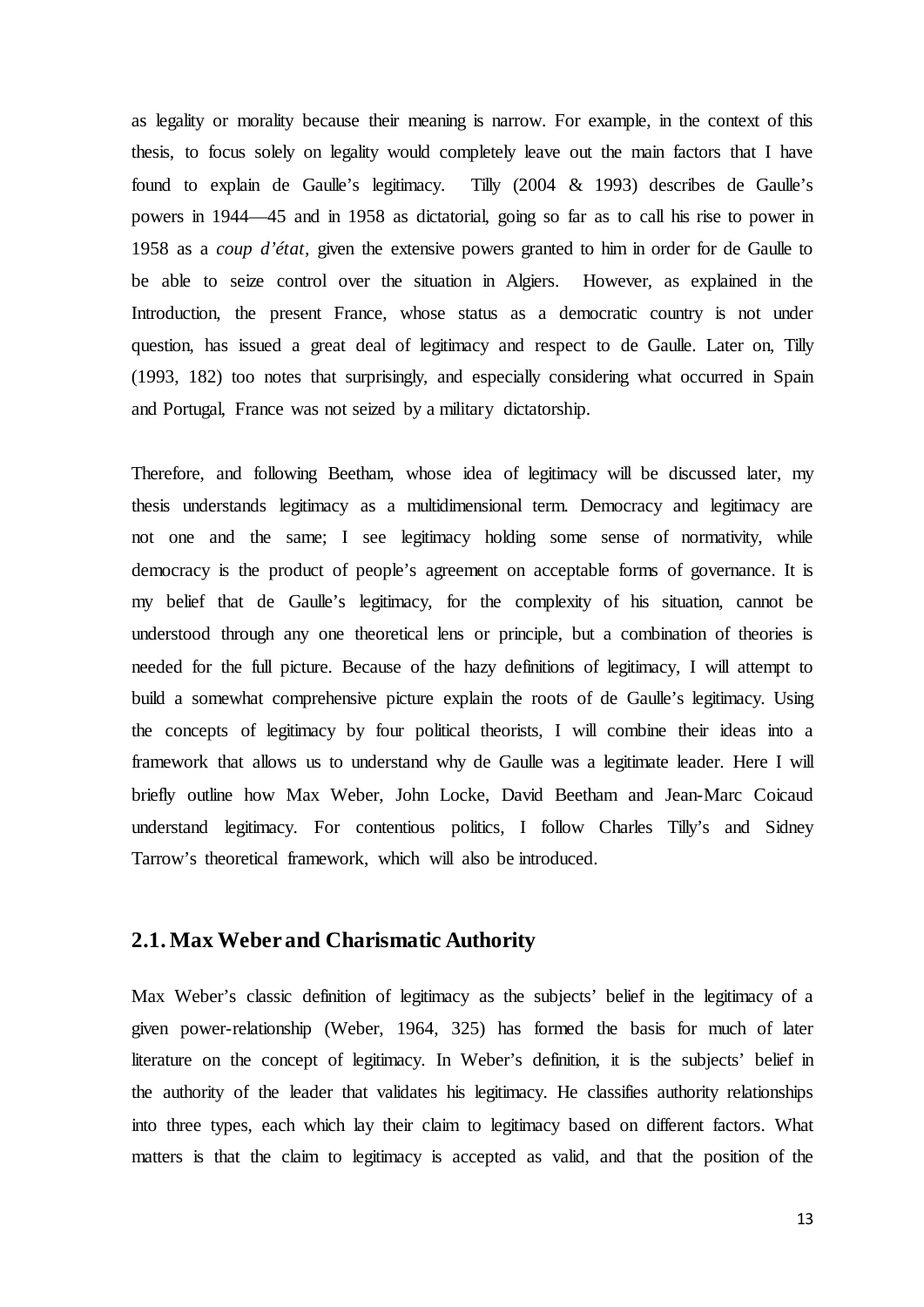person in power and the exercise of power confirm the rationality of this claim (Ibid., 327). The three types of legitimate authority are legal authority, traditional authority, and charismatic authority. Legal authority rests on the belief in a *legally established impersonal order*, where legitimacy arises from the subjects' acceptance of the formal legality of the office and obedience to this office. Thus it is not the person but the office that is the source of legitimate authority. Traditional authority, on the other hand, specifically relies on the acceptance of ancient traditions and of those who exercise authority under it. In this case, obedience extends to the person who holds a *traditionally sanctioned position of authority* within the limits of that tradition. This is a more personal relationship, where loyalty is given because of personal belief in the accustomed traditions. Finally, charismatic leadership lays the claim to legitimacy based on the persona of the leader himself. It is the special and exemplary character of the leader that prompts the subjects to obey him. Weber specifies that he has taken the concept of charisma from Christianity and understands it accordingly as 'the gift of grace' (Ibid., 328).

Weber attributes the term charisma to individuals who possess certain exceptional characteristics that set them apart from ordinary persons and who are treated as such by others. The characteristics that allow this kind of distinguishing are perceived to be of divine origin or so laudable that they are non-achievable for common people. The defining element, however, is not the origin of these laudable features of the leader in question but *how* his followers view him. Weber counts a number of elements that are the most notable characteristics of charismatic authority. To begin with, it is the followers' concession of the leader's charisma that validates the notion. In other words a leader cannot be charismatic if he is not perceived to be so by others. Nevertheless, it is not the charisma which is the basis for legitimacy, but the notion that it is the duty of those subject to the charismatic individual to follow him and to act according to his wishes (Ibid., 359).

The superior qualities that are associated with a charismatic individual also mean that if he is to fall victim to a strain of bad events, most likely his charismatic authority will diminish. Not being able to fulfill his goals will often mean that his followers will perceive him as unlucky, and no longer possessing the 'gift of grace' (Ibid., 359—360). The inner circle, or 'administrative staff' as Weber calls it, of a charismatic authority does not follow the usual hierarchical nominations or appointments. Rather, they are chosen based on their individual qualities and function in collective relationship with the leader. The leader articulates his will on the followers, who then act on his wishes. Charismatic authority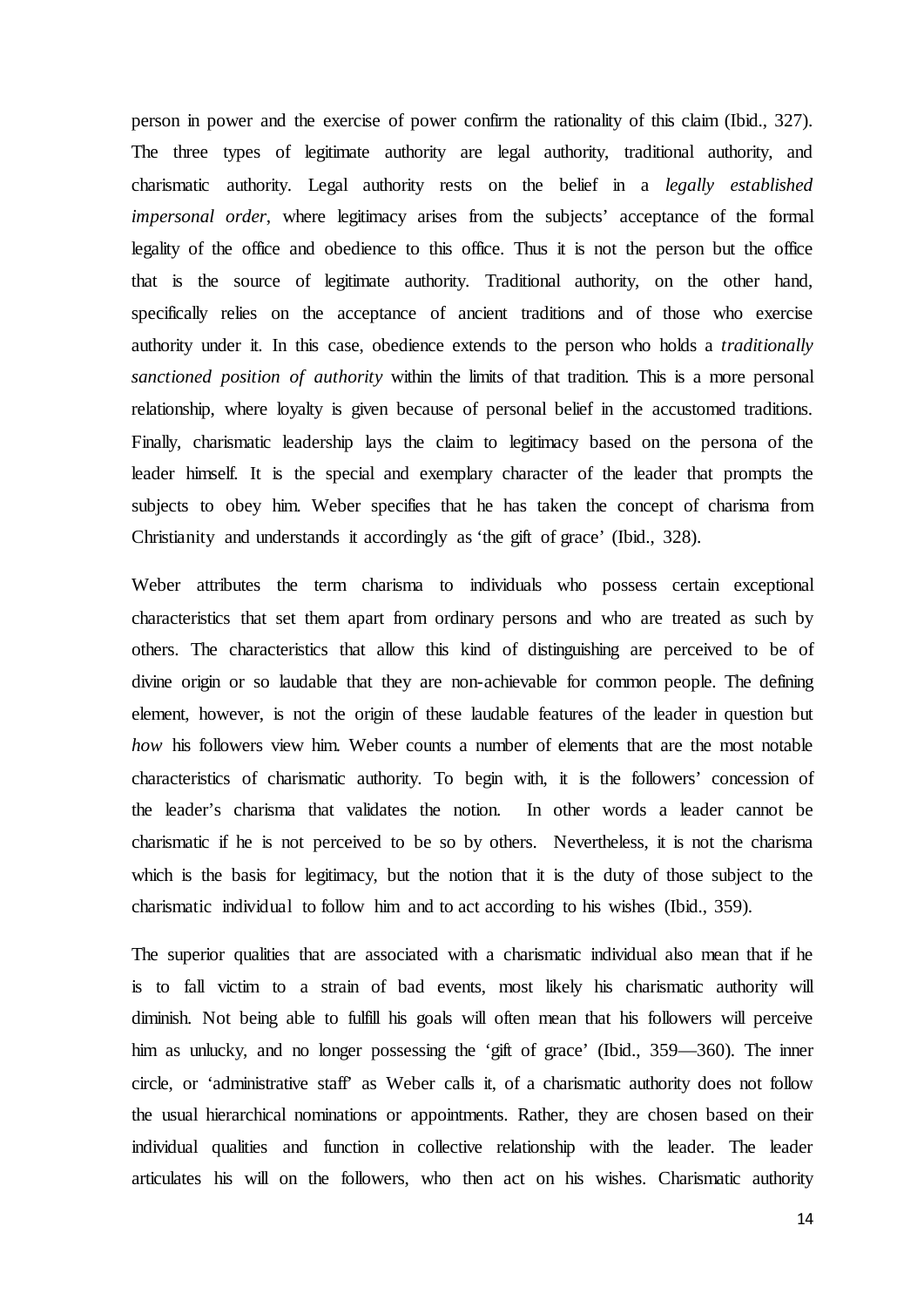works outside the realms of rules and precedents, and creates its own innovative sphere of action. Because of this Weber calls charismatic authority an especially revolutionary force. Personal charisma is the only claim to legitimacy, and no position of power is acquired through anyone's property or possessions. He continues that pure charismatic authority refrains from using charisma to acquire monetary benefits, even if this does not always happen in practice. Weber associates pure charisma to an anti-economic force because of its rebuttal of mundane practices and adherence to nonchalance regarding property acquisition (Ibid., 360—362).

Weber calls charisma 'the greatest revolutionary force' in 'traditionally stereotyped periods' (Ibid., 363). In contrast to reason, which works externally through altering the situation or by engaging the individual in deliberation, charisma motivates internally. It may lead to an inner reorientation for the individual, and it is born out of emotion. This can radically change an individual's beliefs and modes of action towards resolving or conquering a perceived obstacle or flaw in the current system of being (Ibid., 363).

Despite its ability to motivate, initiate and inspire, charismatic leadership cannot survive without transformation. Weber claims that it is only in the birth process that charismatic authority exists in the pure form, and that it is by nature transitory. Charismatic authority cannot remain static, and it must transform into either traditional or rational authority, or a combination of both. The transformation can be motivated by two different things: '(a) The ideal and also the material interests of the followers in the continuation and the continual reactivation of the community, (b) the still stronger ideal and also stronger material interests of the members of the administrative staff, the disciples or other followers of the charismatic leader in continuing their relationship' (Ibid., 364). Charismatic authority will be routinized, since it is only as long as the charismatic leader works completely outside the realms of everyday social framework that the followers contently live in communistic settings inspired by a common goal and surviving only with occasional and sporadic remuneration. In order for the movement to survive in the long run, it is necessary for a majority of the followers to receive some rewards for their work. The routinization also takes the forms of regulating the recruitment process of new members and the allocation of powers and financial rewards to followers (Ibid., 367).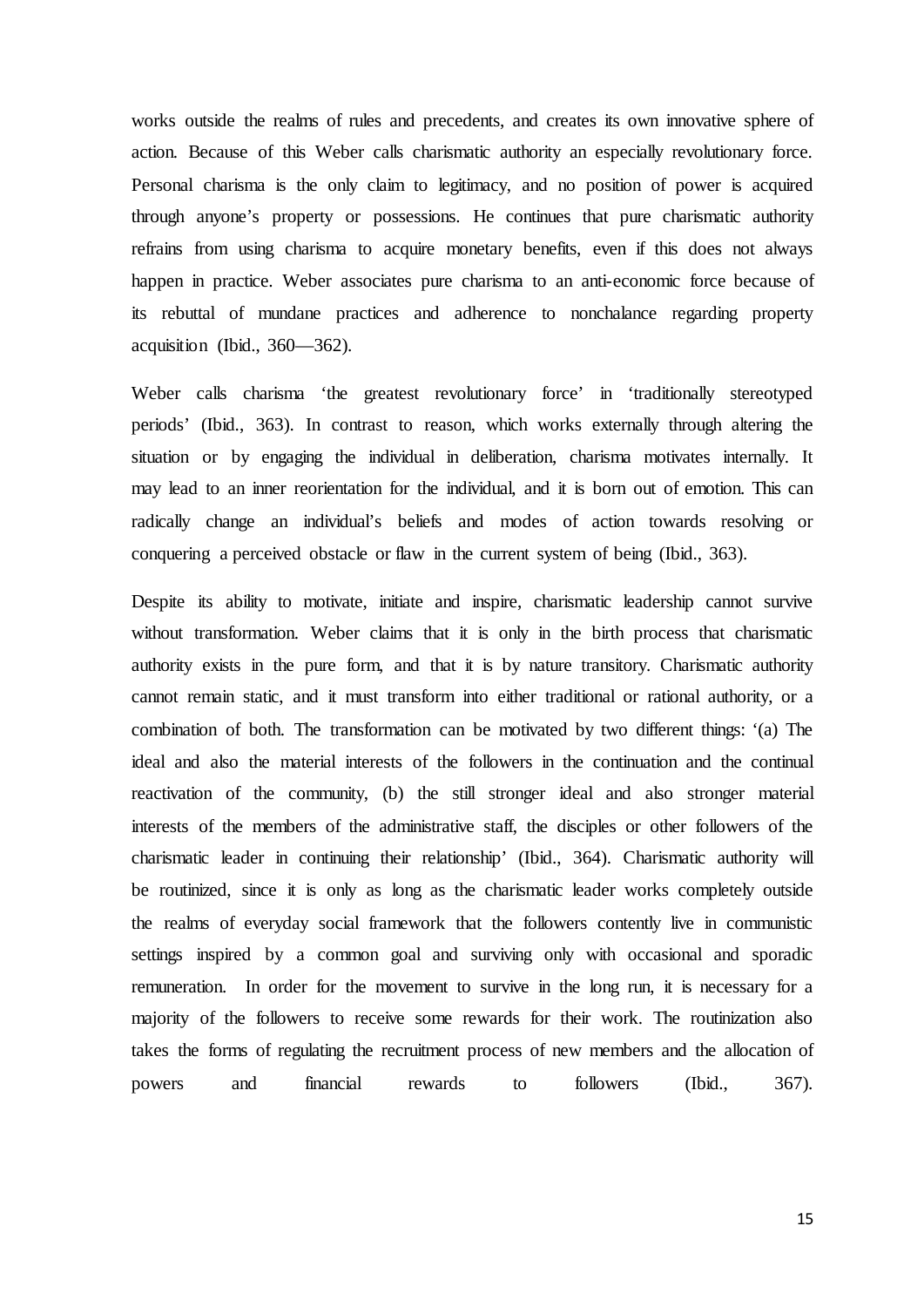#### **2.2. John Locke and the Right to Revolution**

John Locke's *Two Treatises of Government* was published anonymously in 1689, incented by Locke's disagreement with the ideas laid by Sir Robert Filmer in his book *Patriarcha*. Both Locke's and Filmer's works were originated in the political context of the time, the struggle between the Whigs and Tories (Dunn, 1982, 45). The first part of Locke's volume is a counterargument to Filmer's work while the second part develops Locke's political philosophy of civil society, based on the ideas of natural rights and contract theory. His objective was to refute the absolutist theory laid out by Filmer, and in *Two Treatises of Government* Locke gives the people the power to judge whether they have been infringed, and ultimately recognizes their right to revolt (Ibid., 48).

Locke begins his exploration from the state of nature, where all men are free, equal and able to decide upon their possessions and act as they see fit. No one has more than another and man is truly the master of himself. The law of nature, which applies to everyone, governs the state of nature and demands that no man should harm another's life, health liberty or possessions (Locke., 2012, 14, 16). As all men are the work of God, they belong to Him and are not to be harmed by one another. However, if a man disobeys these laws, anyone can act as a prosecutor and punish the transgressor as they see fit. It is only by punishing the offender, justly and calmly, that one man can lawfully harm another in the state of nature, and this right belongs to every man. Unfortunately man is a creature that is bound to err. If men were to act as judges in their own cases, rationality would most likely be overruled by passions and impartiality would be jeopardized. Civil government is the remedy Locke offers to these defects and to control the shortcomings of the state of nature, and it is because of the volatile circumstances of the state of nature that men decide give up certain rights to enter into political communities (Ibid, 6—9, 12).

Political societies are born out of a mutual agreement between men to unite into a community. In the state of nature men are in constant danger and cannot enjoy their properties safely and in peace. Men join civil society to mutually protect 'their lives, liberties and estates' (Ibid., 86). Civil society offers protection, peace and comfort for men to live in harmony with one another, and to safely enjoy their properties. For this reason men agree to remove themselves from the state of nature and to give up their individual powers to the community, which acts as one political power according to the will of the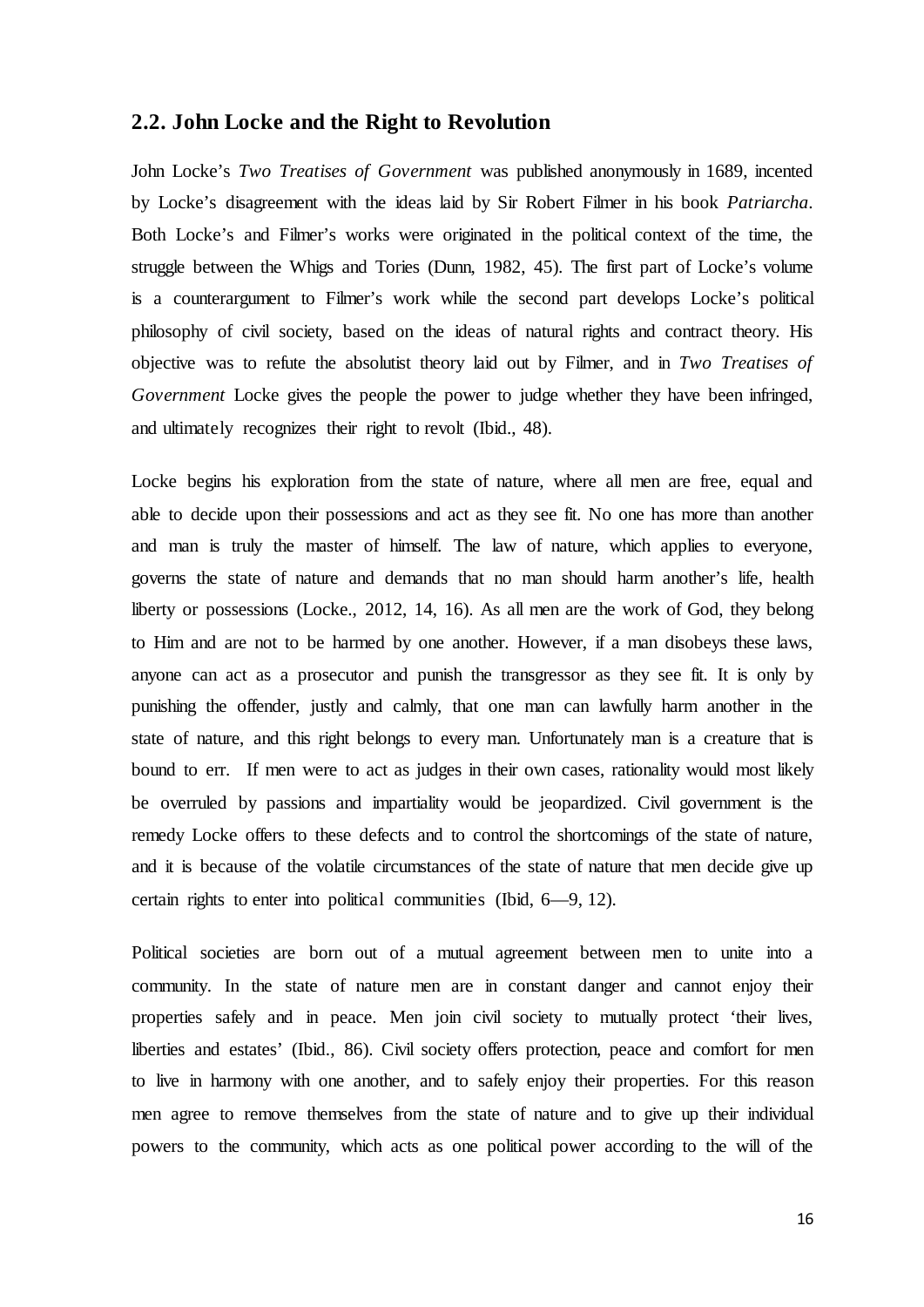majority (Ibid., 67, 69). Thus, the final reason for civil societies and governments is the preservation of property (Ibid., 87).

Because the preservation of property (in the broad sense that includes a man's person and his liberties in addition to material possessions) is the purpose for the functioning of government, it must work towards the common good and should not violate the natural rights of its citizens. The government is required to protect everyone's property, which in the state of nature was under constant threat and because the protection of property was the reason for entering into civil society in the first place. The end of governmental action should always be the good of the people (Ibid., 88—90), and the government cannot extend its powers outside of those that were given to every man in the state of nature. The law of nature is binding also in civil society, and the legislative does not hold any rights to arbitrary power. Legislative power extends solely to actions that ensure the good of the people (Ibid., 93—94). The preservation of property and acting for the good of the people serve as a constraint on government powers and dismisses authoritarian rule. Lockean idea of civil society and government has no room for absolute, arbitrary power since all power, for governmental actors too, is constrained to those powers that all men had in the state of nature (Ibid., 119). The rights to life, liberty and estate and their preservation act as the guiding principle also in the formation of the civil society and the government that were created to protect these rights. The only situation where a man can harm or kill another is when someone has attacked him. This is because by attacking another person the aggressor has entered into the state of war and given up his rights (Ibid., 120).

Since civil society has been created to preserve property, it follows that men need to have private property and that nobody has the right to take their possessions away from them. No prince or senate can take a man's property without his consent. Locke agrees that mutual funds are needed to finance the services that protect men's rights, but underlines that issues like taxation need to have majority backing. For if the government has the right impose taxes and to take as they wish, then what property does anyone truly have? A government that acts like this 'invades the fundamental law of property, and subverts the end of government' (Ibid., 97—99). A man's right to property is inviolable to the extent that a government's misuse of its powers by threating its subjects' natural rights provides a legitimate justification to overthrow it. Locke argues that whenever a government misuses the powers that have been given to it, it becomes a tyranny, regardless of whether the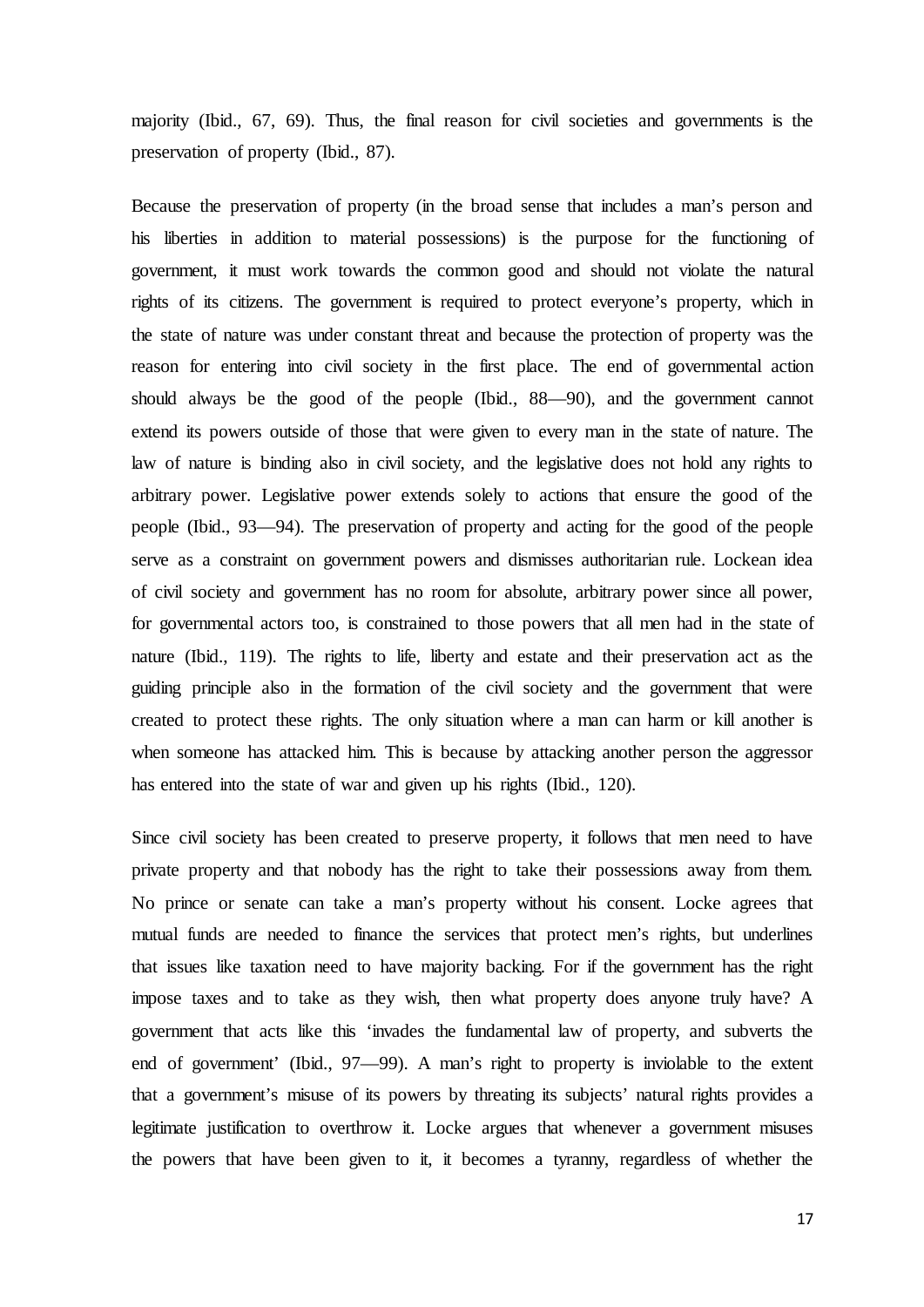power is misused by one person or many. When law is used to cause harm to another man, the person exceeding his powers renounces his position (Ibid., 138). As preservation of property is the sole motive for men entering into society, whenever the legislators violate this rule and attempt to somehow destroy people's property, they place themselves into a state of war with the people, who are thus relieved from any duty to obey them. By violating the people's rights, the government forfeits its right to power (Ibid., 149—150). Locke defends people's right to revolution when their rights have been breached by the government (Ibid., 154).

#### <span id="page-19-0"></span>**2.3. David Beetham& the Legitimation of Power**

*The Legitimation of Power* (1991) lays out David Beetham's ideas on legitimacy, its relation to power and the legitimacy of power-holders. His main argument is that legitimacy needs to be comprehended as a multilayered concept that includes conformity to law, an expression of consent and acceptability of rules. Beetham believes that the advantage of this approach is the possibility to examine the reasons why legitimacy might not be achieved. *Illegitimate* is the term to mark a form of power that is acquired in manner that is against rules. *Legitimacy deficit* describes a situation where rules have only a faint justification in commonly accepted beliefs, and *delegitimation* is a process where consent is withdrawn (Beetham, 205—206).

Beetham argues that power that is gained through the breach of constitutional rules is illegitimate power. Examples of illegitimate power include revolutions, conquests and coup d'états. Illegitimate power is so called because it stands in clear opposition to conformity to law, which is the first condition of legitimacy. This manner of rising to power results in a particular set of problems. First, the breach of legality means that to justify this action there needs to be a claim to commonly accepted, extra-legal norms, and that the prevailing situation had been such that this kind of action could be acceptable. Because those who have breached the law in order to rise to power will afterwards require for the rule of law to be obeyed, they need to be able to provide credible reasons for others not to follow in their footsteps. Secondly, because there has been a break with the established constitutional system, a novel source of legitimacy must be found for the new system. Thus, *illegitimacy* includes at the same time the idea of shown illegality, a final rupture with the established constitutional order, and a process of relegitimation that might or might not be successful (Ibid., 206).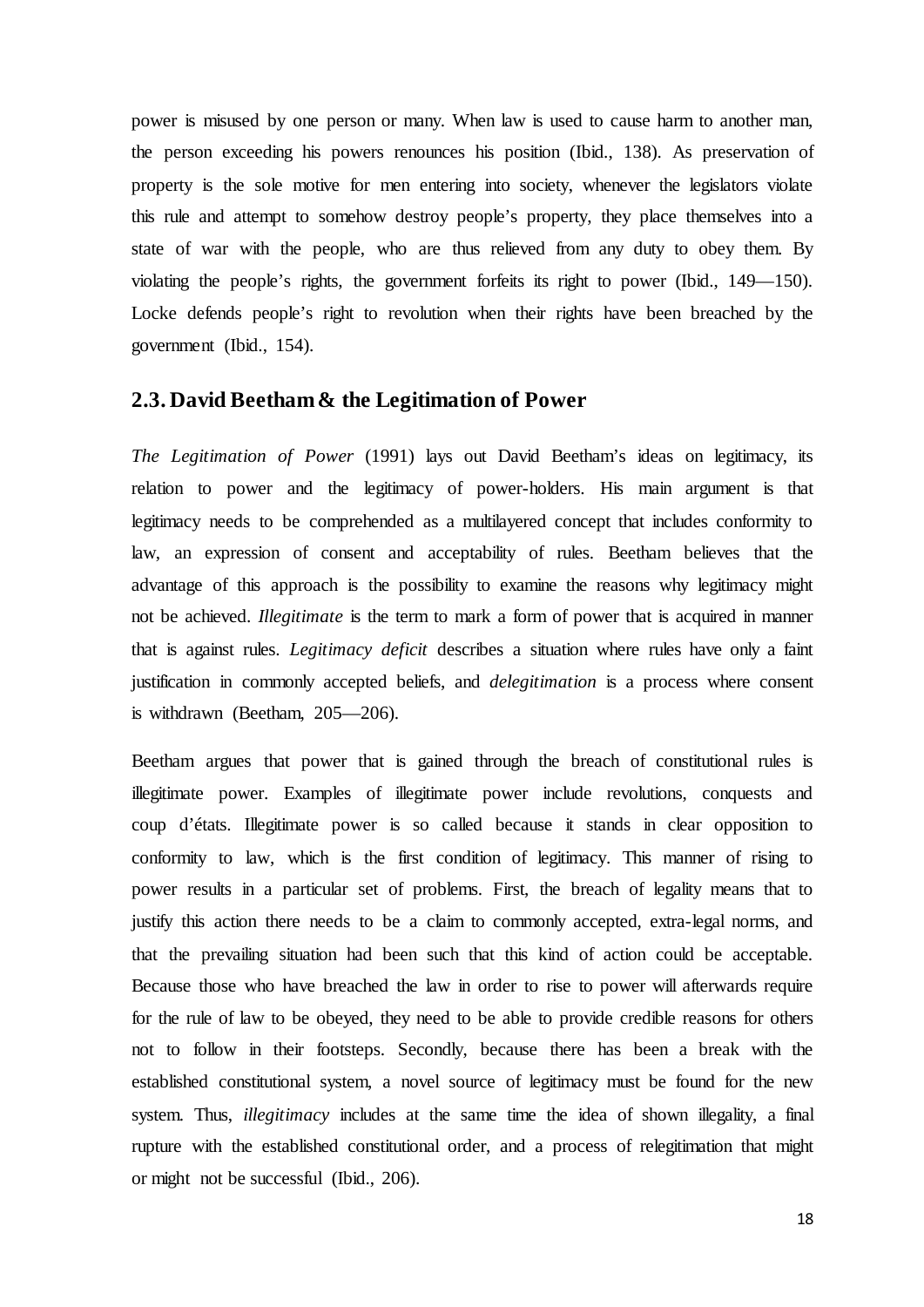Legitimacy deficit on the other hand describes a situation where the constitutional order is not capable of solving persistent problems; or where the society and government fundamentally disagree on these issues; or where the constitutional order's claim to power does not fit into the view of the acceptable source of political authority. There exist several different forms of a legitimacy deficit. Beetham describes a deficit that is caused by the source of political authority as 'a divergence or discrepancy between the constitutional rules and the beliefs that should provide their justification' (Ibid., 207). When the legitimacy deficit is related to 'the ends or purposes of government,' it can be distinguished as an inadequacy or incapacity of the government to successfully resolve pressing matters or to function effectively (Ibid., 207—208). To summarize, a legitimacy deficit describes a situation where the constitutional rules are not sufficient to provide authority or support to the rulers in case of government failure (Ibid., 209).

Delegitimation is a process that indicates the withdrawal of consent by those whose support is elementary for the legitimation of government. This can be demonstrated through acts of civil disobedience, for example through strikes and mass demonstrations. The greater the number of people participating in such acts or the more important the people's cooperation is to the rulers, the graver the damage is to the government's moral standing. It is, however, necessary to take into consideration the context of the given situation. In a liberal democracy opposition is an accepted characteristic of politics, and does not delegitimate the government. It is only when civil disobedience reaches such levels that its purpose is either to make the functioning of the government impossible, bring it down or show support for a whole different political order, that normal opposition moves into delegitimation. Delegitimation expresses that the government no longer has the consent of the citizenry to govern, and the government's moral authority is in jeopardy. Beetham notes that for disobedient actions to matter, it is necessary for them to be known to a wide audience and take place publically. The withdrawal of consent can only have a delegitimating effect when it is generally known (Ibid., 209—210).

Beetham marks that the above mentioned ways through which government can lose its legitimacy are a natural continuation from his three-dimensional concept of legitimacy and that the ways are in practice connected. There is continuity between the three processes; a government failure together with a normative defect of constitutional rules initiates a process of delegitimation and loss of authority, which then leads to a seizure of power through a breach of the constitution. Beetham provides two ideal-types of processes that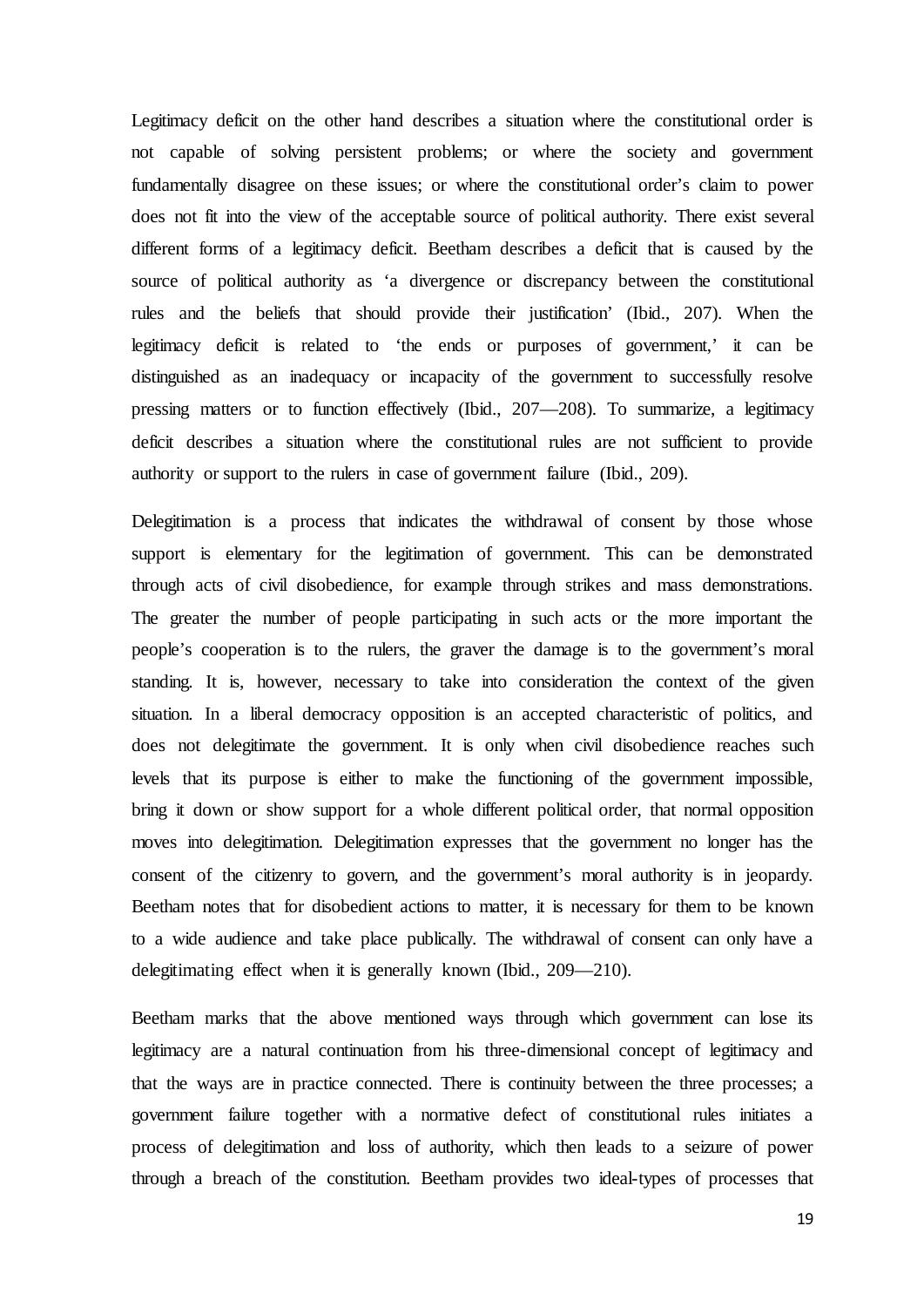lead to a change in constitutional order. The revolutionary process most often takes place in an authoritarian system, where the leadership lacks the people's consent and where the citizenry does not have sufficiently room in the political process. An inadequate source of authority is the main element behind the government's legitimacy deficit. It follows that some repressive government measure leads to wide protests that are outside the warranted limits of political expression and challenge the government's authority. The government's response through oppression only incites the situation. The final blow is when the armed forces and substantial branches join the movement. Now a new power can be established in the name of the people, and it should be legitimized through elections or continued mass mobilization (Ibid., 211—212).

The second kind of process, coup d'état, occurs under a democratic regime that fails to perform as expected and where the features of the political system come to be seen as part of the problem. Elections cannot solve the dilemma and only increase competition that harms the losers. Public opinion is increasingly pushed into sections with intentions to weaken the government's authority. The problem here is not the exclusion of people from the political process, but just the opposite. Delegitimation, which is expressed through acts of civil disobedience and the withdrawal of consent, is used to undermine the government by groups with special interests. This is the context where a section of the military makes a coup d'état in the name of the people's interests and to establish order (Ibid., 212).

#### <span id="page-21-0"></span>**2.4. Jean-Marc Coicaud, Legitimacy and Politics**

In *Legitimacy and Politics* (2002) Jean-Marc Coicaud criticizes the idea that legality could serve as the ultimate standard for political legitimacy. He refutes notion that legal procedures might be accepted without justification or evaluation, since this would be incompatible with the concept of legitimacy. By setting the positive-legal order as the highest standard of political legitimacy, a submission to the State is implied, which goes against the whole idea of legitimacy. If legal is legitimate only for being legal, 'the result is a passivity with regard to power that is the opposite of the spirit of legitimacy' (Ibid., 22). He reasons this as follows: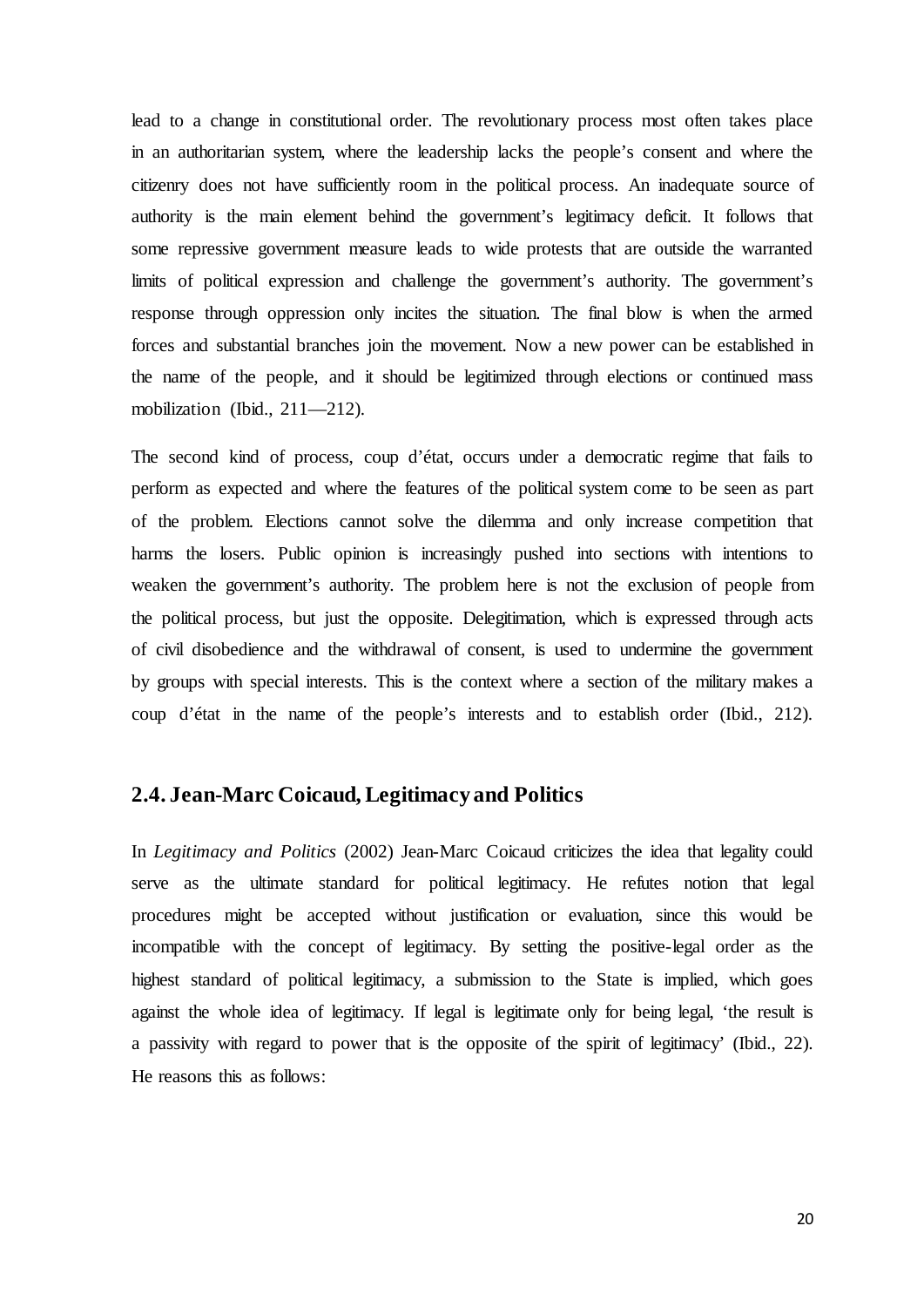- First, there would not be any difference between orders born out of voluntary agreements and imposed ones, and thus there would no longer be any room for obligation
- Second, by only assessing laws through their formal characteristics, the reduction of legitimacy to legality empties the whole process of all meaning. As long as a law is adopted through accepted procedures, it is legitimate regardless whether its content may be arbitrary or illegitimate (Ibid, 18—22).

Coicaud argues that values and norms are an important part of political thought, and that it is in fact not even possible to exclude the normative dimension from political reflection. He defines legitimacy as the recognition of the right to govern. Consent, the common understanding of the rules and procedures of political life, plays a major role in the understanding of legitimacy. When consent is withdrawn, it signals a lack of political legitimacy. Consent is a necessary element for the right to govern, but it does not suffice in itself. Political legitimacy, in Coicaud's words, 'validates the relationship between individuals who command and those who obey,' (Coicaud, 2002, 14) and it involves a common understanding of what is acceptable and what has been agreed on. There have to be shared values and norms that form the basis of what is the objective of the political action that those who command and those who obey have agreed on. Political action promotes those values that have been approved when consent was given (Ibid., 8—14).

A society's values are expressed by its identity, and from this identity the society's members take out their own qualities which are demonstrated also via actions. Out of all the values that constitute a society, only a small fraction is crucial to the community's identity. These essential and basic values form the instrumental parts of a society's identity and are inalienable. So much so, that an individual member of the community will feel a threat to these core values as a threat to his own identity. In a sense, these core values form a structure for both the life of an individual as well as for the collective life of the group and through guiding their actions, they also serve as fundamental norms. These norms form a criterion that is used to judge and evaluate reality and to guide actions. In this sense values include a normative element. When a value is connected to a way of acting or to an object, the value becomes a way of evaluating what is seemed as acceptable behavior. Coicaud also voices that values are hierarchical, with certain values forming the core of a society's operation. The most universal values best signify the identity of the community (Ibid., 16—17). To preserve the society's identity, the core values must not be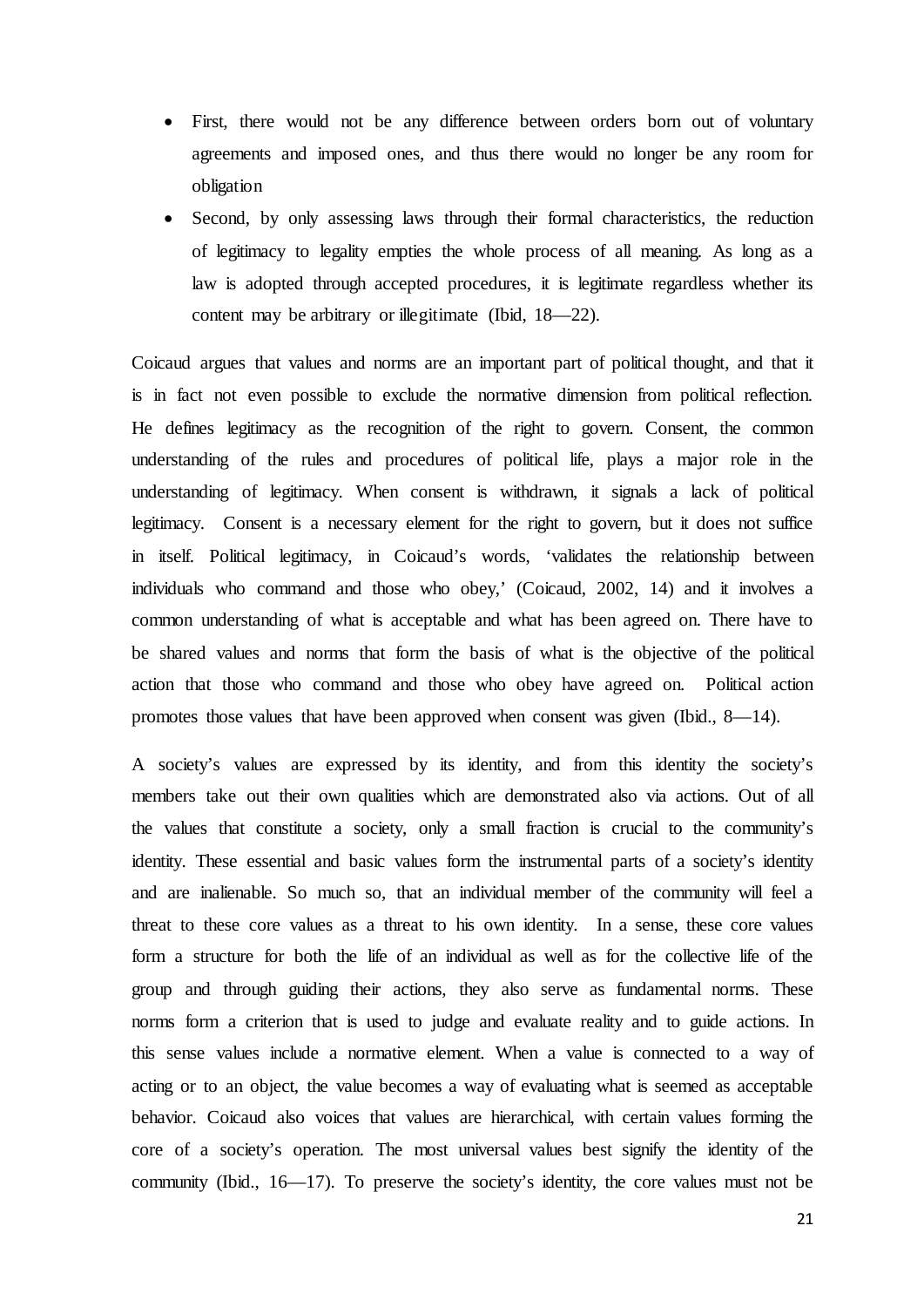contradicted. Political action to organize a society is only legitimate when it follows the society's identity. The core values cannot be violated, as they form the basis of the group's existence (Ibid., 17—18).

In politics individual aspirations only become justified when these aspirations are presented as serving the people as a whole. Genuine political legitimacy is acquired through real concern with the group's prosperity and success, and it cannot be separated from responsibility. Responsibility means accepting the constraints to one's power when granted the right to govern. Political power must be justified by acting in the benefit of the group. All political leaders who wish to show they have the right to govern need to either satisfy, try to satisfy, or pretend to satisfy the needs of the group. The extent to which a political leader needs to take the groups' wishes into considerations depends on the historical and cultural context of the situation. Therefore, the ruler needs to identify the public dimension of his activity as he is not able to do exactly as he pleases. The ruler is bound by his legitimacy in a sense that he cannot decide and act solely according his own interests, but must consider the interests of the greater group. He cannot act in a manner that would jeopardize the very survival of the community (Ibid., 33—35).

#### **2.5 Charles Tilly and Sidney Tarrow, Contentious Politics**

Charles Tilly's and Sidney Tarrow's theory of *contentious politics* focuses on the struggle among people over which political agenda will rule supreme. Contentious politics involves a web of interplays, where actors make demands over each other's interests, resulting in coordinated activities promoting shared interests or ideas, in which states have the role of targets, third parties or the initiators of action. Together, contention, collective action and politics form the elementary parts of contentious politics (Tilly  $& Tarrow, 2007, 2, 4)$ 

Contention refers to actors making demands that touch the interests of someone else. They can involve multiple parties, but they always involve subjects, who make the demand, objects, who receive the demand, and claims. Coordinated effort on behalf of a common goal or interests is called collective action. The sphere of politics is encountered when the action involved government agents, either in direct action or through activities that are tied to governmental rights, interests or regulations. The presence or absence of governments in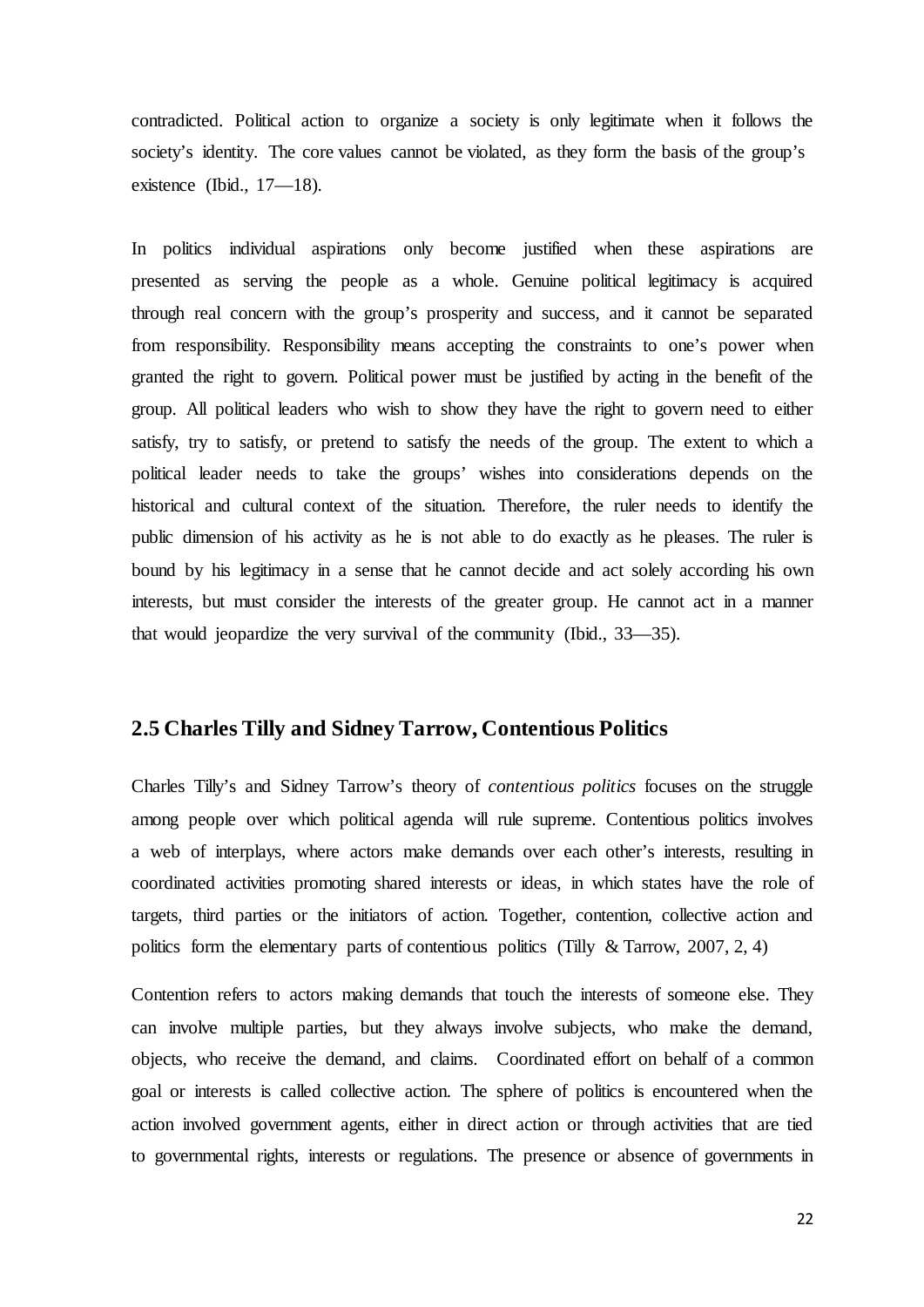contention is important for three reasons. First, governmental actors have advantages, for example the collection of taxes and the power to distribute resources, that other persons do not, and therefore political contention endangers the advantages of the persons possessing governmental power. Second, governments establish the rules that regulate contention; 'who can make what collective claims, by what means, with what outcomes.' As a result, they oppose anyone else constructing competing power centers. Third, powerful means of coercion, for example armies, police forces and prisons, are under government control. The government's power to coerce involves the however slight possibility of violence, and brings an element that is missing from other spheres of action (Ibid., 4—5).

Tilly and Tarrow have also created a criterion for social movements. A social movement fuses 'sustained campaigns of claim making'; different forms of public performances including demonstrations, public statements, rallies and lobbying; 'public displays of worthiness, unity, number and commitment' that occur in regular intervals, and which happens through methods such as displaying signs and picketing buildings. Lastly, they build on and their activities are sustained through social movement bases, i.e. organizations, solidarities, traditions and networks. Contentious politics, thus the locus where contention, politics and collective action meet, also leads to the emergence of collective claims. The combination of power, shared interest and government policy means that the issues touch more than one individual, leading to collective claim-making which requires a level of coordination among people. The presence of governments means that the claim-making becomes political. Therefore, Tilly and Tarrow name the groups that make claims as *political actors*, and the collective names they use as their *political identities*. Tilly and Tarrow argue that 'all forms of contention rest on performances', and that those performances can be adapted to suit the specific sphere of action, taking advantage of the specific symbols and practices that resonate to the local population. These are called *modular performances* for their ability to be modified to suit particular circumstances. *Repertoires of contention* is a term to illustrate how people sometimes rely on certain claim-making routines that are particular to a certain place, time and pairing of claim-maker and claim-receiver. Claim-makers work within sets of repertoires typical to their place, time and pair, and these repertoires make use of the history of past struggles (Ibid., 8—17).

Contentious politics contains different modes and mixtures of collective action, and it exposes intricate social processes. In order to analyze a social process, three steps are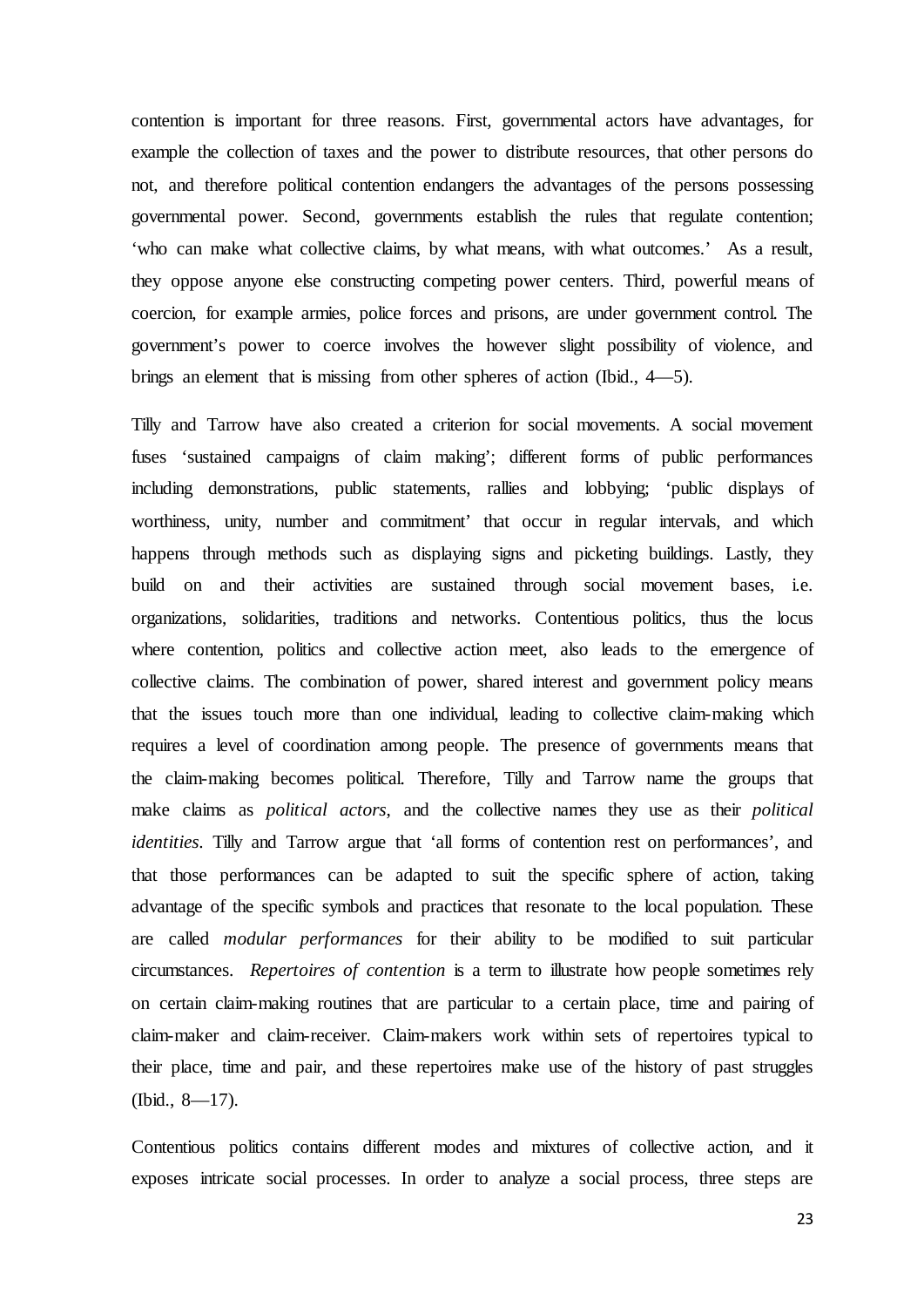needed. First, there needs to be a description of the process, second, it must be broken down to its basic causes, and third, these causes need to be reconstructed to a general account to explain how the process took place. Political actors, political identities, repertoires of contention and contentious performances form a basic guide for the analysis of processes. Further concepts are also needed. *Mechanisms* are 'a delimited class of events that alter relations among specified sets of elements in identical or closely similar ways over a variety of situations.' Mechanisms aggregate into *processes*, which are 'regular combinations and sequences of mechanisms that produce similar (generally more complex and contingent) transformations of those elements.' Different processes include different sequences and mixtures of mechanisms that interactively generate some outcome (Ibid., 27—29).

The dynamics of contention can be analyzed through a mechanism-process procedure by (1) breaking a familiar process into its component mechanisms to understand what makes it functional; (2) comparing how a process works in different contexts to understand whether the presence or absence of a specific mechanism has any effect; (3) studying whether specific mechanisms concur in such regular intervals and leading to similar conclusions as to form a potent process. Three of the most common mechanisms found in contentious politics are brokerage, diffusion and coordinated action. *Brokerage* signifies the creation of a new link between previously unlinked places of activity, whereas *diffusion*  means the expansion of a form of contention, an issue or a manner of framing it from one place of activity to another. *Coordinated action* occurs when two or more actors immerse themselves in mutual signaling and parallel claim-making on the same target. In addition to the above-mentioned three, Tarrow and Tilly have identified four other mechanisms. *Social appropriation* is the transformation of nonpolitical groups into political actors by taking advantage of their organizational and institutional bases to initiate movement campaigns. *Boundary activation* refers to the forging of a new boundary or the solidification of an existing one between challenging groups and their targets. When an external party indicates its willingness to acknowledge and support the existence and demands of a political actor, it is called *certification*. Finally, *identity shift* is used to identify a situation where 'formation of new identities within challenging groups whose coordinated action brings them together and reveals their commonalities'(Ibid., 31,34).

Mechanisms can lead to processes, and two of the most concurrent ones Tilly and Tarrow have identified are *mobilization* and *demobilization*. By the former they mean the situation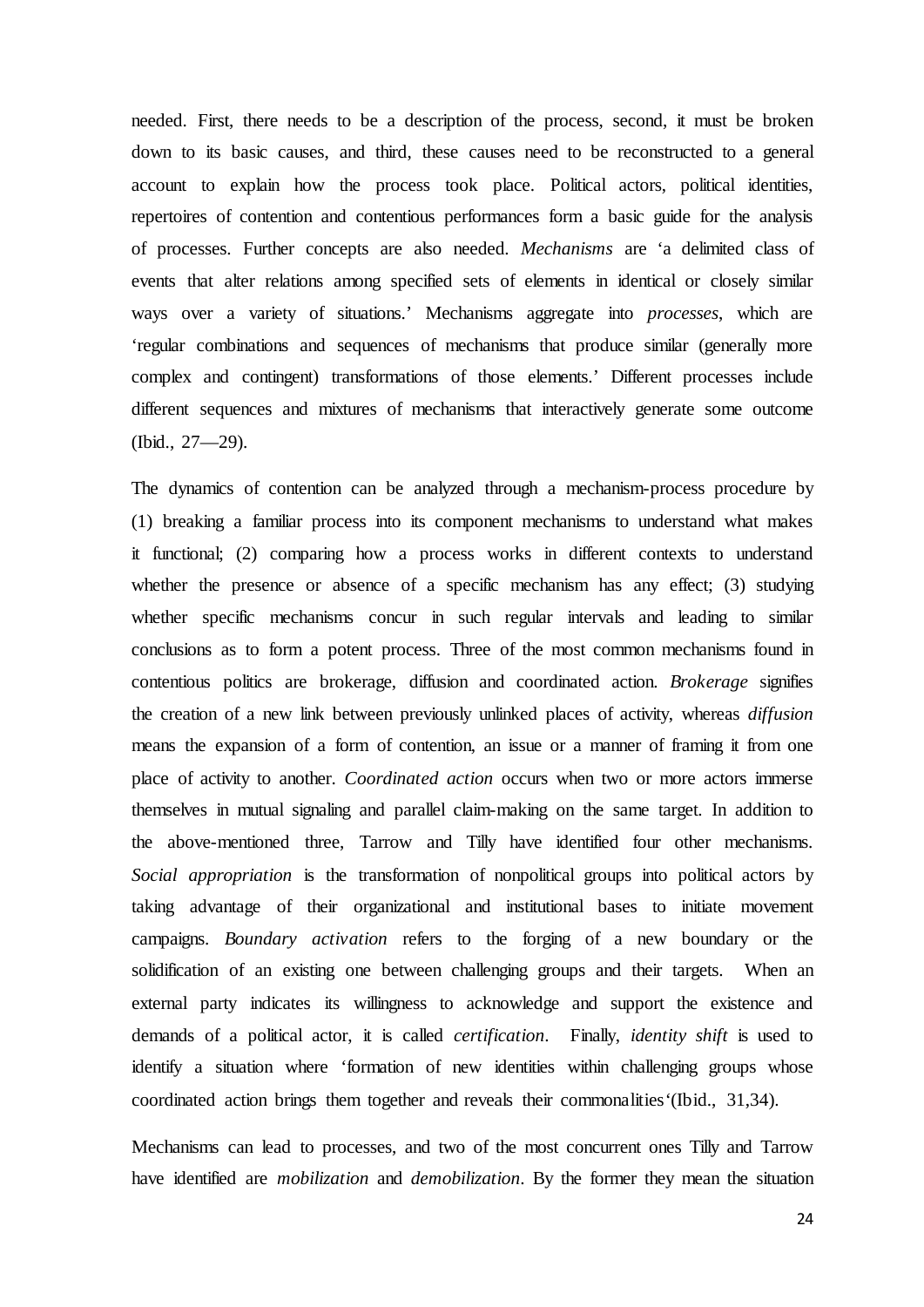where people who previously had stayed outside the contentious action began making claims, and the latter refers to the opposing situation where people who were making claims stop doing so. Tilly's and Tarrow's method of identifying mechanism and processes for the study of social movements enables the creation of an explanatory framework to answer such questions as how are political actors formed, how do political identities change and what causes streams of contention to transform into sustained social movements (Ibid., 34, 43).

## <span id="page-26-0"></span>**3. France's Contentious Identity**

*'Bref, à mon sens, la France ne peut être la France sans la grandeur.' Charles de Gaulle[6](#page-26-1)*

I will argue that there were four separate elements that construed de Gaulle's legitimacy. Together they allowed de Gaulle to become a legitimate leader, despite him rising to power outside democratic norms. I will introduce the elements in somewhat chronological historical order, though at times events overlap. The first theme, *France's Contentious Identity*, provides the setting and groundwork for the following themes and historical events and is set in the time period before the start of the war. France's tradition with contentious politics is an elementary part of the birth of the Resistance and of de Gaulle's stand to oppose Vichy. Then I will focus on *the Vichy Government* and its formation, which happened in the summer of 1940. The third theme is *the French Resistance*, its formation and subsequent cooperation with de Gaulle, who had initiated his own opposition when he refused to accept the Vichy government's armistice with Germany. The final theme, *Charisma*, details de Gaulle as a person and focuses on his leadership style and actions both before, during and after the war. It is my belief that all these elements together were necessary to build de Gaulle's legitimacy, and that he could not have acquired the legitimacy he did if one of them would have been missing.

A country's constitution aims to reflect the nation's core values and identities, which is why a deviation from these rules marks a breach of the nation's core identity. The French revolution, its insistence on individual liberties and the country's historical status as a power state are all key features of France. The Declaration of the Rights of Man (1789)

<span id="page-26-1"></span> $<sup>6</sup>$  de Gaulle, 1954, 1</sup>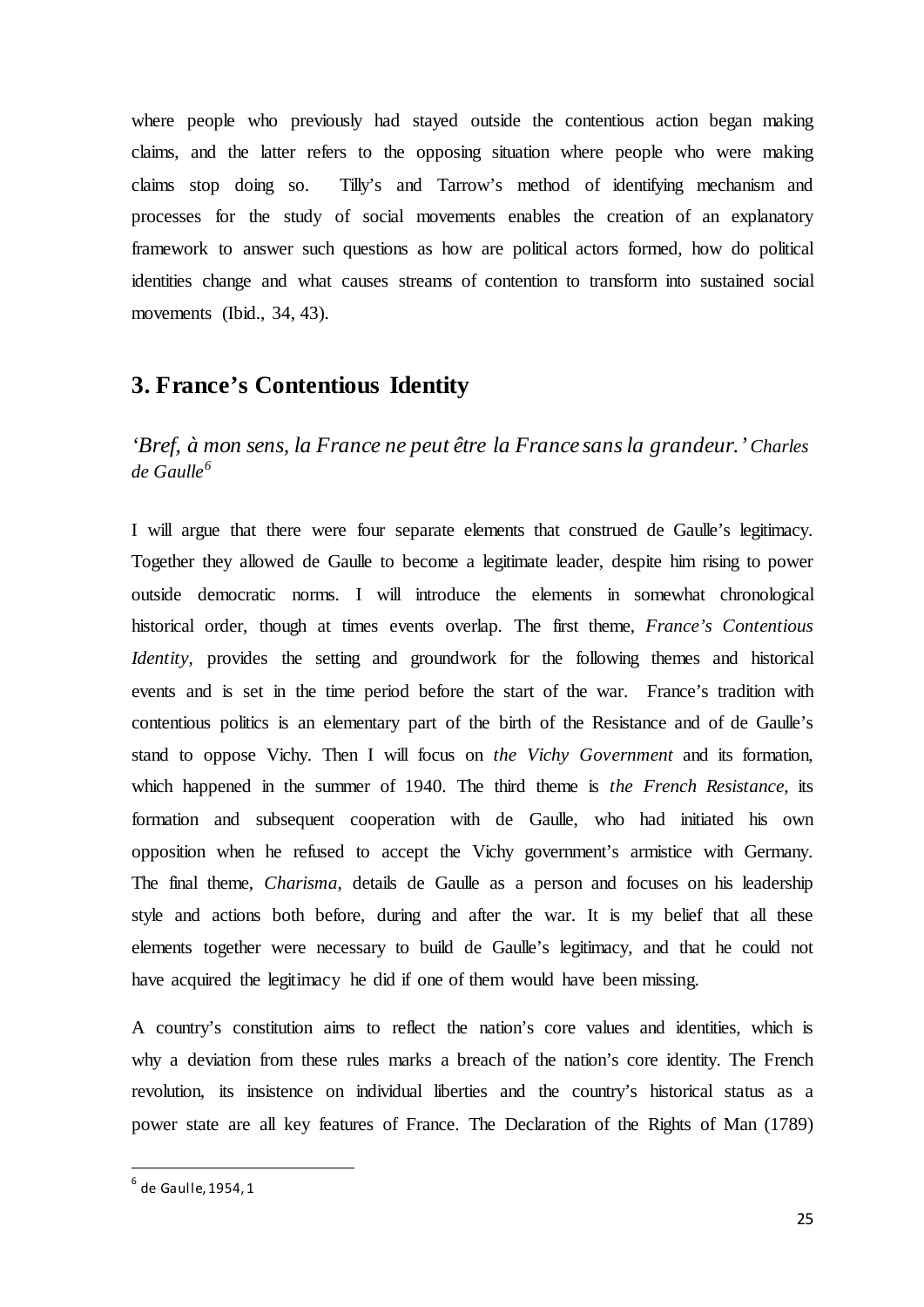states that '[t]he aim of all political association is the preservation of the natural and imprescriptible rights of man. These rights are liberty, property, security, and resistance to oppression' and it is against this normative and ideological backdrop against which the events must be viewed.

France, its history and national identity provide the context in which the formation of the Vichy government and de Gaulle's subsequent cooperation with the Resistance took place, and explain why and how events evolved. When evaluating legitimacy, it is necessary to pay attention to the historical and cultural tradition of a given country. In some other nation, where consensus and obedience would have played a greater part in the nation's identity, this kind of disobedience that de Gaulle and the Resistance displayed would not have gathered support from the general public. The Nordic countries, for example, have a history of consensus-building which is rooted in the Lutheran tradition embracing the ideas of stability and continuity. The good life is one lived in unison and in accordance to a set of consolidated moral norms. In the Nordic countries there also exists a culture of deep cohesion with the state, avoiding the pitfall of a profound dichotomy between civil society and government (Stenius, 2010, 50—51). This emphasis on consensus and unison means that generally acceptable forms of contention differ greatly from those applicable in France. On the contrary, France has a history of contention, which Charles Tilly has studied in his book *The Contentious French*. Tracing back four centuries, Tilly identifies forms and elements of the French collective action that form a part of the country's identity. In *Contention & Democracy in Europe, 1650-2000* Tilly lists seven serious regime crises and transitions that occurred in France after the Restoration of 1815 and continuing to 1968. France experienced serious contentious action in regular intervals, and adopted group action to its national identity. When placed into a situation they disagreed with, the French people rely on different repertoires of contentious action. Viewed from this perspective, France's contentious tradition birthed the Free French and de Gaulle.

#### <span id="page-27-0"></span>**3.1. Defeatism versus Grandeur**

De Gaulle was deeply impressed by the France which he grew up in and this sense of national pride marked him throughout his life. Like his compatriots, he was very proud of his homeland's achievements and deemed nationalism as the 'most generous and disinterested' of sentiments. He often quoted a saying by the militant polemist Paul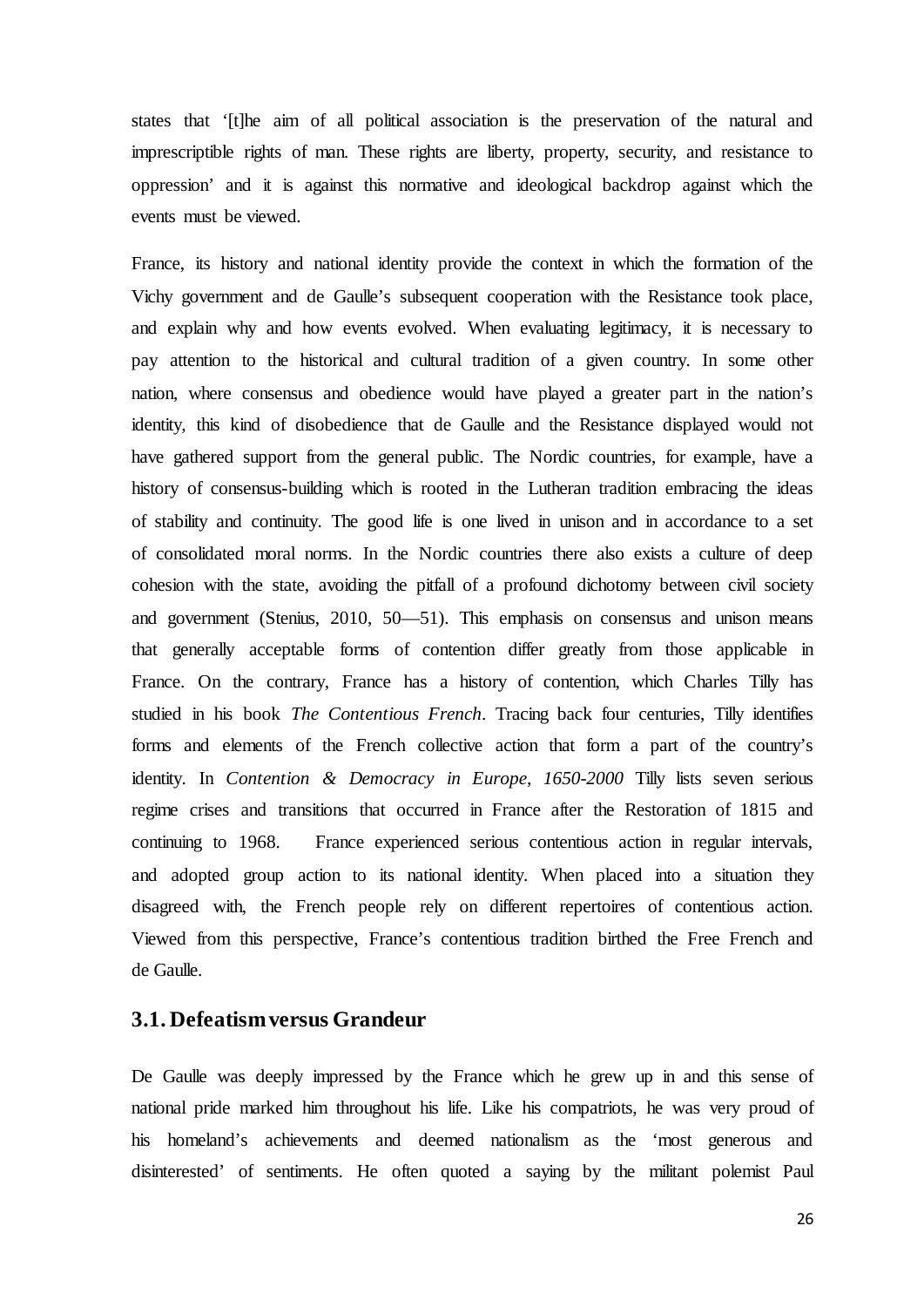Déroulède; 'the man who does not love his mother more than other mothers and his country more than other countries loves neither his mother nor his country' (Fenby, 2010, 48—49). There was also another national sentiment that came to have a deep impact on him, and this was the concern that, despite all the positive, the French nation was in decline and its citizens were not able to live up to the grandeur that France should exhibit. This feeling enforced de Gaulle's understanding of himself as a man who would be needed to save his motherland (Ibid., 49).

After the First World War de Gaulle continued his career in the military and carried on developing his ideas on the modernization of the French army. In 1934 de Gaulle's third book, *Vers l'armée de métier*, was published. The volume was a turning point in the French military tradition, attacking the official doctrine, and discussed the creation of a professional army and the development of mechanized armed forces. The key was to induce modern warfare through the use of tanks, and to include forces that would be free to attack and move quickly and with an element of surprise. De Gaulle was pushing for modern, mechanized armed forces for France, but was met with great resistance. Despite some positive feedback in the press, military leaders condemned his thoughts that broke the static defense strategy that prevailed at the time. Between the years 1931 and 1935, France cut its military spending by 32 per cent. Later, at the end of the war in 1945, a copy of *Vers l'armée de métier* with favorable annotations was found at Hitler's headquarters (Lacouture, 1990, 214, Fenby, 2010, 99, 101—103).

During the 1930's de Gaulle was looking for a political ally to push forward his ideas about modernizing the military and first met Paul Reynaud, the future prime minister of France, at the end of 1934. Reynaud became interested in de Gaulle's thoughts, and during the next six years de Gaulle was to write over seventy letters to him. The events on the Continent furthered Reynaud's interest in de Gaulle's ideas. Hitler was growing bolder, and repudiated the military clauses of the treaty of Versailles while France did nothing in turn. De Gaulle fed Reynaud confidential military information about the enemy's movements and expressed his frustration of witnessing Germany modernize its army while France stood idle (Fenby., 2010, 106—107) Reynaud's support was not enough, however, to change the mood in the country and the opposition to de Gaulle remained high at the Defence Ministry. De Gaulle was so unpopular, that even the mention of his name received scorns from the generals (Ibid., 109).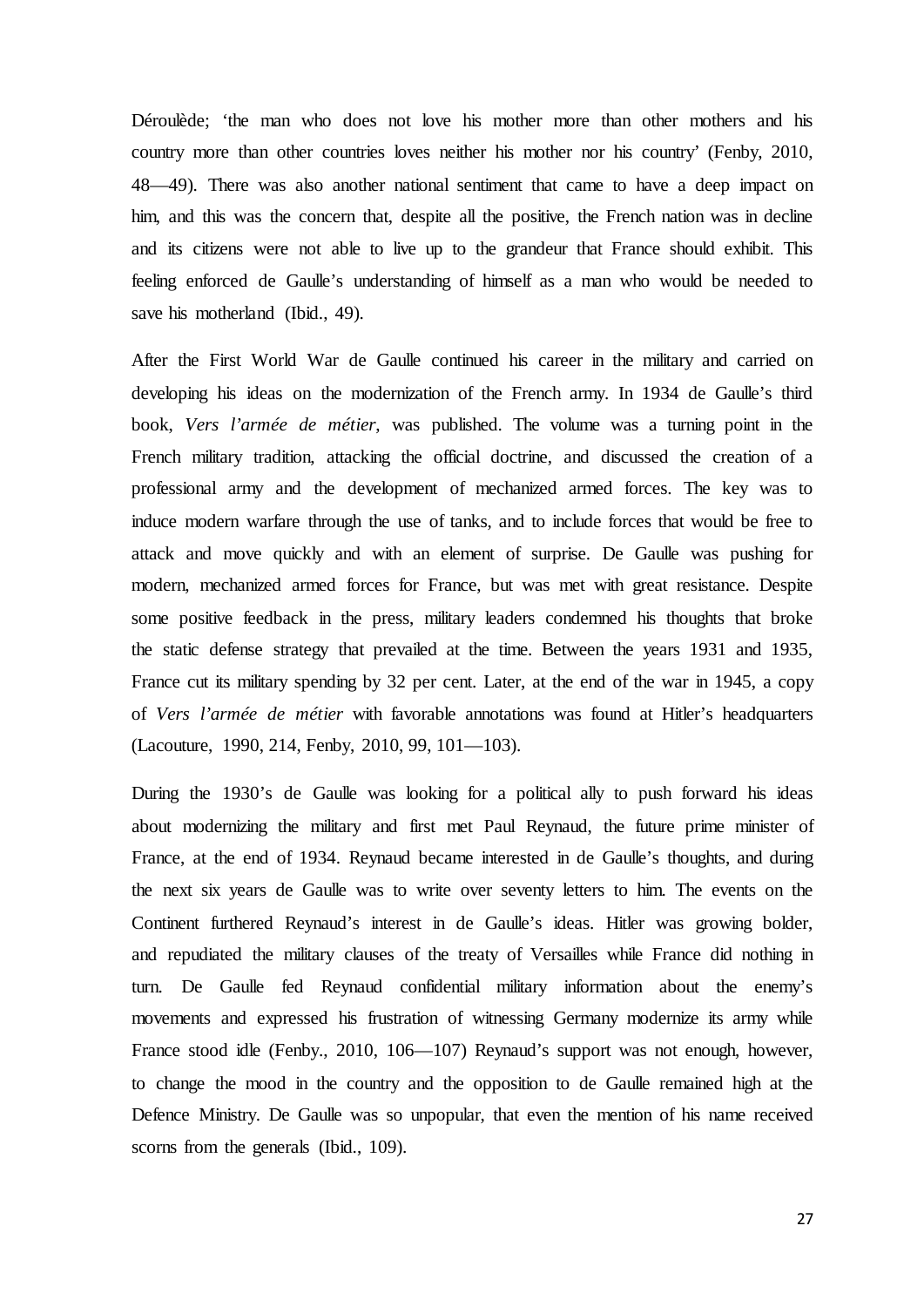In January 1940 de Gaulle continued to try to push his ideas across by publishing a pamphlet called *L'avénement de la force mécanique*. In the pamphlet he cautioned of a moral, political, social and economic crisis that would cause great unrest and shake the basis of the state itself, to which mechanized forces would be the only solution. He had the pamphlet sent to 800 persons of authority, but, despite a few positive reactions, the majority of the leadership remained hostile to his ideas. In March the same year there was some success in the political field, as the government was forced to resign by a parliamentary vote and the president asked Paul Reynaud to form the new government, making him the Prime Minister. Reynaud's position was to be volatile, however, as he managed to gain a majority of just one vote. This meant a constant struggle between the different factions of government at a time when strong leadership would have been needed. His mistress complicated things further for being pro-German and meddling in the affairs of the state. Reynaud wished to appoint de Gaulle as Secretary to the War Cabinet, but very strong opposition by the Defence Minister forced him to offer the position to a banker who was on the forefront of advocating peace with Germany (Ibid., 120—122).

In May 1940 German armed forces attacked the heavily fortified Maginot Line and demolished the French forces through using a combination of tanks and divebombers, which led the French forces to either retreat or to find themselves surrounded by the quickly moving enemy. This was all the more humiliating since the French forces were widely thought to be the most professional and forceful in the world. The two sides were evenly matched when it came to men and equipment, but the Germans dominated with their aggressive and innovative military strategy (Cobb, 2009, 9-12).

De Gaulle remained in opposition for his desire for more proactive and aggressive military tactics, and for his belief in continued fighting. For de Gaulle, the signing of an armistice was unthinkable and would violate his motherland's integrity and well-being (Fenby, 2010, 20). However, less than two months after the aggressions had begun and led by Marshal Pétain, the Vichy government signed an armistice with the Germans on June 22, 1940. With this action France moved under the control of the enemy and also broke its previous commitments to Great Britain and other allies. Historically speaking, this was unprecedented. De Gaulle wrote:

For me, the capital error of Pétain and his government had been to conclude with the enemy, in the name of France, the so-called "armistice." Certainly,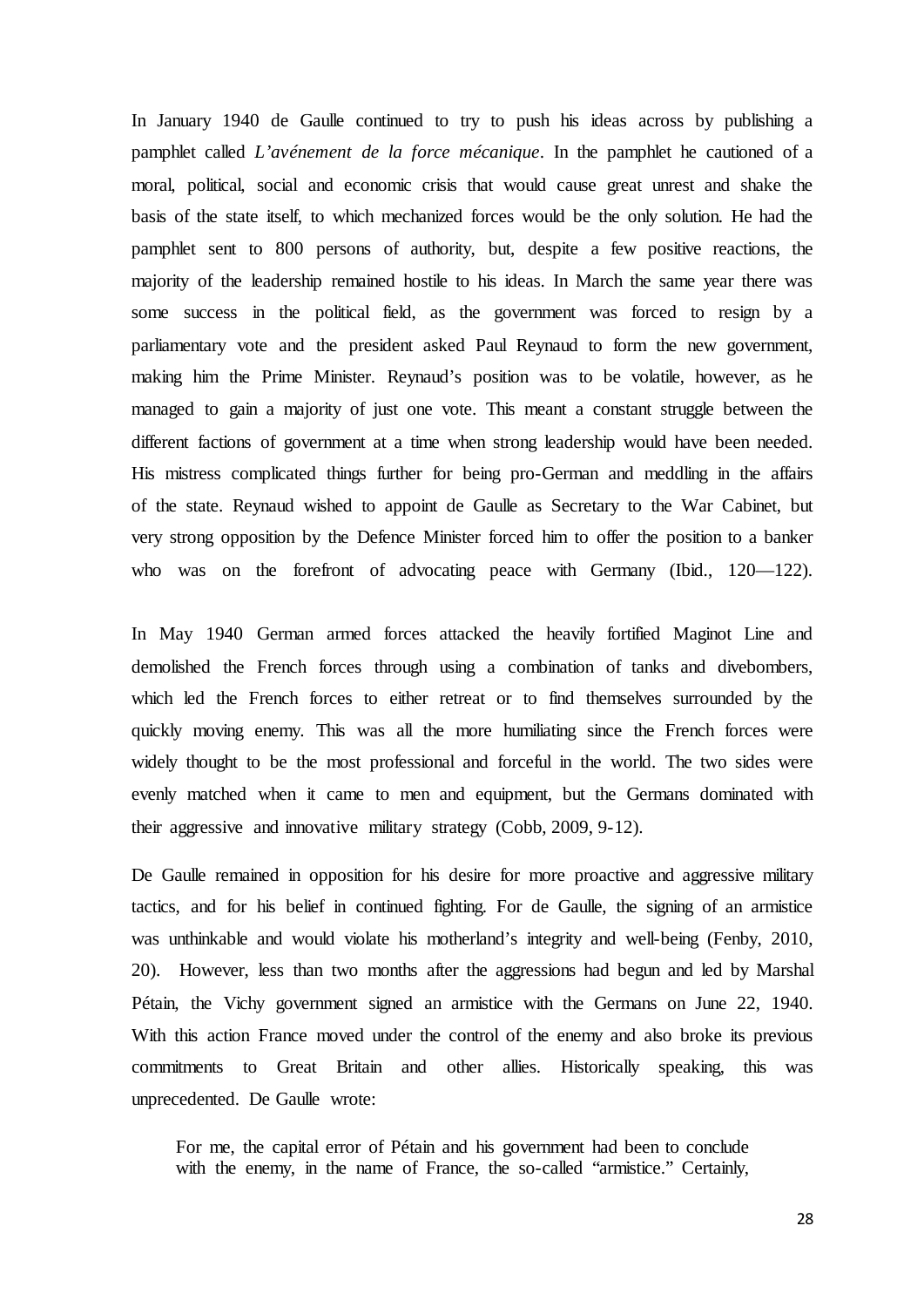at the time this was signed the battle in Metropolitan France had been indisputably lost. To cease fire between the Atlantic and the Alps, to bring the debacle to an end would have been entirely justified as a military and local action. The command of the forces concerned was responsible to the government until its leadership had changed. That government might have reached Algiers, taking with it the treasure of French sovereignty which for fourteen centuries had never been surrendered, continuing the battle, keeping its word to the Allies, and demanding their aid in return. But to have retired from the war with the empire intact, the fleet untouched, the air force largely undamaged; to have withdrawn our African and Levantine troops without a single soldier lost; to have abandoned all those forces which, in France itself, could be transported elsewhere; to have broken our alliances; above all, to have submitted the state to the Reich's discretion (de Gaulle, 1998, 951).

When de Gaulle departed to Britain in a refusal of the armistice, he was alone. His *Mémoires de Guerre* remember the loneliness he felt, but also express his deep belief in destiny and in his role as the savior of France. One night de Gaulle was dining at a friend's residence, and the hostess asked how long he expected his mission to last. 'Madame,' de Gaulle answered, 'I am not here on a mission. I am here to save the honour of France' (Fenby, 2010, 30).

#### <span id="page-30-0"></span>**3.2. Honour**

The quick surrender of the Vichy government and its consequent cooperation with Nazi Germany left its mark on France. Shannon Fogg (2009) describes how the Vichy government's attempts to justify subsequent material shortages, especially food shortages, to a moral imperative that had kept spirits relatively high during WWI, failed. After only six weeks of fighting, references to an abstract good of the nation did not resonate with the public. In an essay published in the *Foreign Affairs* in October 1941, René Cassin writes about the resistance's common ideals 'to save French honor, to defend the French Empire, to free France, and to give back their liberties to the French people.<sup> $7$ </sup> Vichy government's rapid surrender was argued to be a dishonorable defeat that pushed people to join the resistance, especially considering the unused resources of the vast French empire. In *Mémoires de Guerre* de Gaulle remarks that 'for fourteen centuries, military power had been second nature to France' and 'the image of themselves the French had always had, the world's opinion of them, the testimony of history itself, had suddenly been abolished,

<span id="page-30-1"></span> <sup>7</sup> 'Vichy or the Free France?' by René Cassin. Published in the *Foreign Affairs* in the October 1941 issue. http://www.foreignaffairs.com/articles/70123/rene-cassin/vichy-or-free-france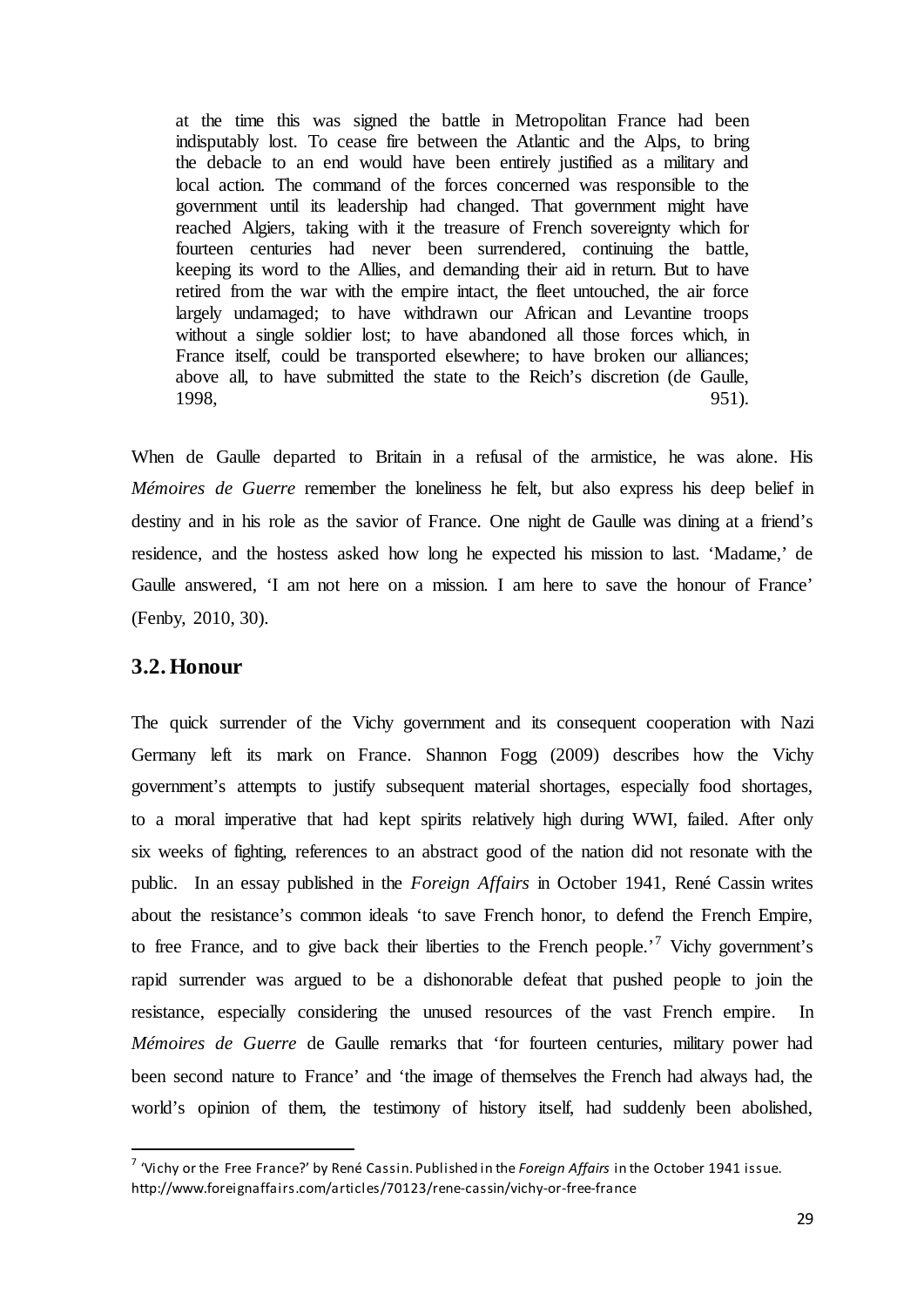annihilated' (de Gaulle, 1998, 580-581).Vichy also began to entangle with national symbols and removed the country's national motto 'Liberty, Equality and Fraternity' from government buildings and replaced it with a new slogan, 'Work, Family, Fatherland' (Fenby, 2010, 144).

Sakari Hänninen (1998) writes that identities can well be seen as either social, political, economic, historical, cultural, or symbolic constructs. The past, too, can be seen as the 'place' of identity. The formation of an identity can be traced back to the local tradition, where it often, but not necessarily, is placed parallel to the local mentality. When interpreting the formation of an identity like this, the dynamics of the togetherness of the group is emphasized (Hänninen, 1998, 7). The Vichy government and its conduct during the war period were a breach to the identity of the French people and the society's togetherness, remaining sensitive topics in France. Coicaud, who is French himself, notes the difficulty modern France has with recognizing the collaborationist and anti-Semitic behavior of this time. He writes that the acknowledgment of 'these acts is to recognize that France betrayed a certain idea of itself' (Coicaud, 2002, 135).

Matthew Cobb (2009) writes that even worse than the material shortages and loss of democratic rights that the armistice inflicted upon the French people, was the moral and political impact that the Vichy government's participation in the Holocaust caused. The sensitivity of the topic is visible in a court case which was the result of a one-page advertisement praising Philippe Pétain that was published in the newspaper *Le Monde* in 1984. The advertisement declared that Pétain and the Vichy government had in fact worked towards securing the Allied victory and the protection of France, which the French people had shamefully forgotten. The publication was paid for and worded by two former officials of the Vichy administration, and it resulted in a court case where the two as well as the publishers of *Le Monde* were accused of defending the crime of collaboration with the enemy. Found guilty in France, the case was taken before the European Court of Human Rights by the defendants as a breach of their right to freedom of expression. The Court's final judgment included the French government's submission, which stated that 'this page of the history of France remains very painful in the collective memory, given the difficulties the country experienced in determining who was responsible, whether isolated individuals or entire institutions, for the policy of collaboration with Nazi Germany'. The Court agreed with the defendants by fifteen votes to six, giving its decision in 1998 and agreeing that indeed their right to freedom of expression had been breached. In addition,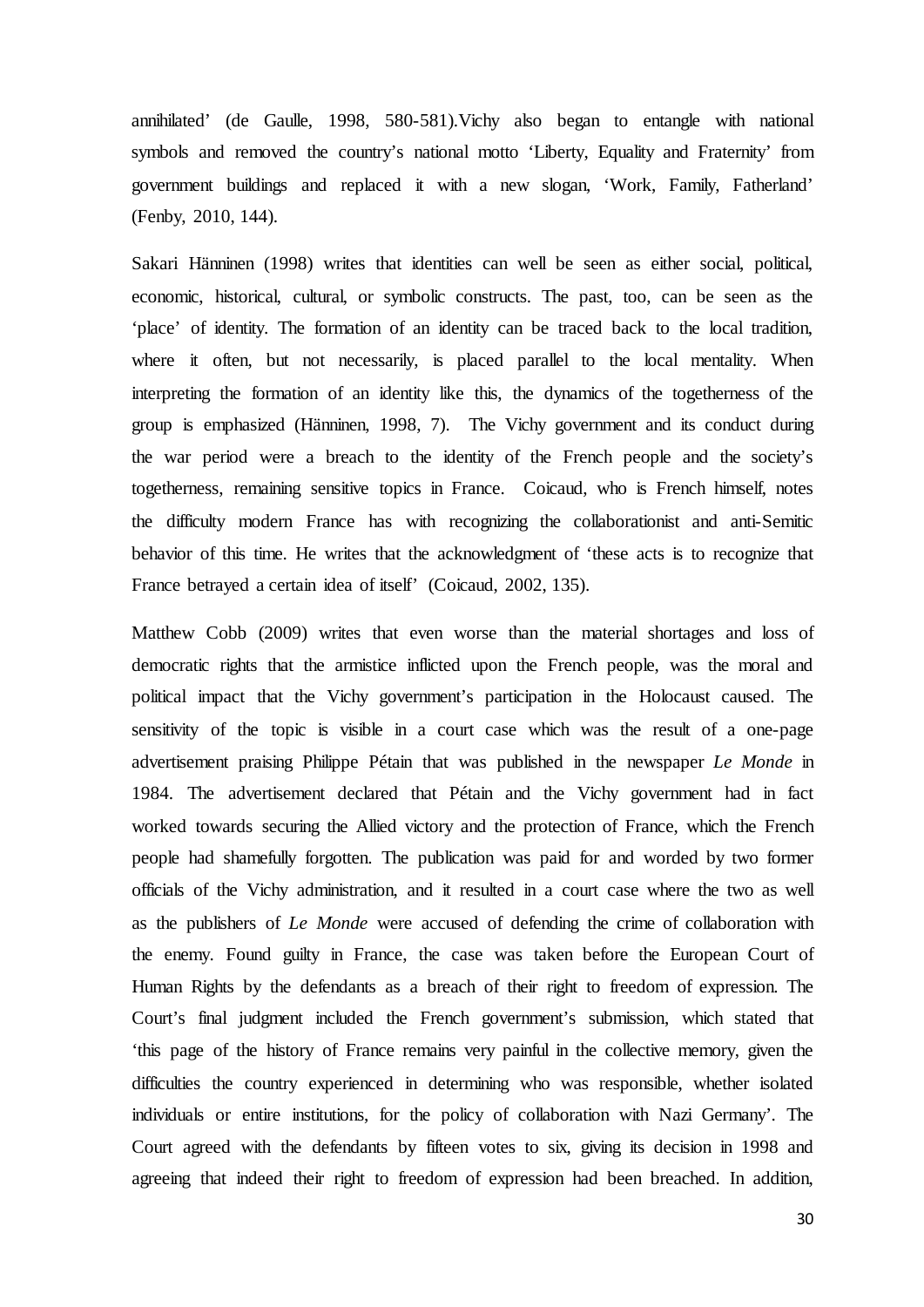the Court noted that every country needs to be able to discuss its past openly and impartially, even those events that could bring back painful memories (Case of Lehideux and Isorni v. France (55/1997/839/1045)).

The Vichy government had been formed hastily, and after the war the contested way of its formation enabled France to distance itself from wartime atrocities and blame the Nazis for the mass deportations of Jews. Not until the mid-1990's when Jacques Chirac (a known Gaullist) took office had a French president admitted the French state's role in the events. Former presidents had distanced the crimes committed from the French state, and laid the blame to the Vichy regime, which had been declared illegal after the war. In a speech given within two month of stepping into office, Chirac acknowledged that France was responsible for the crimes committed against Jews but referred also to the nobler story of wartime France that had been provided by de Gaulle. Chirac spoke of de Gaulle and 'the France that was never at Vichy', and continued that this France was always 'correct, generous, faithful to its traditions, to its spirit.'[8](#page-32-0) The Vichy government had violated the values and norms of the French society, and had thus attacked the core identity of the nation, in the process losing its own legitimacy. Monique Clague (1975) also notes the role French history played in forming de Gaulle's leadership style. She argues that due to all the events the country has faced, French leadership had fluctuated between crisis and routine authority, a situation where strong personal leadership has been both welcomed and then eventually rejected. This circle led to a dualism in de Gaulle's leadership, as he relied both on charisma and legality to support his position.

In *Mémoires de Guerre L'Appel 1940-1942* de Gaulle writes of his thoughts when he departed for England:

> Je pensais, en effet, que c'en serait fini de l'honneur, de l'unité, de l'indépendance, s'il devait être entendu que, dans cette guerre mondiale, seule la France aurait capitulé et qu'elle en serait restée là. Car, dans ce cas, quelle que dût être l'issue du conflit, que le pays, décidément vaincu, fût un jour débarrassé de l'envahisseur par les armes étrangères ou qu'il demeurât asservi, le dégoût qu'il aurait de lui-même et celui qu'il inspirerait aux autres empoisonneraient son âme et sa vie pour de longues générations (de Gaulle, 1954, 69)

<span id="page-32-0"></span> $\frac{1}{8}$  As written and quoted in 'Chirac affirms France's guilt in fate of Jews' Marlise Simons for the *New York Times* http://www.nytimes.com/1995/07/17/world/chirac-affirms-france-s-guilt-in-fate-ofjews.html?pagewanted=2&src=pm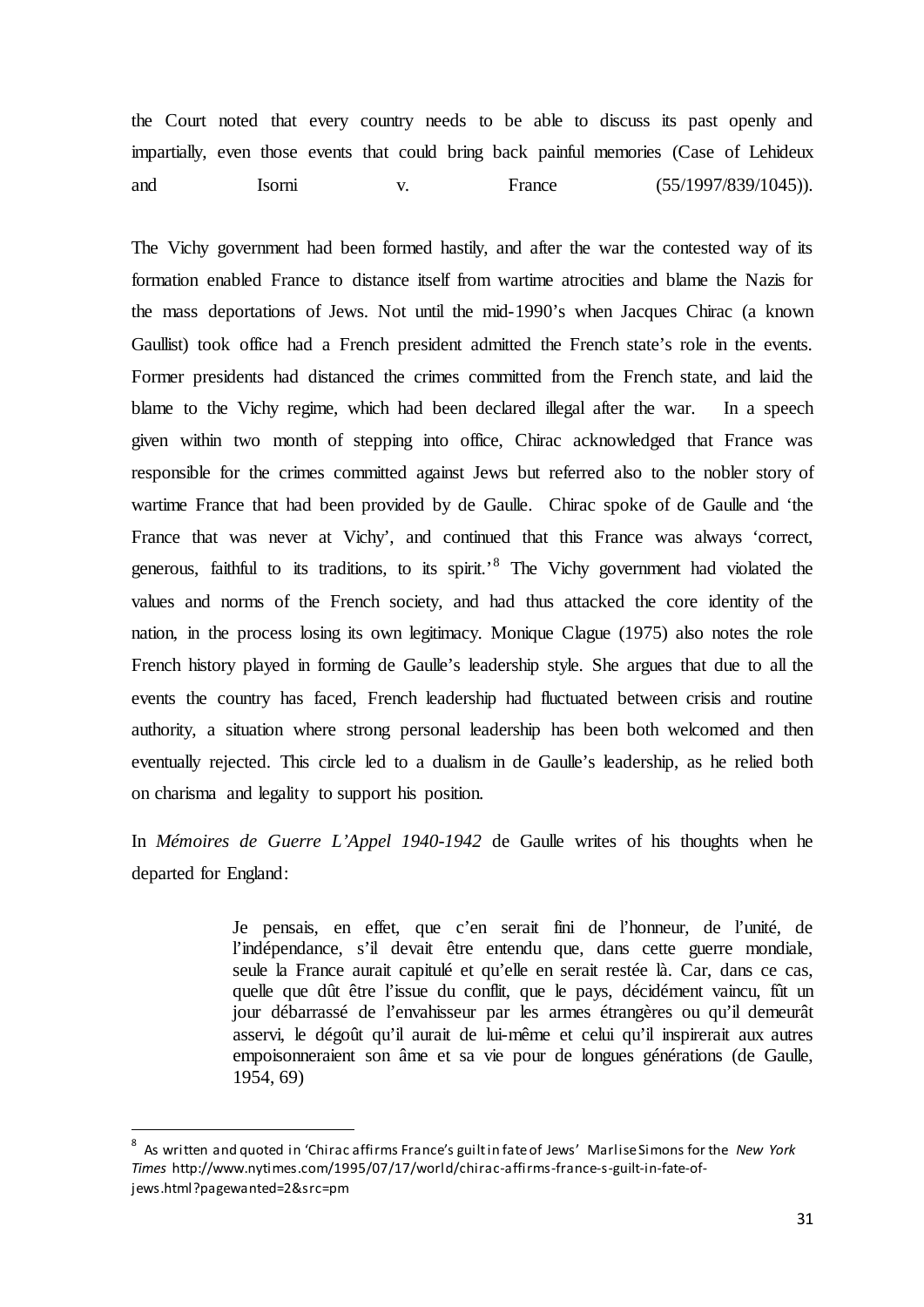The country's history with contention was contradictory to the defeatist spirit that had taken over the French leadership, and the resurrection myth de Gaulle created for France enabled the nation to rise from the abyss after the war. A quick surrender was not *natural* for France. Tilly (1986) lists the various forms of contention that has penetrated the French history forming a part of the country's identity, from three revolutions to countless acts of contention ranging from strikes to barricades and demonstrations. Previous struggles form the repertoire of contention that is acceptable in a given community, and the French history is filled with examples of claim-making. In a state where even today people take the streets to protest for what they see important, the emergence of a resistance, especially when an armistice was agreed after such a short period of struggle against the enemy, was to be expected. Tilly and Tarrow (2007) note that acts of contention make use of different elements of social life, of elements like identities, organizational forms and social ties. These elements create both the collective claims that groups and individuals make as well as the methods they use to make those claims. Through observing and participating in acts of contention people learn which interplays can lead to a political difference and also the shared meanings of those interplays. Legitimacy connotes a level of acceptance that a certain thing is (morally) right. A thing, be it a person, an act, or a group, cannot be legitimate if it is deemed as wrong, as something that is against or outside of what is commonly accepted. Therefore, given the long history of contention in France and how widely contentious repertoires have been used across the populace I would argue that contention is a legitimate feature of the French common life.

The importance of de Gaulle's personal determination and effort in the development of post-war France cannot be overestimated. Gregor Dallas (2005) draws a parallel between Vichy France and Fascist Italy; both countries' foreign policy was dictated by their collaboration with Hitler; domestic policy failure was due to unsuccessful attempts to establish functioning local administration to carry out the policies. Both French and Italian citizens were taken to Germany for forced labor, and in both countries Jews were persecuted. Resistance movement was active in both states, and the heads of government (Marshal Pétain in France and Pietro Badoglio in Italy) were war heroes of First World War who negotiated with the Allies and Germany as the end of the war drew close. But as Dallas notes, 'the Italians did not have a de Gaulle'. Italy would suffer greatly in the aftermath of the war. Famed British war reporter Alan Moorehead, who was stationed in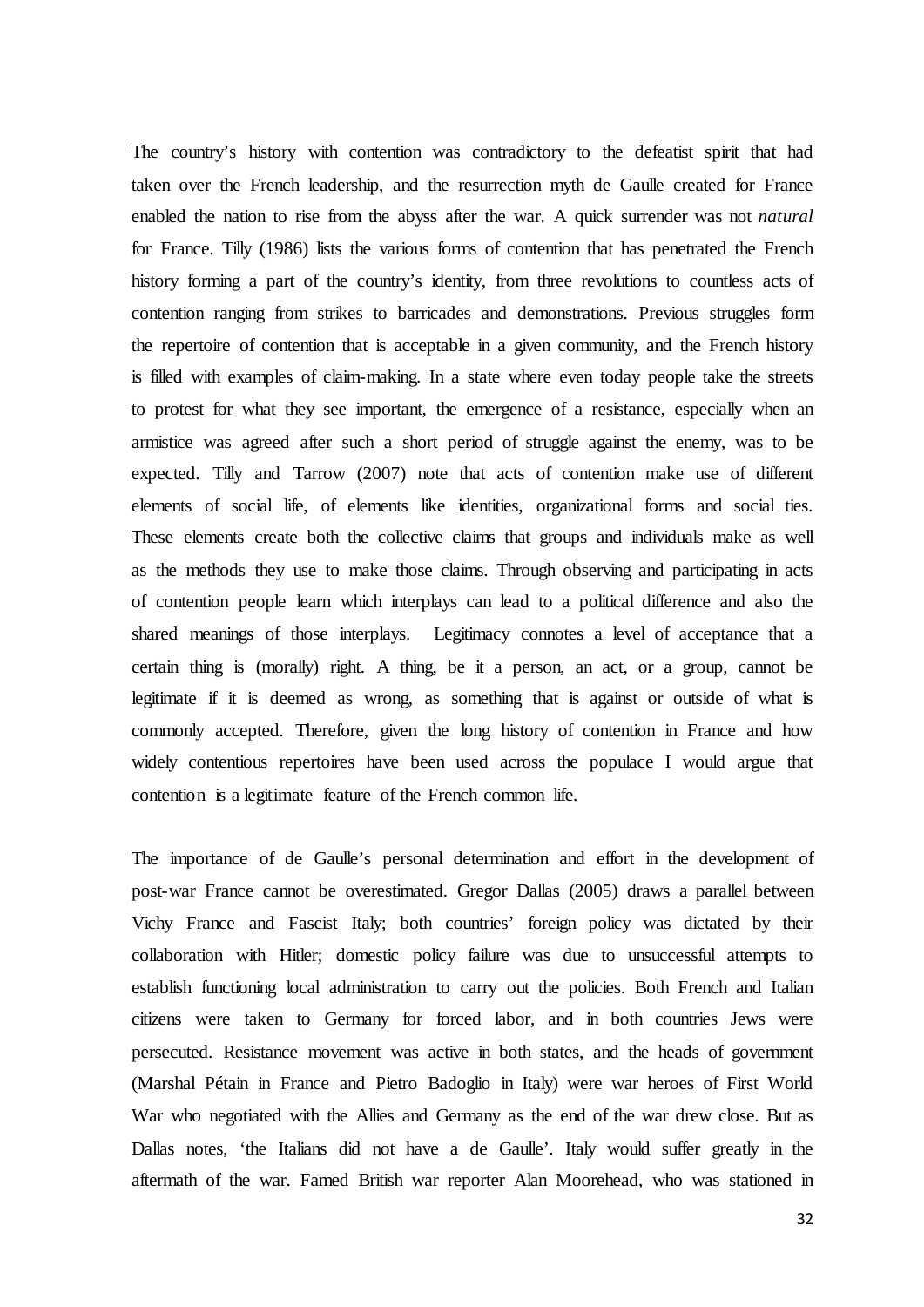Naples in 1943 commented how 'It was not the war, it was the aftermath of the war that destroyed Italy' (Dallas, 2005, 97—98). In Naples Moorehead observed, as the Allied troops passed, the 'moral collapse of a people. They had no pride any more, or any dignity. The animal struggle for existence governed everything. Food. That was the only thing that mattered'(Ibid.,98).

On the contrary, a French opinion poll held at the end of 1944 reported that 64 per cent of the French people thought that France had already redeemed its place among the Great Powers. De Gaulle's insistence on the greatness of his country allowed France and the French people a form of purification after the war, to forget the crimes committed by the Vichy regime and the defeatist spirit of its citizens. Instead, they were able to circle around this lonesome hero figure, who by the strength of his conviction had provided a decree of dignity to his motherland (Fenby, 2010, 283, Gardner, 1990, 20—21). De Gaulle allowed France to see itself the way it wanted, and to close its eyes to the shameful events of the war. In 2000 a statue was raised in his honor in Paris, with President Chirac referring to de Gaulle as 'France incarnate'. <sup>[9](#page-34-0)</sup>

Lacouture (1990, 215) offers an adept description of de Gaulle: '[a] character who believes himself to be so profoundly in tune with the national interest that he finds a justification for each one of his actions and who does not consider any proceedings unworthy if they are of such a kind as to ensure the triumph of his arguments – the arguments being legitimate since he himself was legitimacy.' However outrageous, de Gaulle's embodiment of the core values of France enabled the country to survive the war, and to proceed to nationbuilding post-war. Because of the historical and cultural traditions of France, the Vichy government's conduct deviated to a large degree from accepted norms. In the context of France, these kinds of violations were more damaging, as the national identity of the country had been rooted in the idea of the rights of man, and where the purpose of the government was to preserve these rights, not violate them. De Gaulle offered a way out by embodying the core values in his own persona. He wrote: '[a] call to honor from the depths of history, as well as the instinct of the nation itself, had led me to bear responsibility in default of heirs: to assume French sovereignty. It was I who held the legitimacy. It was in its name that I could call the nation to war and to unity, impose order,

<span id="page-34-0"></span> $9<sup>9</sup>$  As quoted in 'De Gaulle honored at last' by Jon Henley for the Guardian http://www.theguardian.com/world/2000/nov/10/jonhenley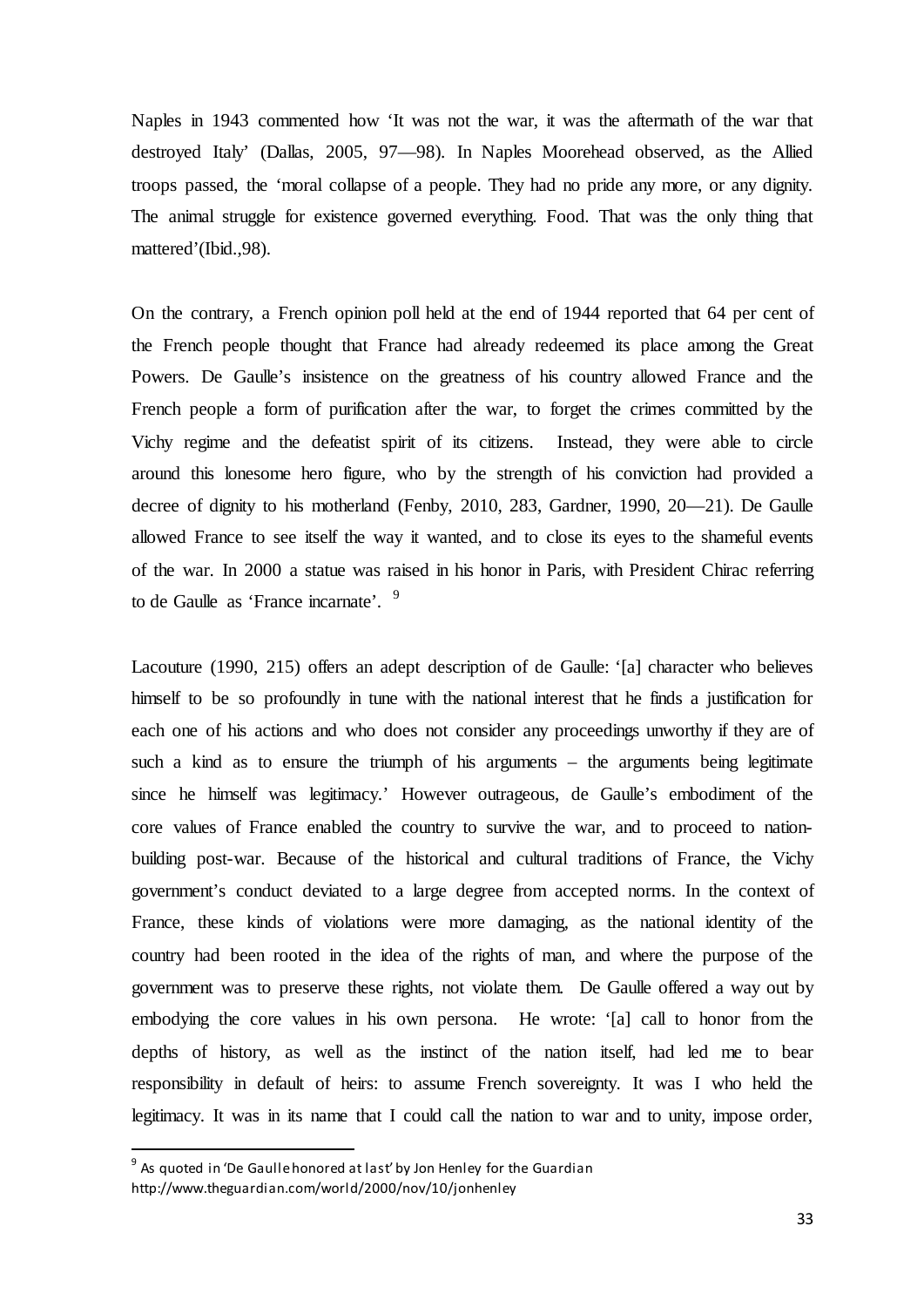law and justice, demand from the world respect for the rights of France' (de Gaulle, 1998, 665). After the war, he declined to follow the historic tradition of declaring a republic from Hôtel de Ville's balcony. There was no need for this, he declared, as the republic had never dissolved, it had just been exiled in his persona (Tilly, 1986, 334). De Gaulle's insistence on being France bordered and even crossed the outrageous, yet he succeeded in making others too believe that he was France incarnate.

## <span id="page-35-0"></span>**4. Vichy Government**

*'Car, toujours, le chef est seul en face du mauvais destin' Charles de Gaulle* [10](#page-35-1)

The previous chapter discussed de Gaulle's struggle as he tried to push for the modernization of the armed forces and continued resistance as well as the defeatist spirit of the French leadership that led to the signing of an armistice with Germany. Using Coicaud's idea that societies have core values that must not be contradicted if legitimacy is to be held, I argued that the defeatist spirit of the French leadership and the abuse the Vichy regime conducted on its subjects was in violation of the French historical and cultural tradition and thus broke the society's core values. De Gaulle's insistence on saving France's honour and freeing the French people, on the other hand, enabled the country to successfully rise from the disasters of the war.

My argument is that de Gaulle' legitimation process is sequential; in order for de Gaulle to gain legitimacy, Vichy had to lose some of its legitimacy first. Following Beetham's theory on revolutions and legitimacy (Beetham, 1991, 205), the loss of legitimacy was a multi-dimensional process where one event led to another. In a context where there cannot exist two legitimate authorities at the same time, it is necessary for the ruling authority to experience a loss of legitimacy before another power can step into its place and gain legitimacy. A situation that deals with the legitimate rule of a nation, the concepts of legitimate authority and rule necessarily contain the notion that there is only one source of power, and, ultimately, only one authority whom to obey. This is a hierarchical understanding that allows a society to function efficiently. Thus I will begin the analysis by outlining the historical events that led to the formation of the Vichy government, and its

<span id="page-35-1"></span> <sup>10</sup> de Gaulle, 1954, 65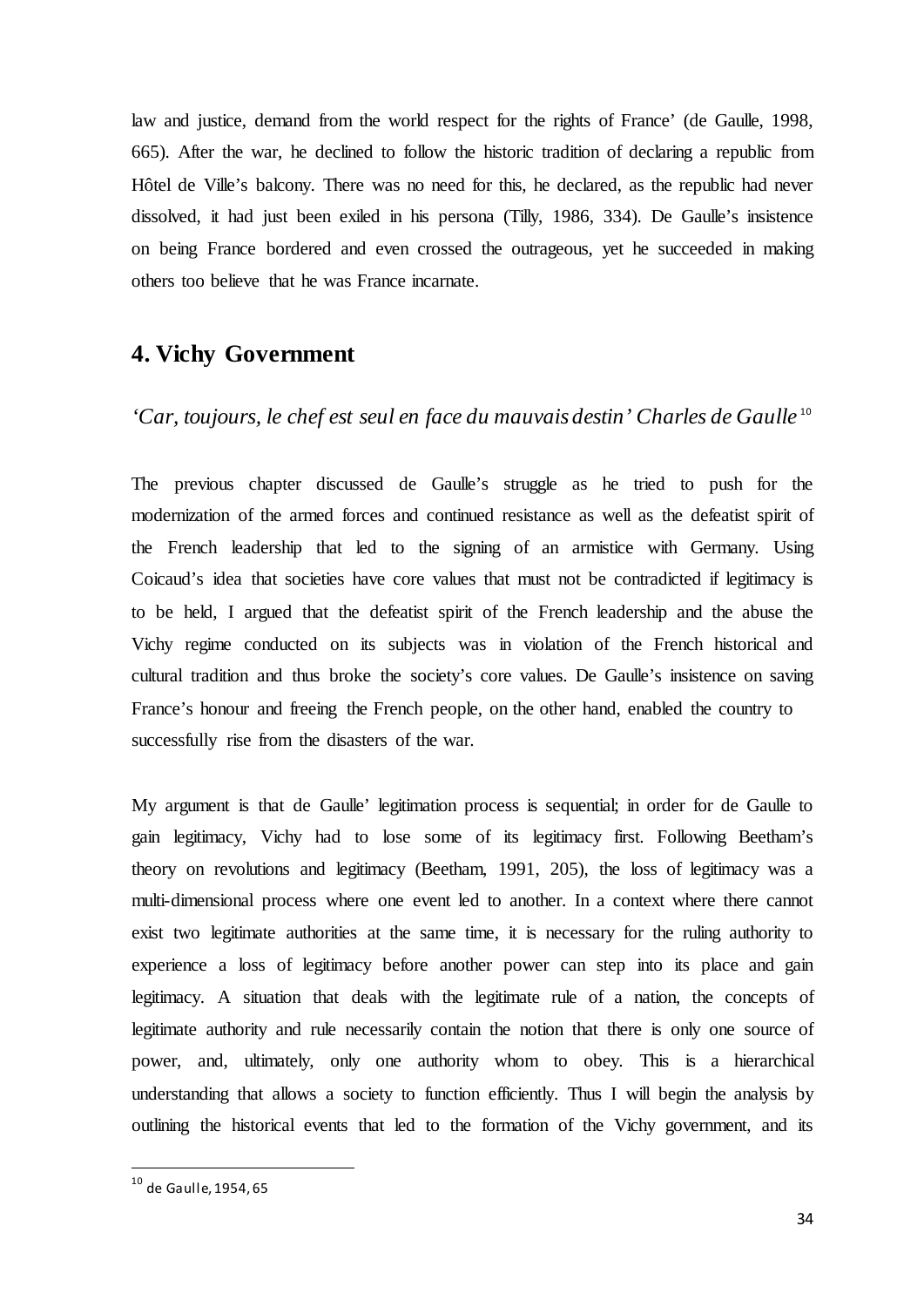consequent behavior. Using the perspectives by the previously mentioned theorists, I will explore why the Vichy government was not a legitimate authority. It was the Vichy government's lack of legitimacy that opened a gap for de Gaulle to rise into a position of authority.

### **4.1. The Rise and Fall of Vichy**

Hitler invaded Poland in September 1939, and by May the following year German forces had moved to Belgium, the Netherlands and Luxembourg (Fenby, 2010, 118, 122). In London, the forceful Winston Churchill followed Neville Chamberlain as Prime Minister but in France the political leadership was broken. The French Prime Minister Reynaud was exhausted; he had lost his willingness to continue the battle and told Churchill that the fight was lost. During their meeting in Paris Churchill was to learn how deep the sentiment of defeat was amongst the French. Reynaud had been forced to take control over the Defense Ministry himself and brought in noted generals and heroes of the First World War, Marshal Philippe Pétain and Maxime Weygand, who favored armistice with Germany. While Churchill continued to push on, most of the French leaders were looking for a way out of the situation as soon as possible (Ibid., 14, 122—123).

On 14 June, 1940 the Germans arrived to Paris. Marshal Pétain insisted that France should begin talks of armistice with Hitler. In the meantime, de Gaulle had arrived to England where he had met up with Jean Monnet, the future 'Father of Europe', who had formed a proposal for a Franco-British union that would enable the French to keep on fighting against Hitler. The British Cabinet approved the union, which would join the two countries in their 'unyielding resolution in their common defence of justice and freedom, against subjection to a system which reduces mankind to a life of robots and slaves' (Fenby, 2010, 22—25). Elated, Reynaud promised to fight for the proposal till the end. However, the appeasers caught whiff of the plan and strongly rebuked this plot for the British to take over their country. In the end, the proposal of a Franco-British union fell aside without a vote, leading Reynaud to resign from his post as Prime Minister. Pétain was then asked to form a government (Lacouture, 1990, 204—206). As soon as de Gaulle heard the news that Pétain would become the Prime Minister, he understood that this would mean that France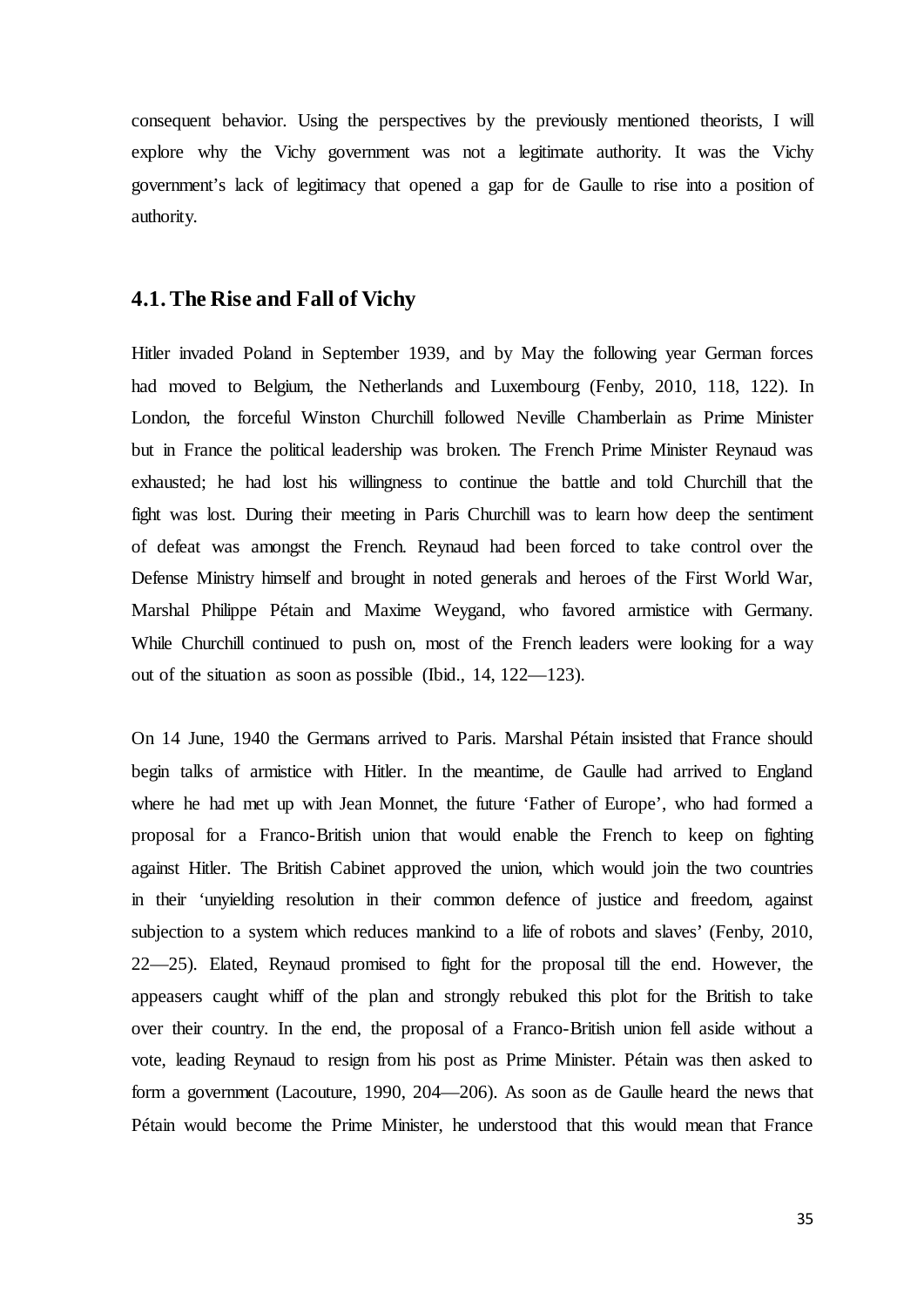would agree to an armistice with Germany. De Gaulle was not ready to accept defeat and immediately decided to return back to Britain (de Gaulle, 1954, 65).

June  $22<sup>nd</sup>$ , 1940 saw the signing of an armistice between Germany and France. The terms involved were tough. France was to pay the expenses of the occupation forces at a highly inflated rate, which added up to 55 per cent of national revenue. The region of Alsace-Lorraine was annexed, and the franc was devalued by 20 per cent. Germany controlled those parts of the country that included the majority of France's industry and mineral resources. The armistice resulted in the real power lying with the Germans, with the Pétain government<sup>[11](#page-37-0)</sup> providing a useful apparatus behind which to hide. The terms also included a clause which stated that when requested, the French would agree to hand over political prisoners to the Nazis (Lacouture, 1990, 232—233, Fenby, 2010, 36).

The newly formed Vichy government built its ideological base around the traditional values of Travail, Famille, Patrie (Work, Family, Fatherland). Women were encouraged to focus on their work at home with family being the upholding pillar of the system. Democratic principles were pushed aside and repressive measures were adopted. The Catholic Church gained prominence and youth movements were initiated to raise support for the government. High-ranking politicians, among them the former Prime Minister Paul Reynaud, were arrested. Even some street names were changed to better suit the new mood of the nation. The Vichy government soon began to take advantage of the anti-Semitic sentiment in France that had begun to take place after the Dreyfus affair<sup>[12](#page-37-1)</sup>. Initially Jews were prohibited from state employment and from working in companies that received funding from the government. Later legislation ordered for them to be excluded from all professions and for their assets to be confiscated (Ibid., 144).

Hitler's interest in France was due to the country being a useful source of money and resources to Germany, whose economy was strained due to the war. By the year 1943 France contributed 9 per cent of Germany's gross domestic product through its annual state payments. Food and industrial machinery were also provided, with the French auto manufacturers Citroën and Renault producing 30,000 vehicles a year for the occupiers.

<span id="page-37-1"></span>

<span id="page-37-0"></span><sup>&</sup>lt;sup>11</sup> I use the terms Pétain government and Vichy government interchangeably<br><sup>12</sup> Alfred Dreyfus (1859-1935) was a Jewish captain who was wrongly convicted for treason in 1894. The Dreyfus affair divided the public opinion in France. He was acquitted of all charges in 1906 (Fenby, 2010, 676).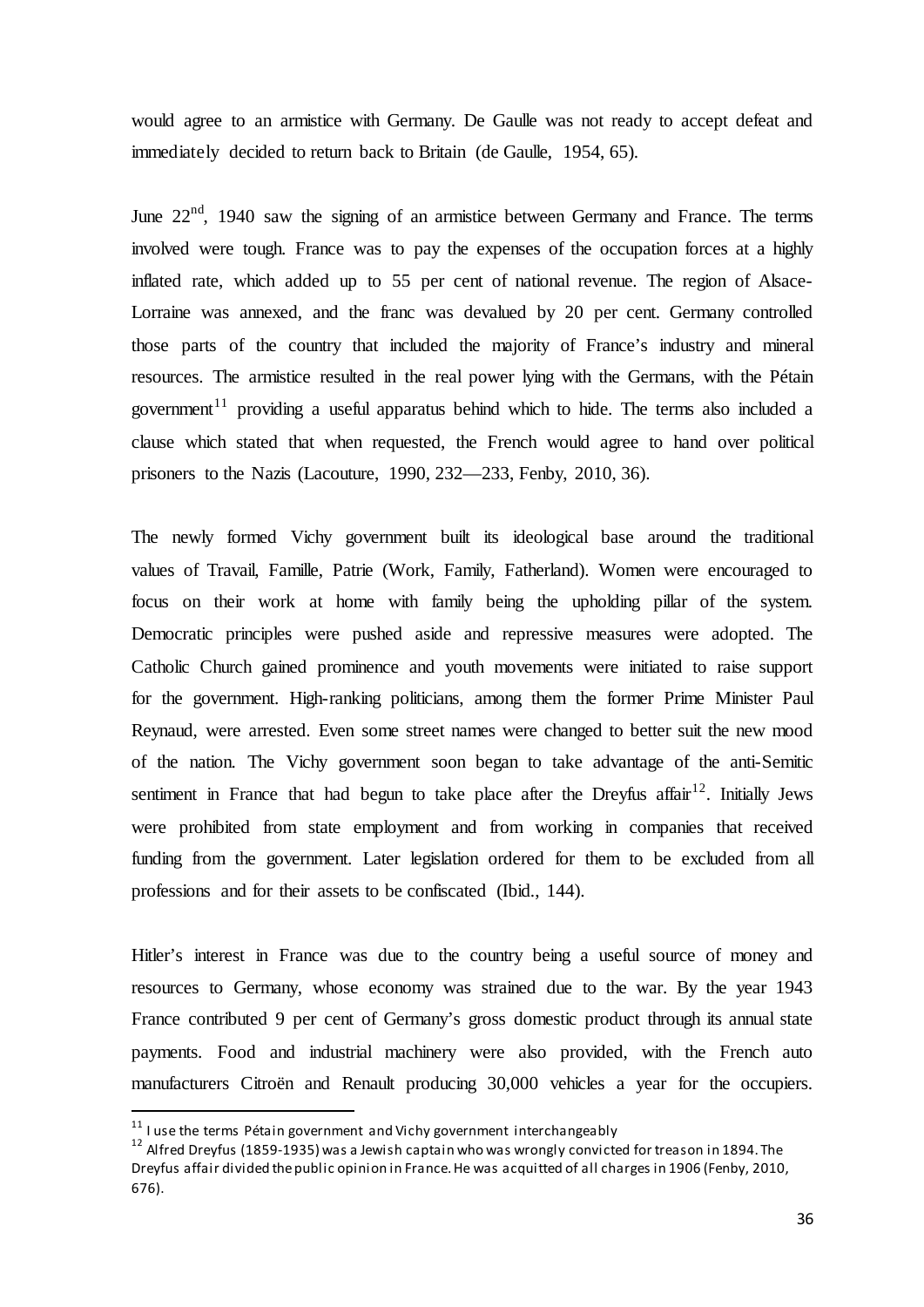France was also a significant source of weapons and military aircraft. After 1942 the supply of resources began to include French people. *Service du Travail Obligatoire* was a program which conscripted workers from France to Germany. The program evolved from a scheme where the Vichy regime was exchanging three workers for every prisoner of war freed by the Germans. Overall, it is estimated that 4.5 million French people were taken to work in Germany. *Service du Travail Obligatoire* increased the support for the resistance movement, as young men escaped to the mountains to avoid being taken to Germany. The Alps, the Massif central and the Pyrenees hosted thousands of young men, who naturally needed nutrition and weapons to defend themselves. They were able to care for themselves through raids, and often targeted offices of the *Service du Travail Obligatoire* where they destroyed draft files. Through this, a *guerrilla* was born. (Fenby, 2010, 213, Paxton, 1972, 292—293).

Increasingly, repressive measures by the government grew more common. In Paris, thugs were used by the authorities to track down and kill dissidents. In 1943 *Militia,* a paramilitary force, was created to work together with the Germans to fight the resistance. The Jewish population in France numbered around 330,000 people, of whom 190,000 were citizens. The political Right had been using anti-Semitism as a propaganda tool for decades, and, given that many Jews were first-generation immigrants, the political arena did not include any actors protecting their rights. Vichy announced anti-Jewish legislation in August 1940 and in March the next year the regime promulgated the launch of a General Commissariat for Jewish Questions. In 1942 some pro-German press in the northern zones of the country began to talk about 'a final reckoning for the Jews', who had been denied the right to work and were banned from public places. Jews were made to wear Star of David patches, and the persecution even extended to Jewish veterans of the First World War. Round-ups were initiated in May 1941 and grew pace the following year, when 5,800 women, 4,000 children and 3,000 men were seized from their homes. The operation was planned and executed jointly by the Gestapo, SS and the French national police. The detainees were eventually transported to Auschwitz. German troops destroyed a village in the Limousin region of France, killing 642 men, women and children. Deportations of Jews from France began in August 1942, with the French Police and the SS working side by side in Marseille, where the round-ups were classified as 'moral cleansing.' As a whole, approximately 75,000 Jews were deported from France to concentration camps during the war (Fenby., 2010, 215—216, Fogg, 2009, 10).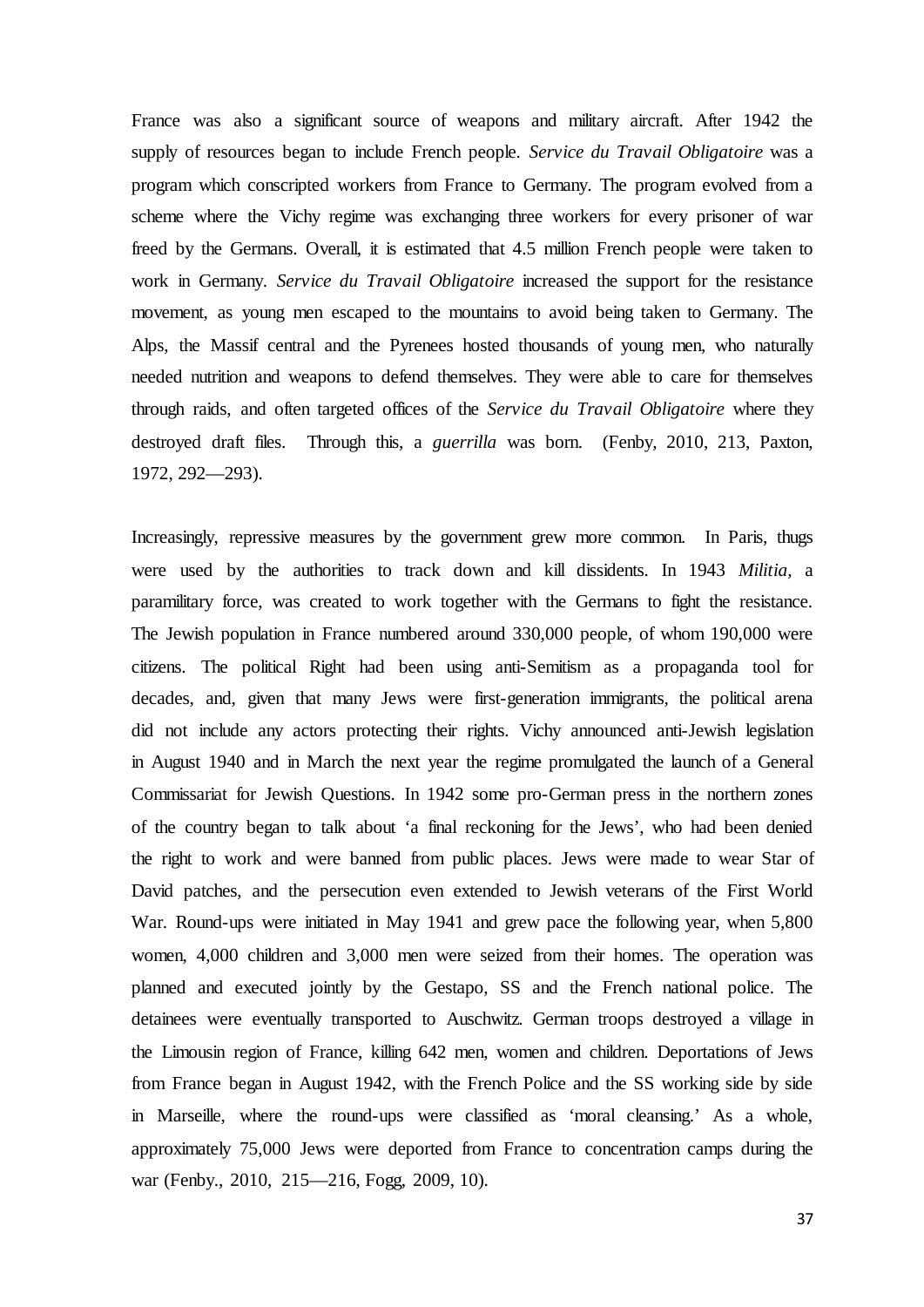After the Liberation, the Pétain regime vanished. There were no proponents of Pétain and nobody spoke on behalf of collaborators. Associates acted as if he had never existed. De Gaulle discarded any legitimacy for the Vichy government, and argued that the Republic had been moved abroad for the war period and was embodied in his persona. Nevertheless, a considerable pressure to punish the collaborators mounted. This came especially strong from the Communists, who exaggeratingly claimed that the Germans and Vichy had executed 75,000 of their members. Terrible acts of violence were committed against persons perceived to have been collaborators; some prostitutes who had welcomed German customers were kicked to death, mobs executed accused collaborators and women who had slept with Germans had their hair cropped and were forced to walk through the streets half naked and painted with swastikas. De Gaulle's priority was to bring the purge under the Justice Ministry and 126,000 people were detained. Approximately half of the detainees were released without any punishment, with four per cent of trials ending in death penalties. Most sentences, however, were *in absentia*, with 767 people actually being executed. Of the 1,554 death sentences that were presented to de Gaulle, he commuted 998 (Fenby, 2010, 273).

In March 1945, a High Court that had been set up to try member of the Vichy regime decided to adjudicate Pétain. The return of the workers sent to Germany for forced labor and the rise of evidence of Vichy's conduct hardened the public opinion against Pétain. Emotions were tense when the trial opened, with Pétain being charged for treason and for plotting against the state. Matters like forced labor, the establishment and crimes committed by the paramilitary force the *Milice*, or the persecution of the Jewish population were not mentioned. These issues were not raised for the fear of disturbing the post-Liberation consensus and for maintaining public order, as de Gaulle grimly worked towards achieving his view of post-war France. Pétain received the death penalty, and was also sentenced to national indignity. The penalty was not carried out, however, because de Gaulle decided to commute the death sentence (de Gaulle, 1998, 952).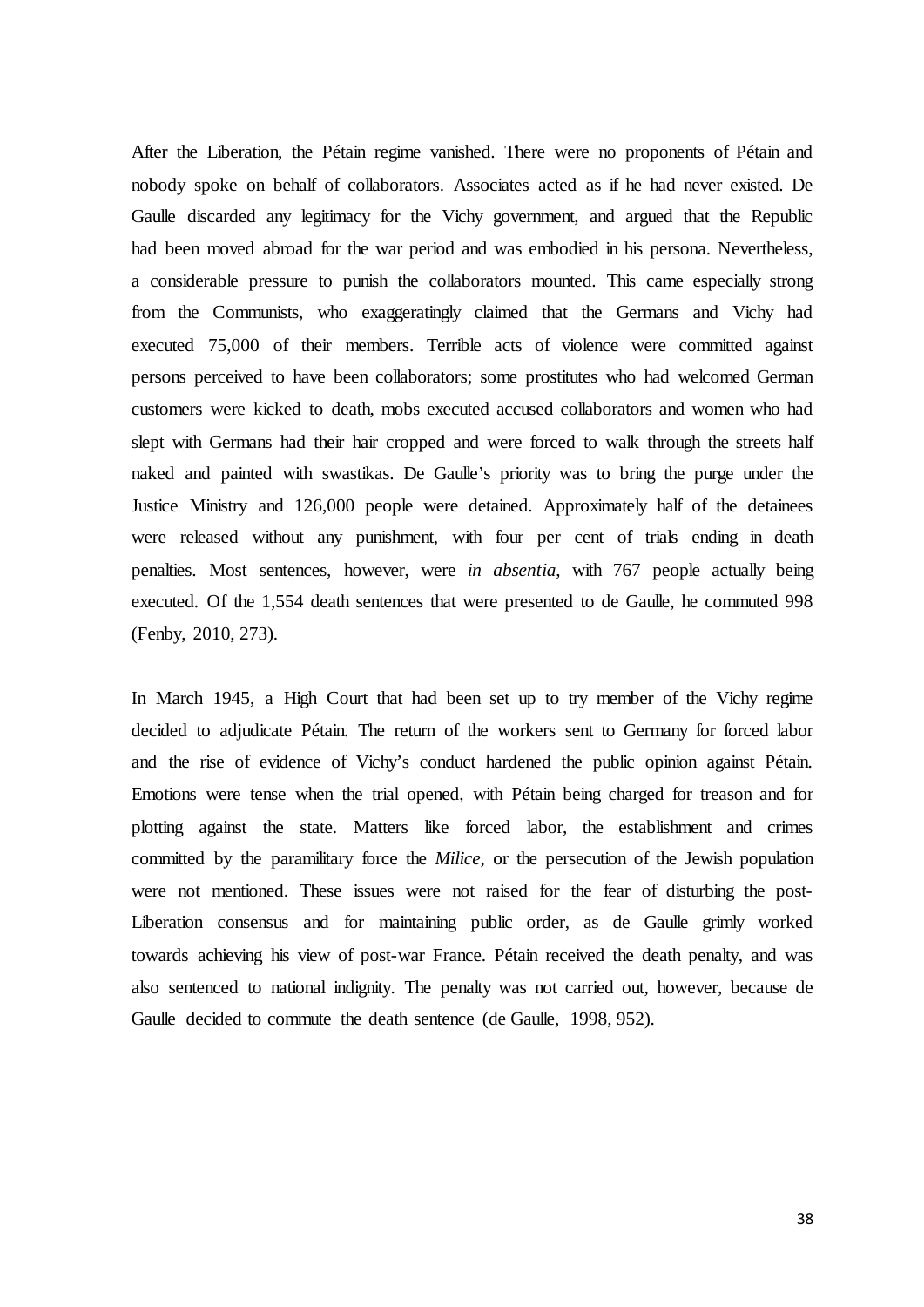## **4.2. Delegitimation of Government**

The Vichy government's legitimacy can be studied from several perspectives. Here, I will first focus on its legality, followed by a discussion on the normative justification for legitimate rule. In October 1941, French Nobel laureate René Cassin's article 'Vichy or Free France?' was published in *Foreign Affairs*. Cassin, a professor of law and an ardent supporter of the resistance, argues for the legitimacy of the Free French Forces over the Vichy government. Cassin's argument involves both the legal and normative aspects of legitimacy. He claims that the newly created Vichy government is 'both illegal and illegitimate<sup>, [13](#page-40-0)</sup> and thus bases his argument on both legal and moral grounds. From a jurisdictional perspective, Cassin declares the Vichy government to be illegal since:

(1)The National Assembly met hastily and under irregular conditions which effectively denied it freedom of assembly and of discussion. (2) The National Assembly – the only body vested by the laws of 1875 with the right to alter the Constitution – did not exercise this right but abdicated it in favor of an authority without legal standing. It violated its own *raison d'être* and committed suicide. The country had nothing to say about this proceeding and was not asked to ratify it. (3) The "Government of the Republic" thus empowered to revise the Constitution had no more legal standing than the organ that delegated such power to it. And in abolishing "the republican form of government" it proceeded in violation of the formal text of the 1884 Constitution. [14](#page-40-1)

In *the Second Treatise of Government* Locke touches also the subject of delegated powers while discussing the limits of legislative power, and argues that because legislative powers are delegated powers directly coming from the people, they cannot be transferred to the hands of any other party. It is only the people who have the right to choose the legislative, and once this choice has been made, it is only these individuals that have the authority to make laws and govern. The chosen legislative does not have any right to transfer their authority to any other hands (Locke, 2012, 99). So from the legal perspective, Locke's position is similar to Cassin's argument that the Vichy regime was illegal since the formation of the government had occurred through the abdication of rights. Writing at a time when the events were playing out and motivated politically by de Gaulle's quest,

<span id="page-40-0"></span> <sup>13</sup> 'Vichy or the Free France?' by René Cassin. Published in the *Foreign Affairs* in the October 1941 issue.

http://www.foreignaffairs.com/articles/70123/rene-cassin/vichy-or-free-france

<span id="page-40-1"></span> $14$  Ibid.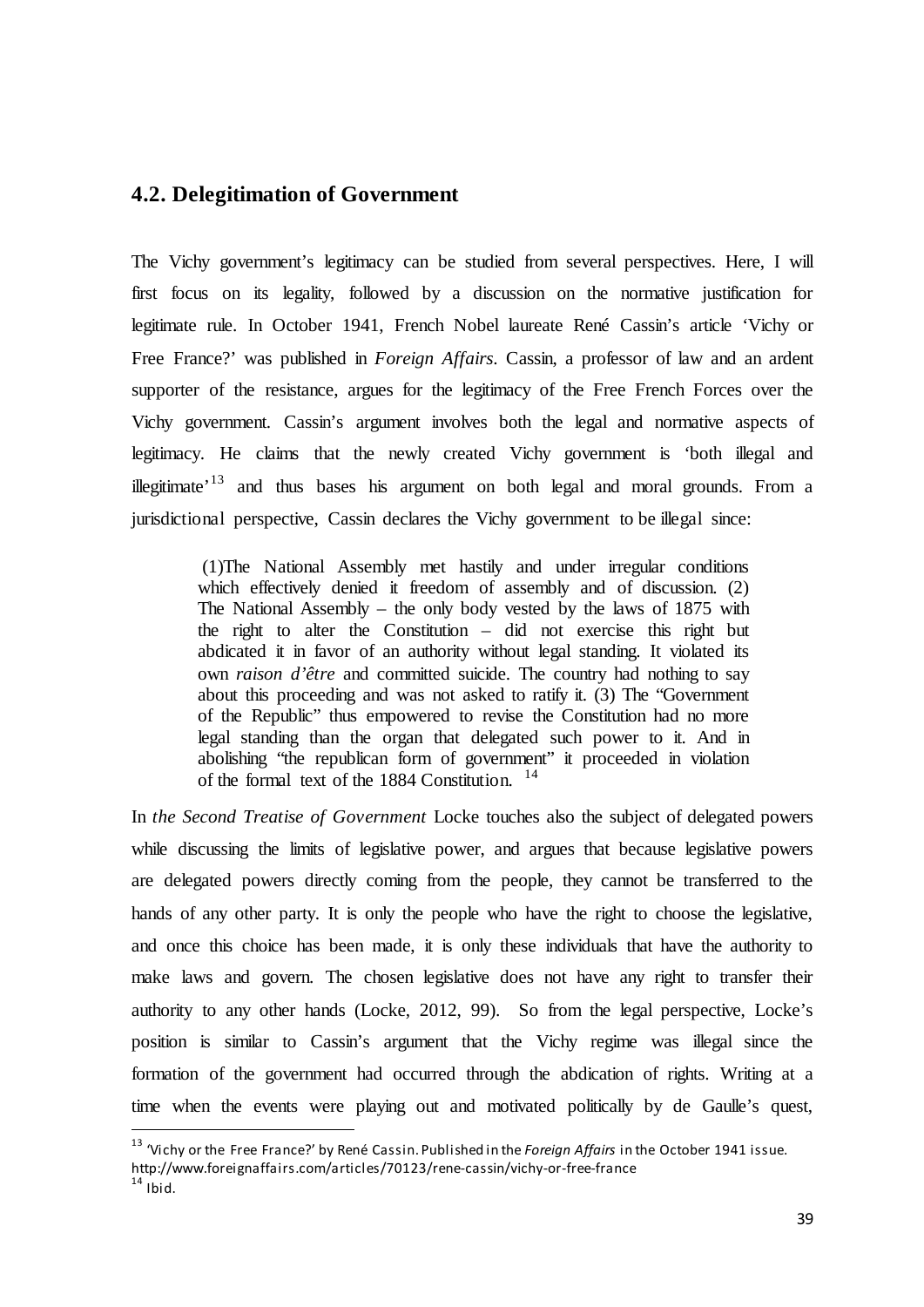Cassin aims to refute the Vichy regime's legitimacy by denying it any legality. As discussed in the previous chapter, after the war this same argument about the contentious formation of the Vichy government allowed France to distance itself from wartime crimes. Because the Vichy government had been recognized as the ruling authority of France by other states and since de Gaulle had no legal claim to his position, it was necessary for Cassin to try to refute the legality of Vichy before making an appeal on the moral ground. It is not entirely clear, however, what the actual proceedings were when Vichy was formed, and thus when evaluating its legitimacy it is necessary to look into other elements besides legality.

As mentioned in the introduction, I do not believe it sufficient to focus only on the legal understanding of legitimacy. I understand legitimacy as multidimensional concept that has both a moral, normative and legal dimension. It can be argued that Vichy rose to power through a breach on constitutional rules; however, there is another, and in my opinion a more important, dimension to the regime's lack of legitimacy. To focus solely on legality is not enough to truly grasp the meaning of legitimacy. Glenn Moots and Greg Forster (2010) also criticize the use of democratic processes and thus legality as the ultimate standard for legitimacy in their article '*Salus populi suprema lex*: John Locke Versus Contemporary Democratic Theory.' They condemn modern democratic theorists for being silent on the issue of where democratic processes come from in practice, and for brushing aside the fact that deliberative procedures have in effect been instituted by *a priori* nondeliberative procedures. Moots and Forster believe it is needed for these procedures to be justified before proceeding further with subsequent theorizing, and they call for any theory that holds a democratic process as an ultimate basis of legitimacy, as opposed to an instrumental value, to answer to the following counterstatements:

- 1. If a democratic process is considered as the ultimate basis of legitimacy, then democratic processes are the only way through which a political institution can be instituted legitimately.
- 2. Democratic processes are also political institutions.
- 3. Therefore a democratic process can only be instituted legitimately through a democratic process.
- 4. It is not possible to institute the democratic process through a democratic process, because it cannot exist before being instituted.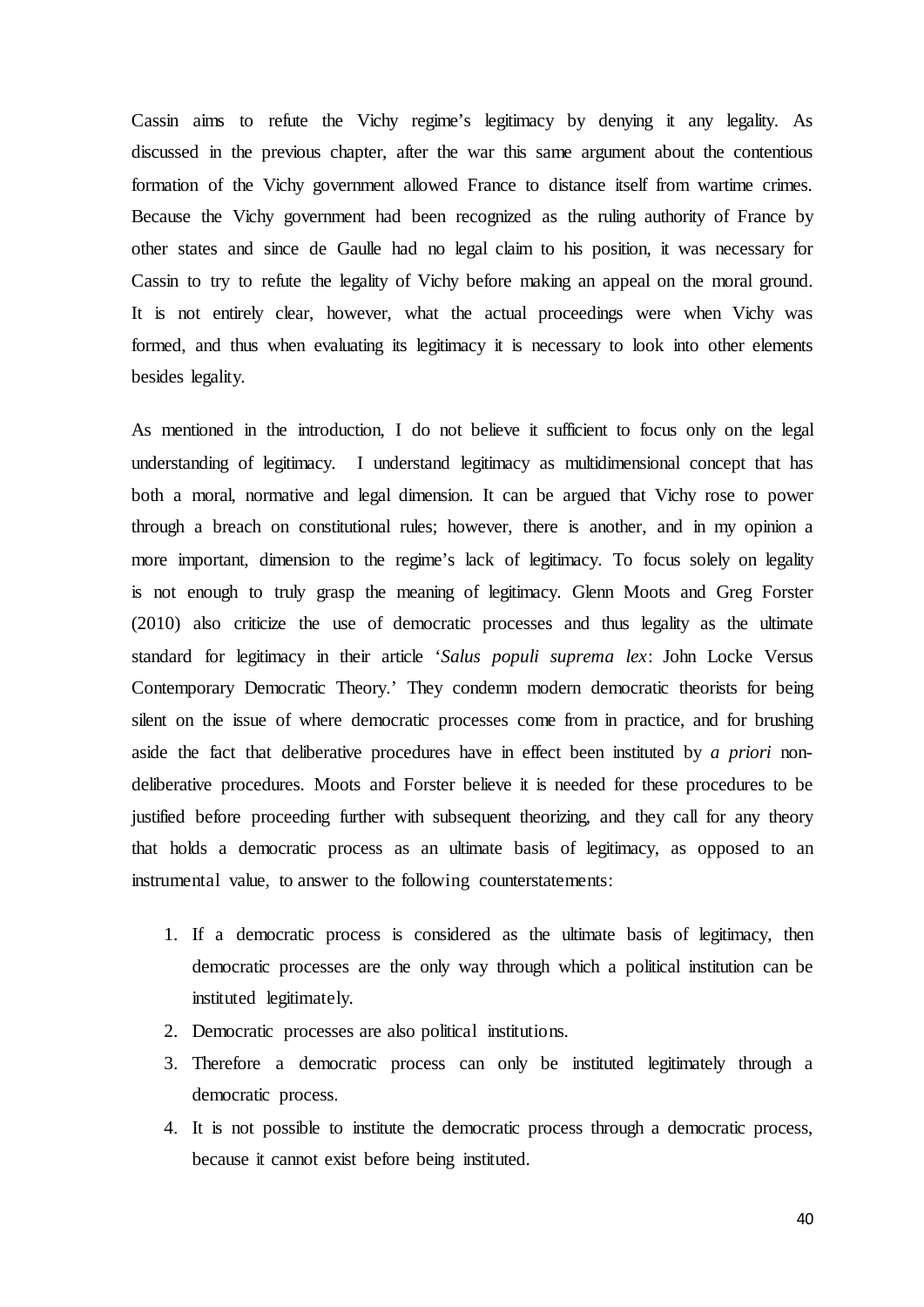5. Therefore, if a democratic process is the ultimate standard of legitimacy, democratic processes cannot be instituted legitimately

The argument above is focused on the creation of democratic processes on where they are not yet in existence, while the following argument applies to existing democratic processes:

- 1. If a democratic process is considered as the ultimate basis of legitimacy, then the democratic process is the only way through which political disputes can be resolved legitimately.
- 2. A political dispute can also be about the democratic process itself.
- 3. Therefore, a dispute about the democratic process can only be solved legitimately by the democratic process itself.
- 4. It is not possible to work out a dispute over a process by using that process itself.
- 5. Therefore, if a democratic process is the ultimate standard of legitimacy, it is not possible to legitimately resolve political disputes over the democratic process itself (Moots and Forster, 2010, 36—37).

Moots and Forster argue that until these issues are addressed, democratic theory cannot be seen to offer an exhaustive theory of legitimacy. They suggest for a decisive norm to guide democratic processes and to provide a criterion through which to evaluate these processes. This norm legitimizes the democratic process from the outside by laying down a substantive value that stands above the democratic process (Ibid., 42).

In the *Two Treatises of Government* Locke holds that all men have the natural right to life, liberty and estate and that civil society was formed to protect these rights. Because a government could not possess any more powers or rights than an individual in the state of nature, Locke held that a government that violated the natural rights of the people loses its legitimacy and can be overthrown. There can only be one supreme authority in a political community, but the people continue holding the ultimate right to remove or make changes in the government if they find it violating the trust that has been reposed in it. It is the people's right to save themselves from any arbitrary or threatening measures the government may lay against them. A government that attempts to violate the 'fundamental, sacred, and unalterable law of self-preservation,' which is the ultimate reason men entered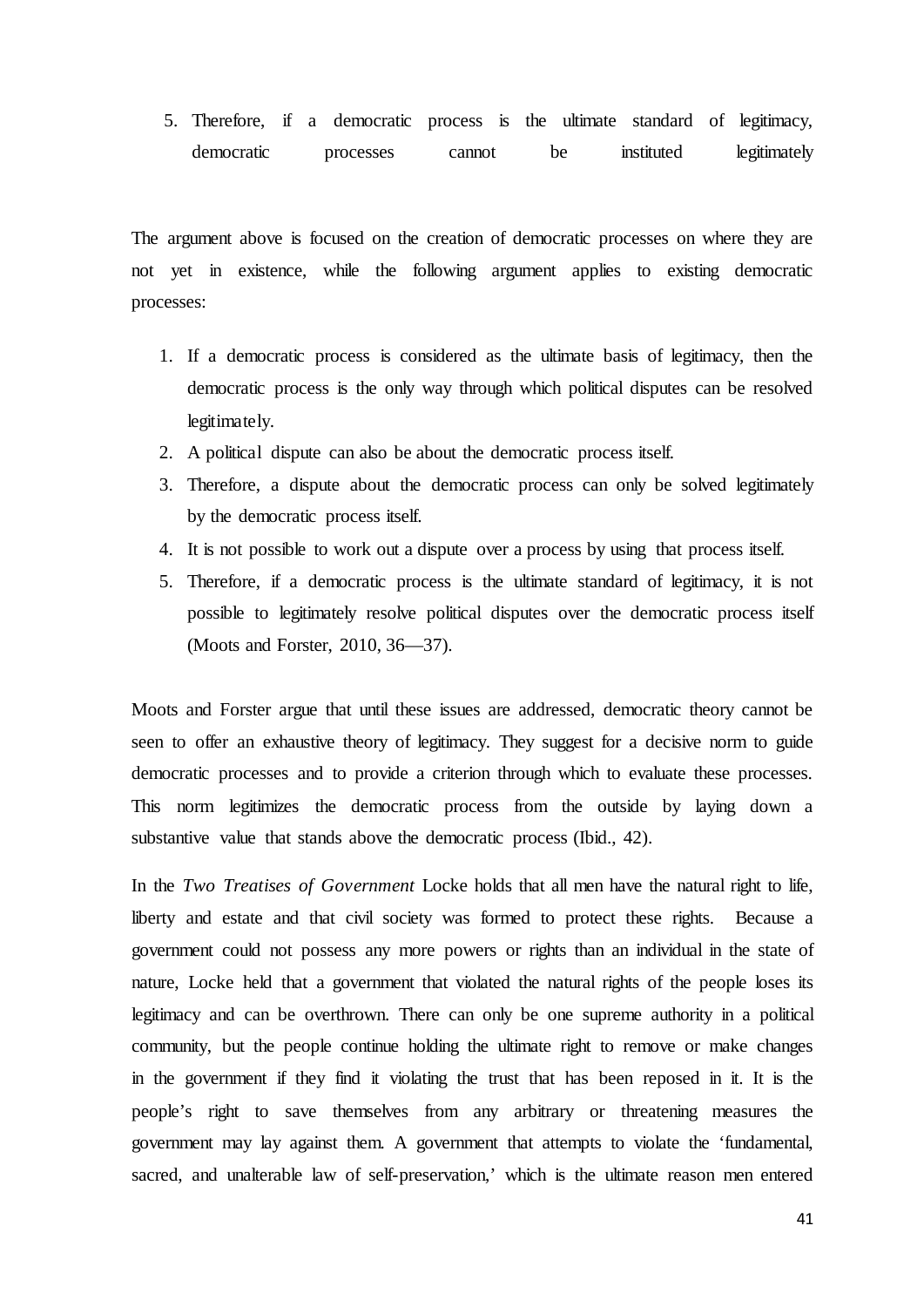into civil society, has to be removed from power (Locke, 2012, 119, 103—104). Coicaud notes on the reciprocal dimension of legitimacy. In other words, there exists a mutual responsibility between the rulers and the ruled, and when either party breaks this responsibility, no obligation to obey any longer exists. The governed have to right to evaluate the actions of the rulers and to defend their own rights and freedom within the society, and they only have to follow their duties towards the rulers as long as the rulers fulfill their role. According to Coicaud, there has to exist an analogy between the society's core values and the rulers' actions. Only when the political reality corresponds to the original values can there be legitimacy. The rulers' legitimacy is dependent on their capabilities to rise up to the expectations set upon them (Coicaud, 2002, 39—42).

The Vichy government actively violated the rights of its citizens, participating in the mass deportations of Jews and creating a paramilitary force to harness any opposing opinions. It operated under the orders of Hitler and sent French citizens to Germany for forced labor. Therefore it is safe to argue that the Vichy government failed to fulfill, and in fact actively violated, the rights and responsibilities allocated to a legitimate government. It failed to protect the natural rights of the French people and participated in violations of their rights to life, liberty and estate, acting against the core values of the French society. In the process the Vichy government placed itself into a state of war with the French people, and lost its legitimacy. As the people were facing a threat to their existence and to their natural rights, they had the right to overthrow the government.

Locke's belief in the right to overthrow the legislature extends to his discussion on the powers and role of the executive. Locke held *salus populi suprema lex* as a fundamental rule and argued that anyone who follows it 'cannot dangerously err' (Locke, 2012, 110— 111). Whatever action that can be accepted to be for the good of the people will always be justified. Locke recognized that the executive has a prerogative to act according to his own judgment when matters of public good are under discussion, and, if necessary, to act against the law. The executive's discretion counterbalances the government's failures in action (Ibid., 112). Despite not legally holding the position of an executive, de Gaulle created a role for himself as the leader of the Free French and the highest authority of the 'government in exile'. Because the legally elected executive had failed to fulfill its role and responsibilities, in a sense de Gaulle became an executive *de facto*. However controversial and aloof his character, on a personal level de Gaulle both sacrificed and suffered enormously to protect France and to ensure its post-war independence. He despised any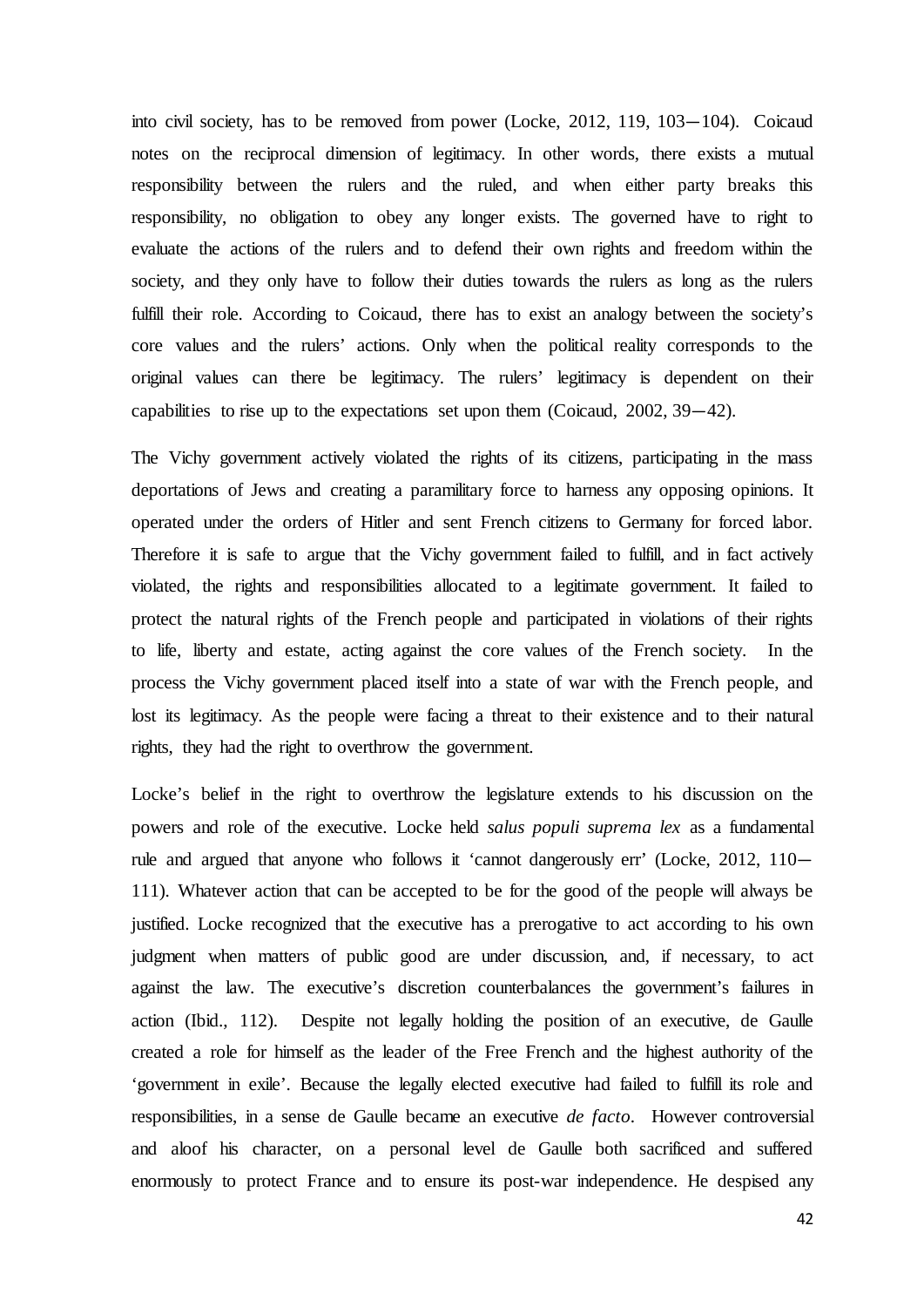luxurious propensities, paid most of his official expenses from his own pocket and refused any privileges that would come with a high office. Albeit his authoritarian tendencies, military background and thirst for power, de Gaulle believed in democracy and authority by legal means, despite fears that he might attempt a military coup. From a young age, he only aimed towards securing what he saw to be in the best interest of France (Fenby, 2010, 265, 379, Kissinger, 1994, 602—603).

## **5. The French Resistance**

*'On ne fait pas de révolution sans révolutionnaires. Et il n'y a qu'un révolutionnaire en France: c'est moi.' Charles de Gaulle[15](#page-44-0)*

In the previous chapter I argued that the Vichy regime was not a legitimate authority on the basis of its dubious creation and the violations it produced against its own citizens, which caused the ultimate loss of its moral authority. I argued for a multidimensional understanding on the concept of legitimacy, and noted that the delegitimation process of the Vichy regime included both the illegal aspect as well as failure to follow the moral norms of good government. The Vichy government's loss of legitimacy provided a space for a new power to emerge; as explained previously, it is my understanding that in a political context there cannot exist two legitimate authorities at the same time. It is necessary for the incumbent to lose its legitimacy before a new authority can make a justified claim to power. The Free French<sup>[16](#page-44-1)</sup> and the French Resistance materialized from the Vichy regime's loss of moral authority, and continued the fight to free their motherland. The Resistance belongs to the contentious tradition of the French history, which has witnessed regular intervals of contentious action. Despite initially involving only small numbers of dissidents, by the end of the war the Resistance had grown to substantial numbers. De Gaulle was the first person to publicly denounce the Pétain government and to call for continued opposition. As such, and through his efforts to unify the dissidents under his command, he emerged as the leader of the newly found resistance.

<span id="page-44-1"></span><span id="page-44-0"></span><sup>&</sup>lt;sup>15</sup> Mauriac, 1970, 60<br><sup>16</sup> The Free French is the resistance organization founded by de Gaulle in London in 1940, whereas the (French) Resistance refers collectively to the various resistance groups in France, fighting independently against the occupiers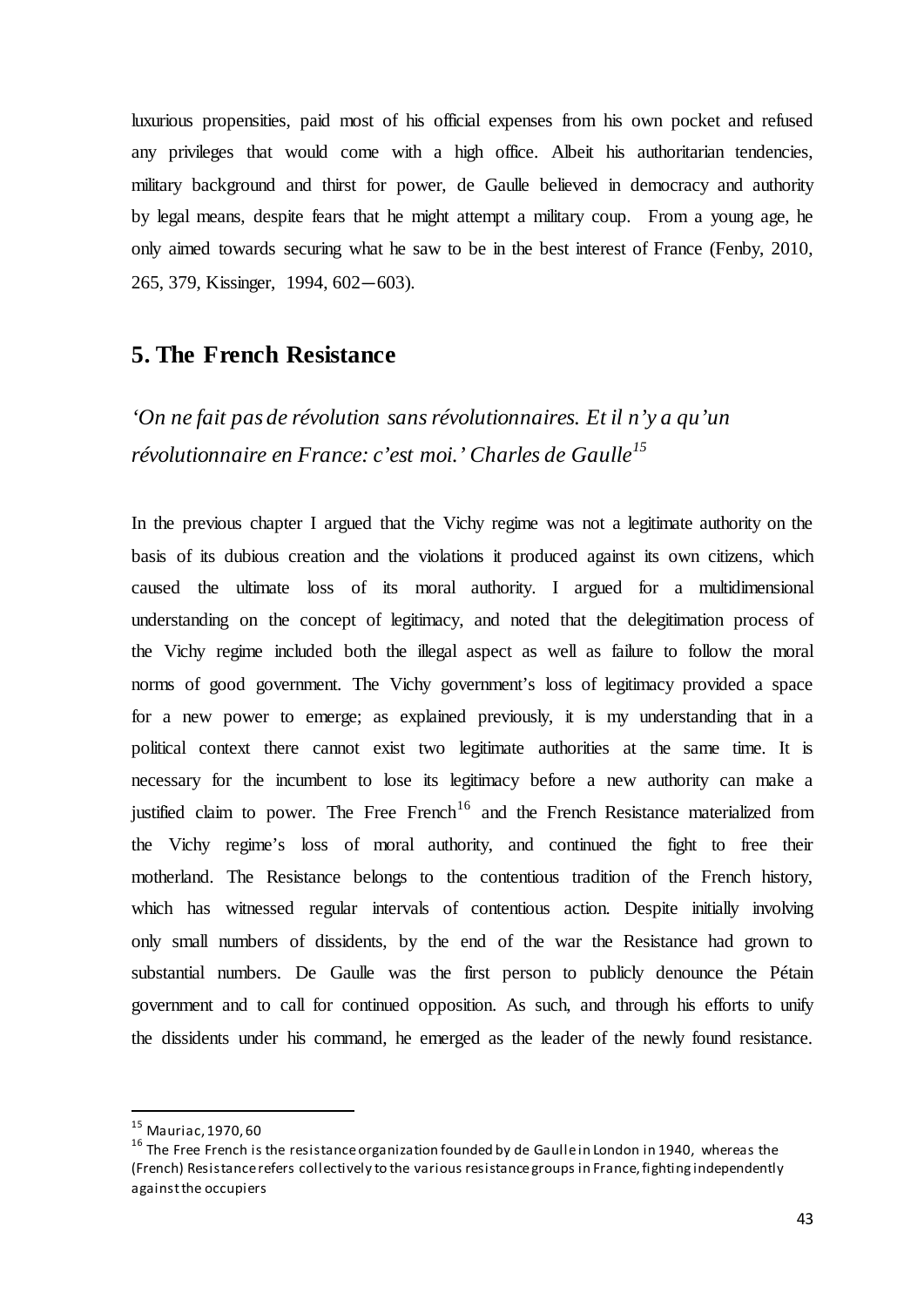As in the previous sections, the historical events will briefly be outlined, followed by a theoretical analysis.

## **5.1. The Birth of Resistance**

De Gaulle received the news of Prime Minister Reynaud's resignation and Marshal Pétain's accession the evening of his return from England, where he had been negotiating with the British on the joint Franco-British war efforts. Refusing to accept an armistice with the enemy, de Gaulle departed back to England the following day (Fenby, 2010, 28— 29). On June 18, 1940, de Gaulle was given permission by the British to use BBC to broadcast his message of continued resistance to the public. *L'Appel du 18 juin,* as the speech would be known, was heard by very few people that evening but would later be known as one of the greatest orations of its era. 'Mais le dernier mot est-il dit? L'espérance doit-elle disparaître? La défaite est-elle definitive? Non!' de Gaulle exclaimed and called all French soldiers who were in Britain or who might end up there to come join him. Arguing against the defeatist mood prevalent in France, de Gaulle insisted that this was not a lonesome war, but a worldwide fight that could be won with the support of Britain and the United States (de Gaulle, 1954, 70, de Gaulle, 1970, 3—4).

From the start de Gaulle had proposed to Churchill the formation of a French National Committee, which would carry on the fight alongside Britain. Churchill agreed and the British made two public statements on 23 June 1940: the first denied that the Vichy government was able to function independent from the enemy, and the second, in advance, made public Britain's decision to acknowledge a French National Committee when one would officially be formed. On 7 August 1940 de Gaulle and Churchill signed an agreement between the Britain and the Free France (de Gaulle, 1954, 79—81). However, the committee had no constitutional foundation and had no support from France's parliamentarians. The Pétain government was still the legal authority in the country.

The armistice between France and Germany came into effect on 25 June 1940, and three days later the British officially recognized de Gaulle as 'chef des Français Libres'. Meanwhile in France de Gaulle's promotion to General was cancelled, and he was sentenced to death for treason, desertion and helping the enemy. In addition, he was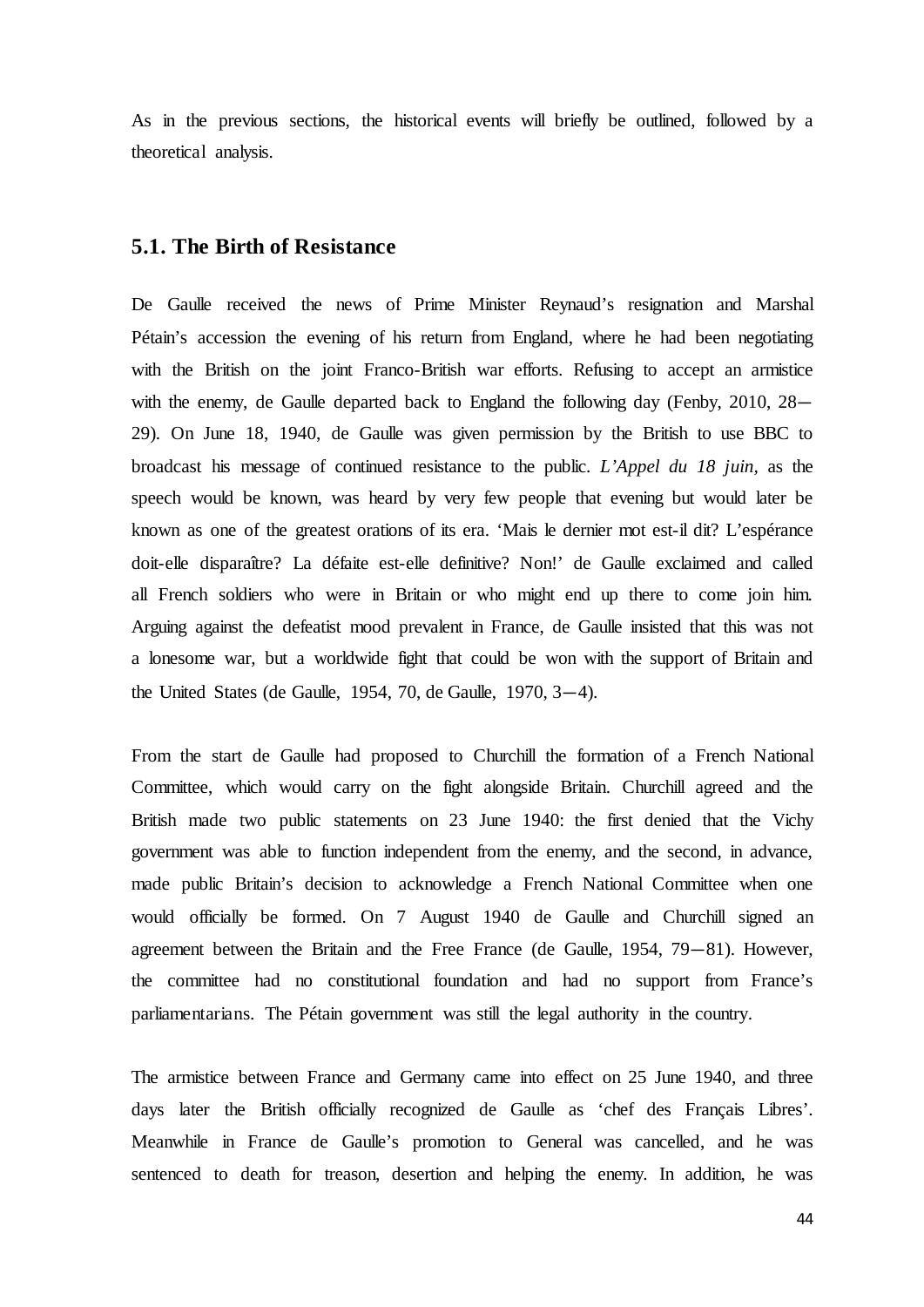condemned to national degradation (de Gaulle, 1954, 80, Fenby, 2010, 137—138). While de Gaulle and the Free French enjoyed the support of the British people, the French community in Britain was less enthusiastic. De Gaulle's way of embodying the Free French movement into his own persona turned many people off, and it was said that members of the French community in Britain switched to the other side of the road to avoid passing known Gaullists. Therefore the Free French committee was not able to rise up to the expectations that had been placed on it, with de Gaulle's reserved mannerism not being able to attract many of the French troops remaining in Britain. Of the two thousand French soldiers in London only a tenth signed up to fight for Free French, while some chose to join the British forces and others wished to be repatriated. According to an estimation by the British, at t most the Free French forces included 4,000 soldiers, 1,000 sailors and 150 airmen (Fenby, 2010, 137—138).

Though the armistice of 1940 and the degree of collaboration with Germany continue being sensitive topics in France, it is generally agreed that the majority of the people in unoccupied zones were accepting of the armistice. The turmoil that had characterized France for the previous years meant that the majority of the French people were just trying to get on with their lives and survive the best they could. There were some resisters and fanatics, but most people belonged to a passive majority, quietly accepting what was to come (Cobb, 2009,  $2-3$ ). So for the first two years of the war, there was barely any French resistance. Some isolated voices tried to oppose the armistice through the distribution of pamphlets, but in truth they were few. The French Communist party had its hands tied because of the Nazi-Soviet pact until June 1941, when Hitler advanced to Russia. Moscow then called for an armed struggle against the Germans, and the Communist party in France widened its tactics to involve non-Communists as well. In the end, *Front National* movement became the largest Resistance group in France, and had an action branch called *Francs-tireurs partisans*. Other resistance groups also arose. An aristocrat named Emmanuel d'Astier de la Vigerie headed a resistance group called *Libération-sud,* which was formed in July 1941 with Socialist support. In November 1941 former officer Henri Frenay organized another non-Communist group, *Combat*, after becoming disillusioned with the Vichy government. In Lyon the *Franc-tireur* group appealed to people from all sides of the political spectrum, and the city also hosted another group of partisans called *L'Armée des Ombres* (Fenby, 2010, 206—207).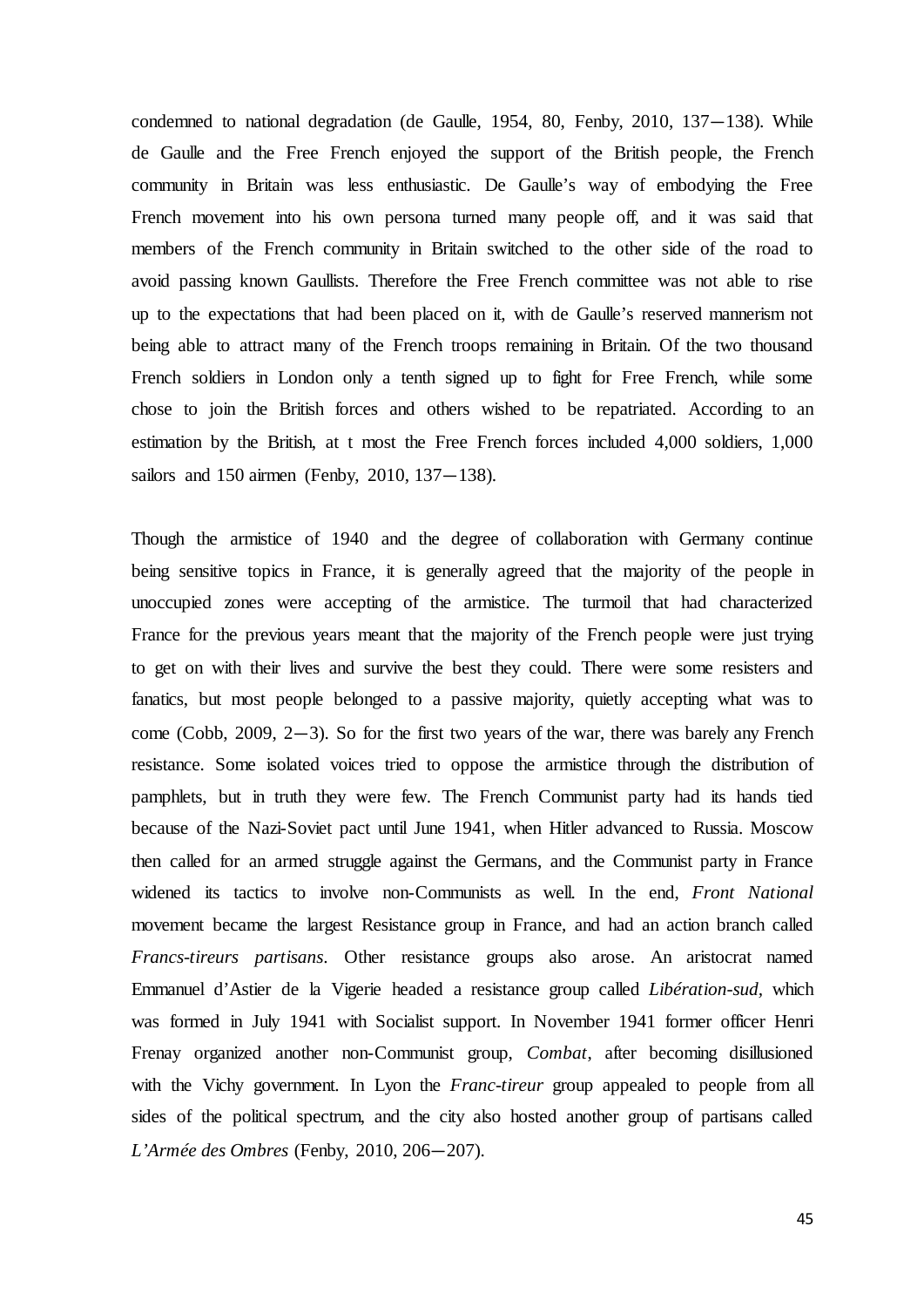The resistance groups in France operated mainly through sabotage, targeting especially railway tracks and targeting enemy traffic. During 1942 and 1943 they also managed to strike several factories, a large power plant and a German artillery depot. Attacks were launched against collaborationists and attempts to free captured fighters were concluded. Resistance newspapers flourished, with the largest reaching circulations of 450,000 by 1944. In the Fall of 1941 some resistance groups began operating hit-and-run assassinations which led the Germans to respond with reprisal executions. In October 1941, fifty people were shot near Bordeaux and forty-seven in Chateaubriand in retaliation for attacks on Germans. The Nazi policy was harsh: for each killed German soldier, 50 to 100 imprisoned Frenchmen were executed. After these events de Gaulle advised the partisans to refrain from further assassination attempts. He said that it was perfectly understandable that the French people were killing Germans, but he cautioned that it was too easy for Germans to retaliate by slaughtering French fighters. His advice did not sound well to the members of the Resistance in France, as to them de Gaulle was just a voice on the radio. A notable resistance fighter remarked how de Gaulle had not been with them in France, sharing their dangers or participating in the attacks against Vichy (Tilly, 1986, 332, Fenby, 2010, 207—208).

Jean Moulin, a former civil servant who had attempted to slit his own throat when Hitler invaded France, arrived in London in September 1941 claiming to be a representative of three French resistance groups. In truth, he was not a delegate to any party despite having had some contacts with resistance leaders. He was, however, a very talented individual with a senior ranking in the French government, who quickly became a supporter of de Gaulle. A few months later Moulin was given the task of unifying the Resistance under de Gaulle's leadership. He was parachuted into France in January 1942 with clear orders and 250,000 francs. In France he lived a double life under the Vichy regime, simultaneously acting as a retired prefect and a resistance organizer, working to unite the various resistance groups under the future *Armée Secrète* (Fenby, 2010, 208—209). After Moulin, other Resistance figures also travelled to London following his footsteps; there was also support from Latin America and Egypt. In October 1942 de Gaulle headed a meeting of Resistance chiefs in London, with d'Astier and Frenay in attendance. Both men opposed being under the leadership of Moulin and resented his powers. De Gaulle made his thoughts clear; he ended one conversation with the simple declaration that it was him who was to give orders. Frenay responded that they would follow orders as soldiers, but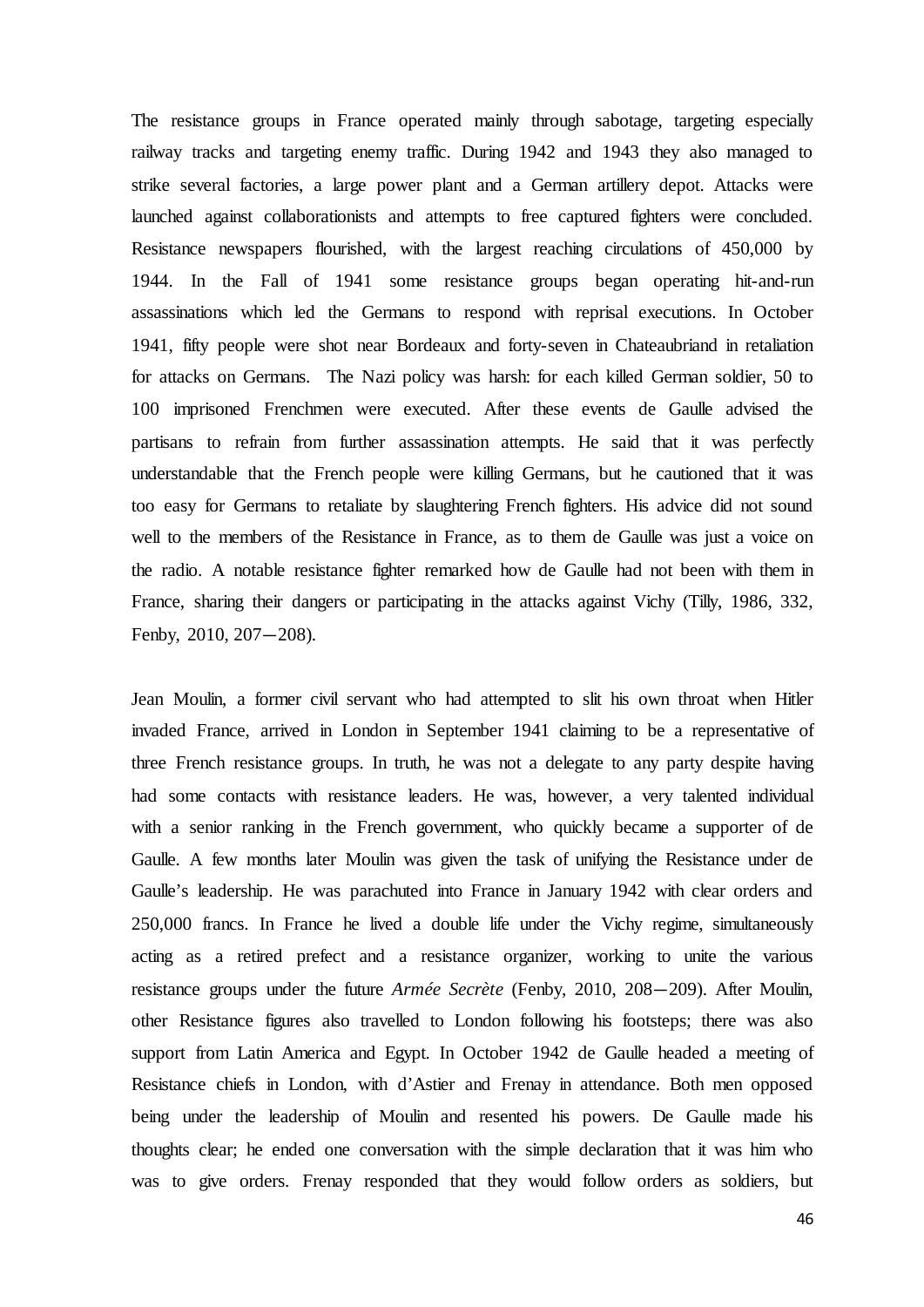otherwise were free citizens. To this de Gaulle replied: 'Well, France will choose between you and me' (Ibid., 209).

De Gaulle wanted the resistance groups to function in the same organized and hierarchical manner as the army and appointed a general, Charles Delestraint, to be the head of the *Armée Secrète*. The three main resistance groups would be united in a committee, presided over by Moulin, and with other resistance units affiliated. This arrangement created some struggles between de Gaulle and the Resistance, with Delestraint and Frenay often disagreeing strongly. At the time, however, it was essential to be in unison in order to fight the Germans (Ibid., 209). The British provided de Gaulle with a noteworthy weapon in the form of BBC, allowing him to broadcast messages that were used to pass secret messages to the resistance and as a propaganda tool against Vichy and the occupiers. De Gaulle was a noted speaker whose orations were well-prepared and full of references to French history and culture. His broadcasts resulted in his voice becoming familiar to the French public, who came to associate de Gaulle with the refusal to accept defeat and calls for resistance. On 29 November 1940 he concluded: 'C'est ainsi que, demain, revivra notre France' (de Gaulle, 1970, 45). There were also two other programs, whose contributors were journalists, spokespeople and noted writers. The number of people listening to these broadcasts rose from 300,000 in the beginning of 1941 to over three million by the end of the following year (Fenby, 2010, 210).

Moulin succeeded in uniting the different resistance groups under one broad umbrella organization, *Mouvements unis de la résistance*, by January 1943. The organization was later to be called *Conseil National de la Résistance*. This was not a signal of unanimous approval of Moulin or his presidency of the internal Resistance, but it was clear to all parties that it was necessary to have a central figure to lead the opposition to Vichy, and de Gaulle was the only person possible to fulfill this role. Resistance leader d'Astier began to refer to de Gaulle as 'the Symbol', and Pineau, after a heated discussion with de Gaulle in London, noted that the resistance leaders were willing to recognize de Gaulle's authority because it was necessary to have one leader whom to follow (Ibid., 211). The expectation of Allied victory, the application of forced labor in Germany and the steadily growing repression all contributed to increasing support for the resistance, which despite some internal problems now numbered 150,000 people. A US report described the partisans as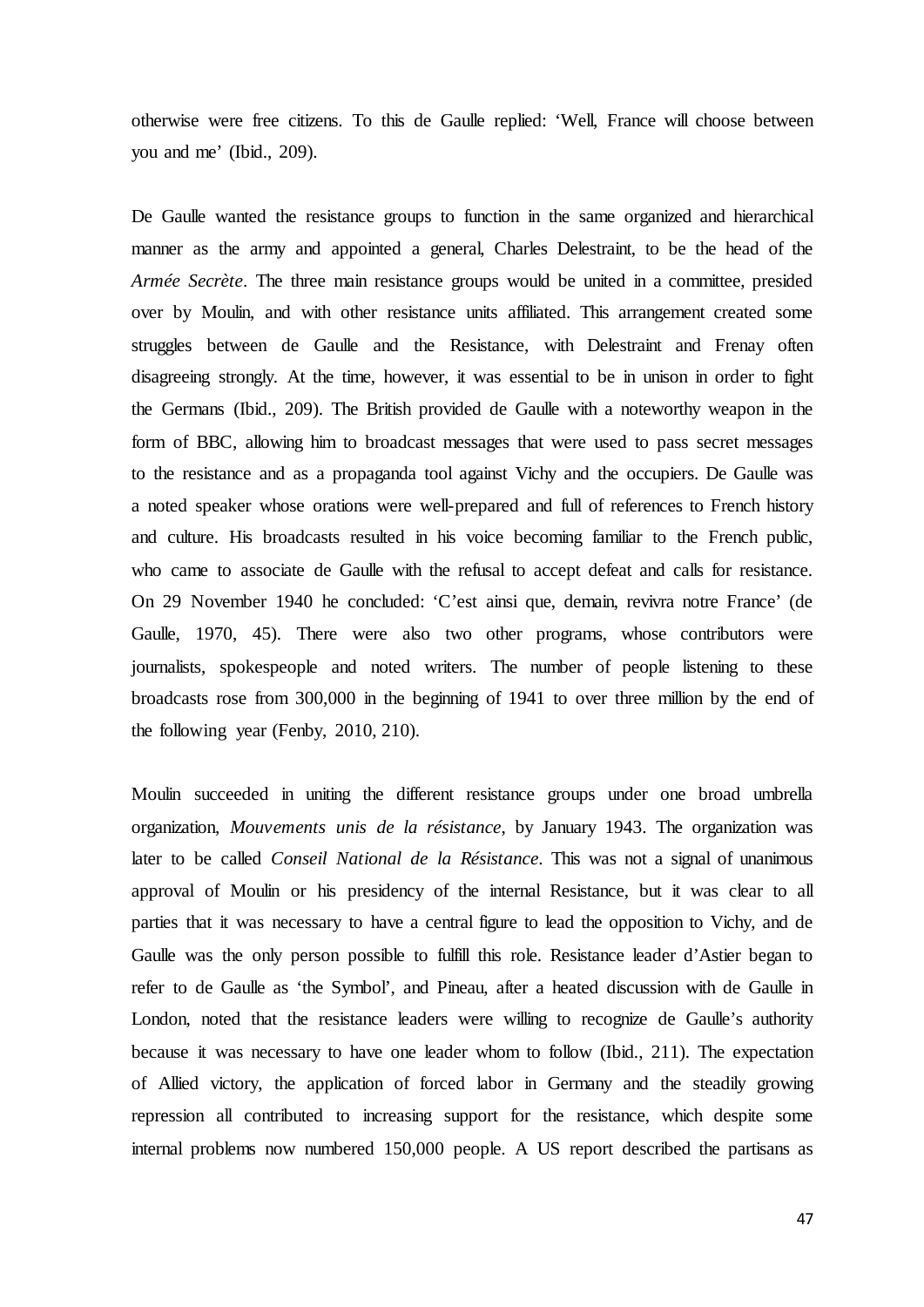having the capacity to assist the Allies and their operations in France by creating turmoil within the country (Ibid., 226).

Oppression grew radically in late 1943 due to serious incidents and the growth of partisan activity in metropolitan France. At the beginning of the following year, summary courts judged partisans and suspects were shot arbitrarily. German troops got increasingly involved in suppressing the Resistance and mass shooting of civilians occurred as revenges for sabotage attempts. Resistance leaders in turn hardened their speech and called for quick impeachment of traitors. Civil servants who obeyed the Vichy regime were guilty of 'cowardice and punishable servility' (Ibid., 233). By April 1944 and together with his colleagues de Gaulle had set in place a framework of the Republic they hoped to establish after the liberation of France. Internal military affairs included the *Forces françaises de l'intérieur* which was supposed to involve all existing Resistance groups. In truth, many units acted independently and according to their own rules. Sabotage of railway lines ran high and some partisans successfully occupied a town. Collaborators were punished severely. Three years earlier, the Free French radio broadcasts from Britain had prodded the French people to execute their own terror to counteract that of Vichy and the Germans. The time before the Liberation should witness attacks against enemies of the country as called by the united Resistance movements (Ibid., 236—237).

The Allied faced strong resistance by the German troops in France, and the number of civilian casualties was great. Resistance fighters helped the Allied fighters to advance by sabotaging German supply lines and attacking retreating enemy troops (Ibid., 246). In Paris the Resistance began a rising on 15 August, 1944 with railway workers going on strike followed by the city's bus and undergrounds transportation systems. 20,000 police stayed home after the Germans disarmed their colleagues in one of the city's districts. This meant a problem to de Gaulle who had to make sure that the partisans did not move from an insurrection to trying to establish a revolutionary government. He wrote to his senior representative in France and insisted that the Resistance fighters should follow military lines and the command system of the state de Gaulle was about to re-establish (Ibid., 250— 251). A general strike was launched in Paris on 18 August. Parisians were ordered to mobilize by the unified Resistance command, and the City Hall, railway stations and other public buildings were occupied. A portrait of de Gaulle replaced the bust of Marshall Pétain at Hôtel de Ville, the building that houses the city's local administration. Barricades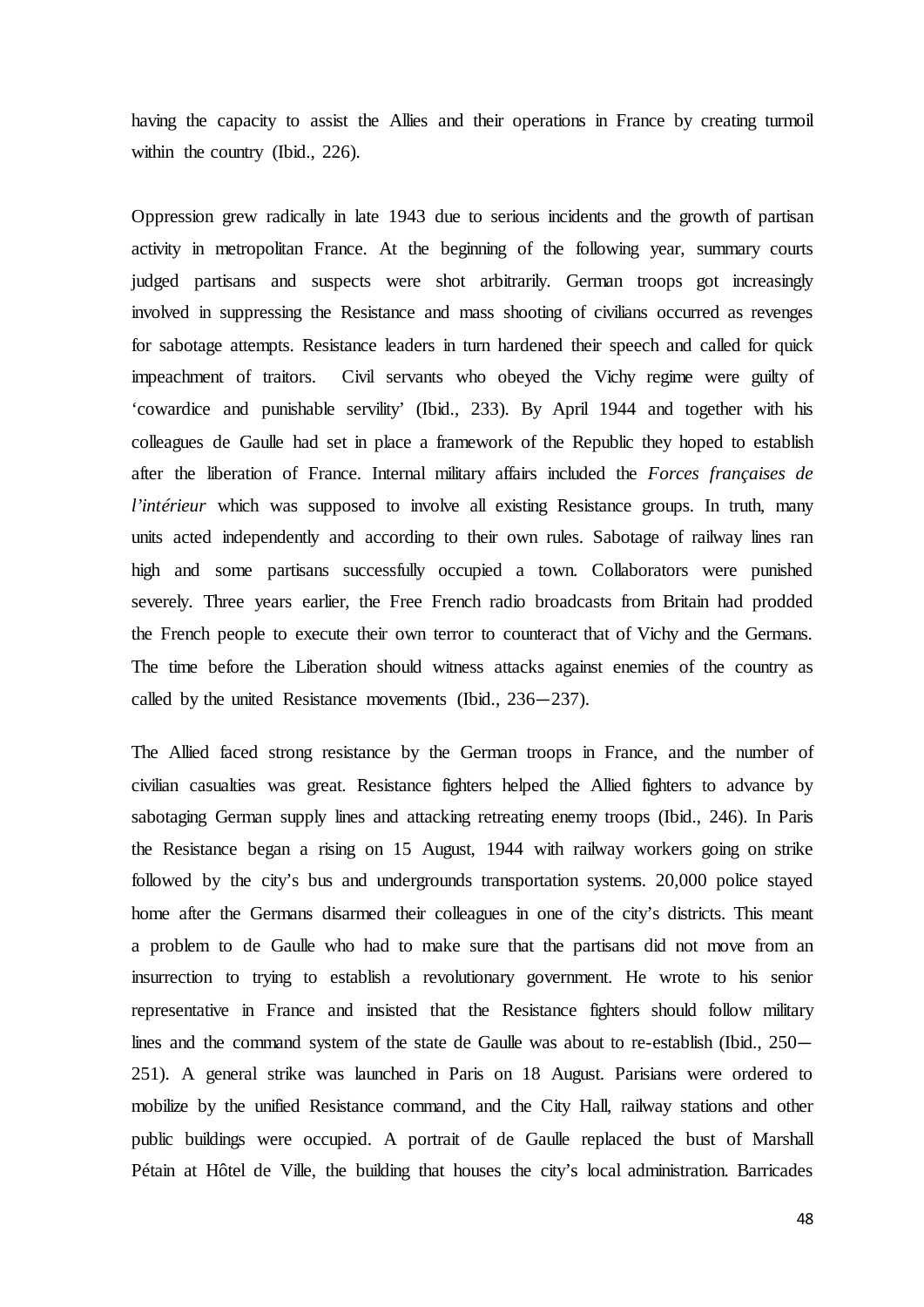went up and tree trunks were used to block streets. The enemy demolished the main flour mill to disturb the supply of bread and executed Resistance fighters. The opponents were almost equal in numbers; the Resistance fighters numbered 15,000 armed men against 17,000 Germans. The latter were better armed, but the formed had the popular support behind it (Ibid., 251).

## **5.2 Social Movements and their Power to Legitimate and Delegitimate**

The resistance began slowly, and at most involved 500,000 people, less than two per cent of France's population. It is estimated that up to 100,000 dissidents died during the war. They were either executed, died in combat or in the camps. The resistance took many forms, also ones that were not directly aggressive towards the Nazis or Vichy. Nonaggressive modes of resistance included listening to BBC and de Gaulle's broadcasts, which was prohibited, and wearing the colors of the French flag, red white and blue, or offering help to the persecuted Jews. At the time of the war, however, the word 'resistance' solely referred to organized action against the collaborators, and in truth, none of the resistance organizations was originally created by de Gaulle. The Resistance was often apprehensive of de Gaulle, while acknowledging his value as a symbol of opposition to Vichy. This apprehension was due to the Resistance and de Gaulle having fundamentally differing objectives. Whereas de Gaulle from the get-go had a clear vision of what he wanted for France, the Resistance consisted of diverse and disorganized groups of dissidents with varied political affiliations and goals (Cobb, 2009, 2—7). However, for the Resistance to gain sufficient momentum to constitute as a social movement, it needed de Gaulle just as de Gaulle needed the various resistance groups to back-up his own position and ensure a unified France post-war.

Tilly and Tarrow (2007) argue that it is in the interface of contention, collective action and politics that contentious politics is formed, and only then are movements powerful enough to truly have an impact in the status quo. De Gaulle was not a resistance leader in the often used sense; he did not emerge to lead from an already established movement, but rather created his own path of defiance before connecting with the various resistance groups in France. De Gaulle and his Free French gained publicity through de Gaulle's ongoing efforts with the Allied leaders and radio calls to the public, but lacked connections in the mainland. By unifying the various resistance groups under his command, de Gaulle both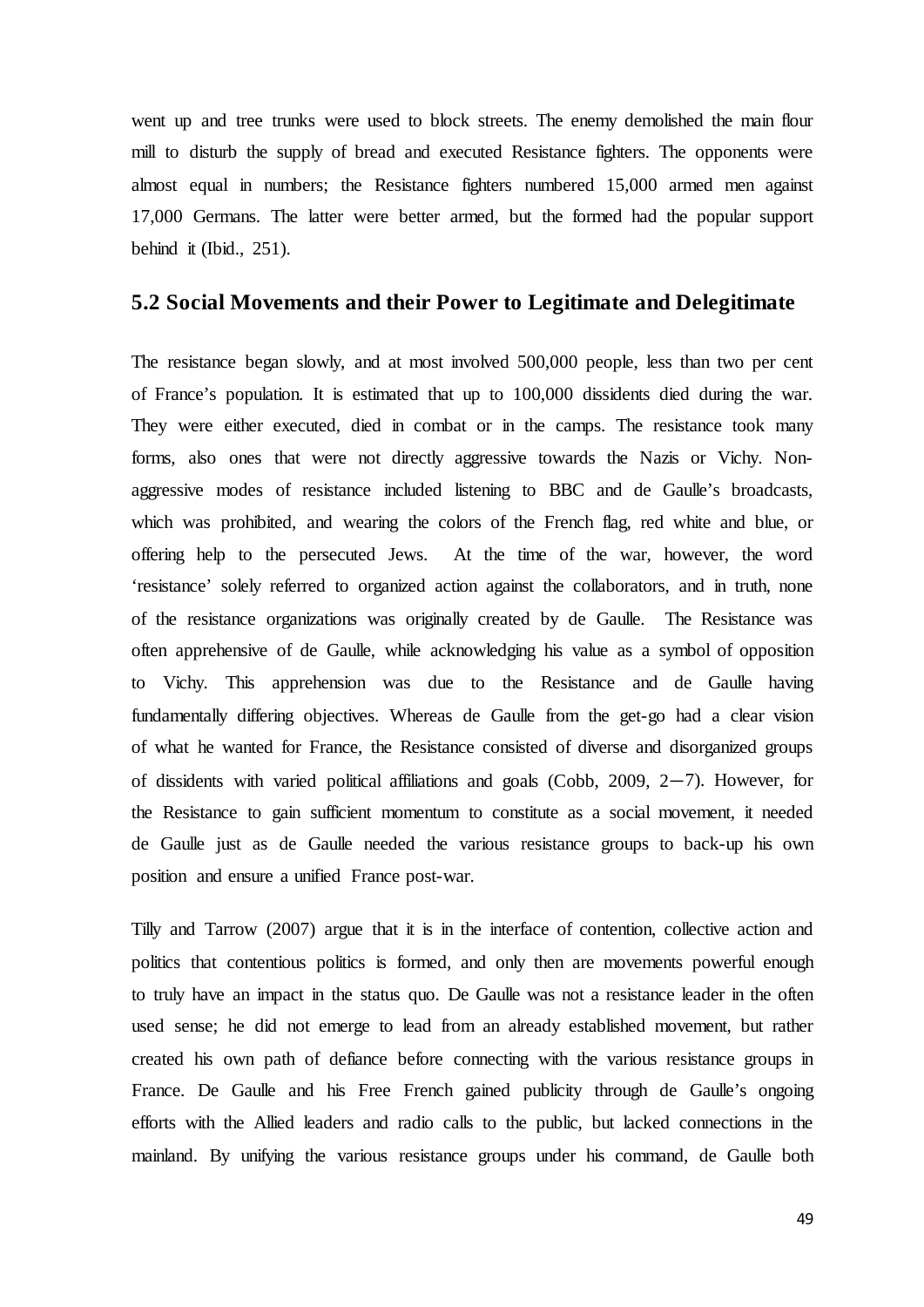ensured his leadership after the war, but also gained legitimacy. Tilly and Tarrow's (2007, 8-17) criterion for social movements involves a fusion of 'sustained campaigns of claim making', public performances such as demonstrations, 'public displays of worthiness, unity, number and commitment' that occur on a regular basis, and finally, they build on and their activities are maintained through social movement bases, i.e. organizations, solidarities, traditions and networks. Contentious politics also leads to the emergence of collective claims. As power, shared interest and government policy meet, the issues resonate to more than one individual, resulting in collective claim-making which in turn requires coordination among people. When de Gaulle in 1943succeeded in uniting the various resistance groups under the *Mouvements unis de la résistance* and thus under his command, the French Resistance became a unified social movement. Despite the hesitance many resistance leaders felt towards de Gaulle, and keeping in mind that many groups did act outside his command also nearing the end of the war, the creation of a single organization provided a clear movement in opposition of Vichy, and with de Gaulle as its sole leader. The merger of the Free French and the Resistance can be seen as one of the culminating points that enabled a 'stream of contention' to transform into a sustained social movement.

The dynamics of contention can be analyzed through a mechanism-process procedure, with the three most common mechanisms encountered in contentious politics being brokerage, diffusion and coordinated action. The first refers to the creation of a new link between previously unlinked places of activity, diffusion signals the growth of a form of contention from one place of activity to another, and finally coordinated action occurs when actors engage in mutual signaling and parallel claim-making on the same target. An example of brokerage, diffusion and coordinated action coming together would be Jean Moulin's arrival in London and his subsequent return to France to open communication lines with different resistance groups, which later led to the central organization of resistance groups under *Mouvements unis de la résistance*. Four other mechanisms have also been identified, of which certification can be easily identified in the evolvement of the French Resistance. Great Britain's recognition of de Gaulle and the Free French provided de Gaulle a negotiation space with the Allies and material as well as political support in the fight against Vichy. Mechanisms can lead to processes, of which mobilization refers to a situation where individuals who previously had stayed outside contentious action began making claims (Tilly & Tarrow, 2007, 31, 34). Despite the fact that the French Resistance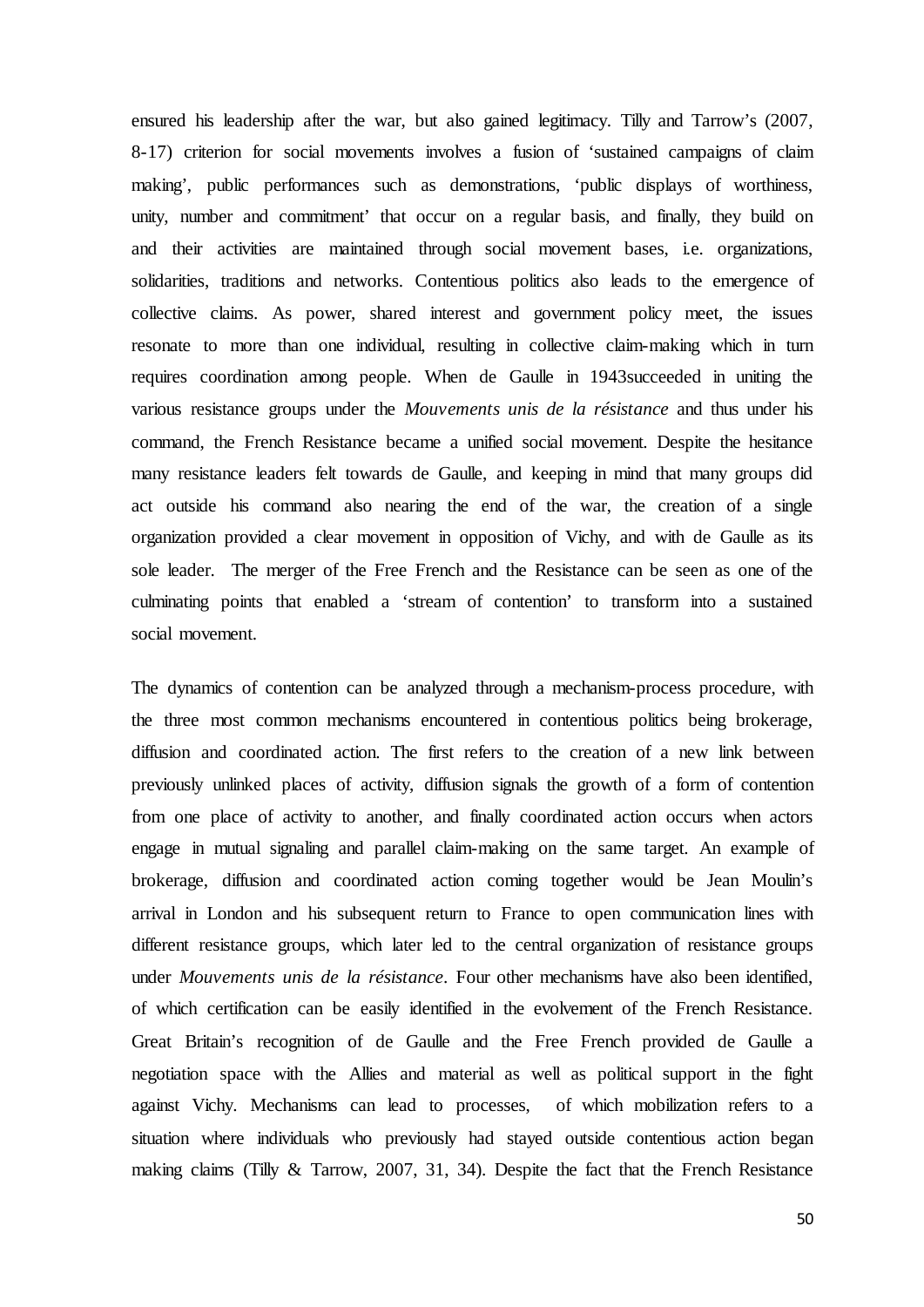never involved more than two per cent of the country' s population in direct confrontation to the occupiers, the movement grew steadily after the initial lull of the armistice, gaining considerable power by the time of the Liberation.

Contentious politics involves claim-making and thus criticism of the established political processes or the status quo, and Haunss (2007) argues that they necessarily challenge the opponents' legitimacy. He suggests that due to the highly visible and often powerful roles social movements have, their legitimating or delegitimating power should be taken into consideration in studies about legitimacy, and suggests that many previous social movement studies have done this, even if not explicitly telling so. Because social movements are usually heavily dependent on public support to reach their goals, they need to make their actions and discourses suitable to the acceptable motives of legitimation and/or delegitimation at that time in history. Haunss proposes that a social movement's legitimating or delegitimating power will have a considerable impact on the movement's success. He writes that:

> If the success of a given form of action is a function of its potential both for mobilization and for achieving the proclaimed goals, and if this depends on a movement's ability to present itself as a worthy actor pursuing a legitimate cause, then one can interpret social movements' repertoires of contention as a sediment of the forms of action that are best able to legitimate a social movement and to delegitimate its opponents (Haunss, 2007, 164).

Suitable forms of collective action are culturally and historically specific. The ability to embrace commonly accepted forms of action enables the movement to enhance its legitimacy and also its potential to delegitimize its opponent. Haunss uses the peaceful protests by the Gandhian repertoire and their willingness to risk their personal safety as examples through which the protestors received a moral legitimacy, which in itself is a statement of independence and 'as such, delegitimates the movement's opponents in denying them their claim of representation (Hauns, 2007, 165). By being willing to risk their lives to free their country of the occupiers, the Resistance fighters acquired a moral authority, placing them superior to Vichy which had begun to persecute its own citizens. The Resistance fighters were fighting *for* French, in direct opposition to Vichy which was under enemy control and killing French citizens. Like the Gandhian protesters, the Resistance exclaimed its independence from Vichy and in this manner delegitimized it. Furthermore, the repertoires of contention, for example demonstrations and rallies, which social movements use, can easily be seen as attempts to delegitimize the government. The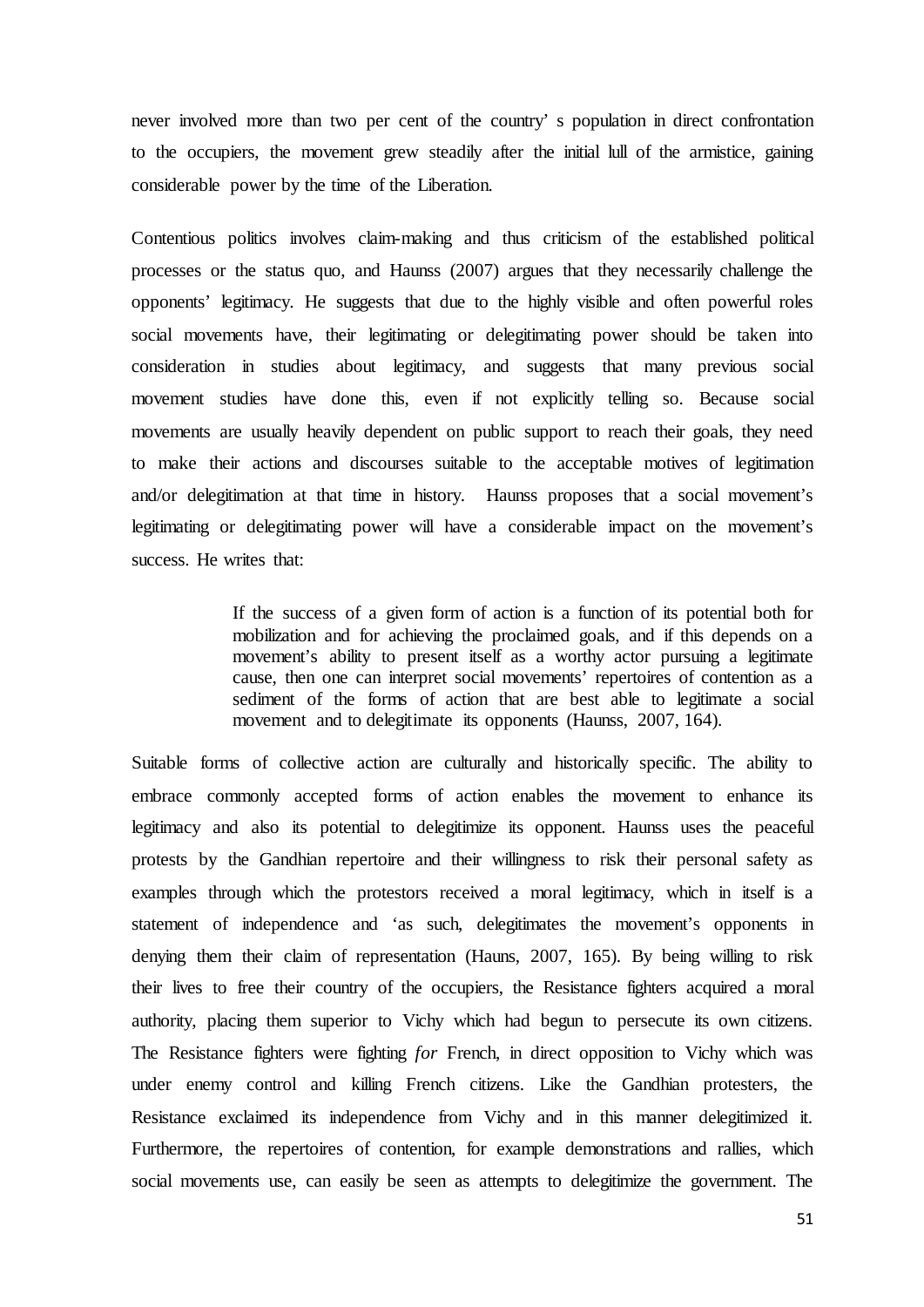Resistance was heavily involved in sabotage in France, and also disseminated anti-Vichy propaganda. By acting contrary to the government's orders and continually undermining its authority, the Resistance group denied Vichy any control over them and acted as a delegitimating agent in the process.

Robert Benford's and David Snow's (2000) theory of collective action frames portrays social movements as actors who are purposefully engaged in the construction and sustenance of meaning for supporters, opponents and bystanders. Framing refers to a process social movements become engaged in. It necessarily entails an agent, i.e. the social movement and its actors, and it is also contentious, because it involves 'interpretative frames' that differ or challenge existing ones. The results of this process are called collective action frames, and they are used to simplify, place and explain events. The frames 'are action-oriented sets of beliefs and meanings that inspire and legitimate the activities and campaigns of a social movement organization' (Benford and Snow, 2000, 613—614). Haunss (2007) encourages the use of collective action frames to study the legitimating and delegitimating powers of social movements. Frames can be used to shame the opponent, and to denounce its behavior. I would also argue that collective action frames can be used to gain legitimacy for the movement itself. De Gaulle, as the Resistance's identified leader, attributed to the movement's legitimating and delegitimating power through his public discourses which were spread through BBC. De Gaulle delegitimized Vichy from the start by disagreeing with the rapid surrender and providing an alternative action-plan. He told French of the Allies, of their country's unused military resources and encouraged continuing resistance. By referring to the country's glorious history, he reminded the French people of better times and provided hope for the future. De Gaulle spoke of the country's glory and heroes, using grandiose language that enabled people to believe that their country still mattered. By the repeated references to all which had been great in France, he associated himself and the Resistance with the French glory. Through the continuous propaganda de Gaulle saved a part of France's dignity, as he allowed people to believe that their country was much more than collaborative Vichy and the crimes it committed (de Gaulle, 1970, e.g. 3—7, 12, 47, 213).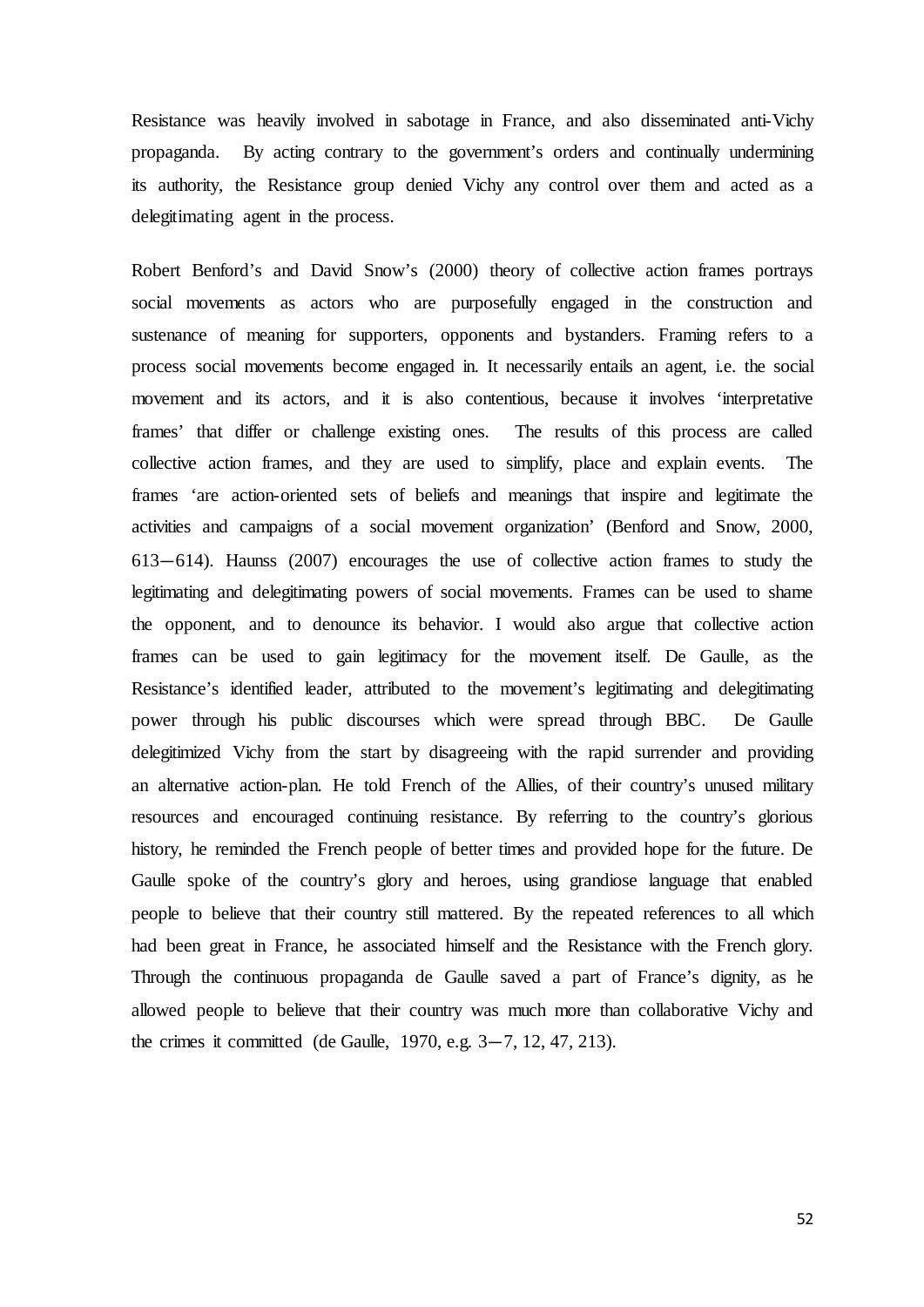### **5.3. The Right to Resistance**

In 'Vichy or Free France?' Cassin (1941) voices the concern that the Fourth Republic was established by the Vichy government while under enemy control, without consulting the French people and with the focus of denying the country its freedom to act both at home and abroad. Therefore, Cassin argues, the government had no authority over the French people and those individuals who had joined the resistance movement were not rebels in the traditional sense. Vichy was not a regularly constituted government and it was not independent from the enemy, Germany. Referring to de Gaulle and the French National Committee, Cassin continues that a government in exile can be recognized by other governments if they consider it to represent the national will. Ultimately, he grounds de Gaulle's and the Free French Force's legitimacy on values: '[t]he right of a people to be masters of their destiny, to choose their own form of government and to determine their relations with other Powers, is a privilege recognized by all civilized countries'. Normative justification for revolutionary action is essential for it to be legitimate, and any action needs to be perceived to fix grave and destructive flaws in the established system. It would be counterintuitive to argue for the true legitimacy of a revolution that would not be based on the common good of at least the majority of the citizenry. Yet there always needs to be some level of perception that comes into play. A normative justification, to act in the good of the people, is not sufficient to legitimize any one person's opposition; there have to be others who agree that the actions taken are justified.

According to Coicaud, when different groups of society cannot come into agreement over what is just and what is unjust, the values that political institutions are supposed to apply are some of the stakes involved in the struggle that follows. When the struggle expands and an amicable solution gets out of hand, many of the people involved no longer see themselves in their institutions or in the way which social relationships have been organized. Their view of themselves and of their needs is not being met in reality. When the ruler refuses to give in to their demands, they see this as an attack against their rights, personality and identity. This tension eventually evolves into a conflict, as the governed no longer recognize themselves in the political institutions or respect the institutions' authority. The reciprocal relationship ceases to exist. As some individuals feel that their rights are not being held in respect, they are no longer impelled to follow their duties. The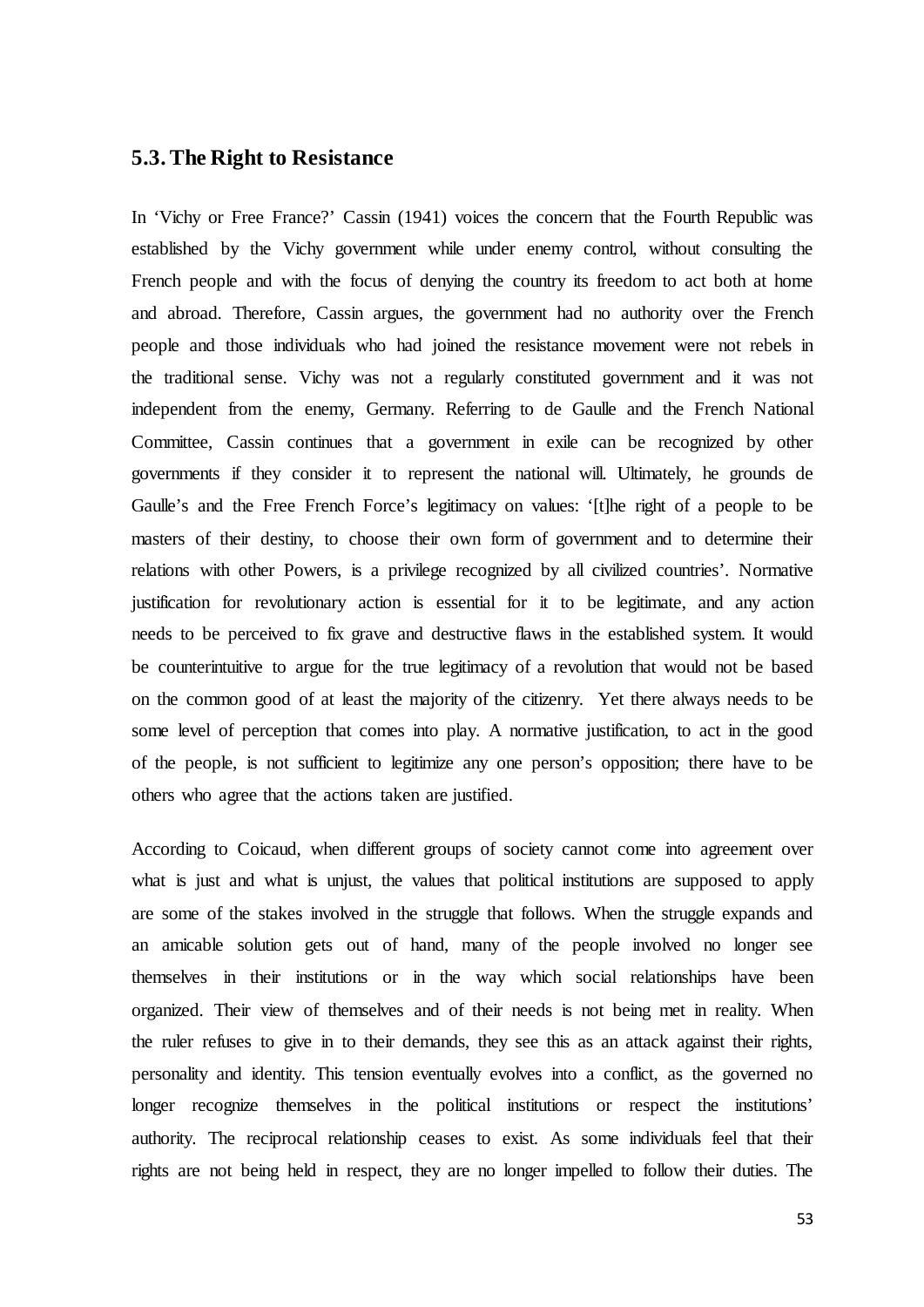community's social climate deteriorates as the individuals feel that the authorities do not respect their core values (Coicaud, 2002, 225).

Once individuals no longer feel motivated to fulfill their duties, they are also less likely to respond to the ruling authorities' orders. The definition of what is appropriate and what is not becomes hazy, and what is constituted as criminal behavior is no longer clear. The people stop recognizing and agreeing to sanctions against criminal behavior, and without the people's consent and acknowledgment illegal behavior is not experienced as illegitimate. Institutions no longer have the authority to declare what is good and what is evil, and those individuals who transgress the law are most likely seen as actors of resistance, not criminals. In order for this to happen, the opposition needs to have the odds in its favor. It must maintain support from the greater populace and cannot be reduced to an isolated minority. The critique the opposition voices against the government needs to be shared by a good portion of the society's members. In order for the critiques to have an impact, they must resonate to the broader audience on areas of key interest. Even if in the beginning the condemnation is voiced by a minority, other members of the society can identify with the claim and when the time comes, move from passive by-standers to more active participation (Ibid., 226). When de Gaulle departed for England, he was alone in his insistence on continued resistance as the majority of the French people and leadership silently agreed to the armistice. He was successful, however, in referring to the core values of the French nation and aided by the crimes the Vichy regime committed, which diminished its legitimacy. With the mood of the nation being grim and the ruling authority violating the core values of the society, de Gaulle was able to connect with the French people through references to the country's moral character and ability to provide hope of a better future. At the same time, independent resistance groups began forming in France, their birth greatly aided by the establishment of *Service du Travail Obligatoire* and the young men fleeing from it. The atrocities the Nazis and Vichy committed turned public opinion towards the dissidents. Slowly, the resistance movement gained in momentum.

Beetham defines revolutions as 'forced changes of political system which take place under the pressure of extra-legal mass action, and lead to an extension of popular involvement in a new political order'. The acquittal of Vichy, and the subsequent formation of a new government with de Gaulle as its lead, is not called a revolution *per se* because upon the Liberation de Gaulle successfully insisted that during the war, the French government had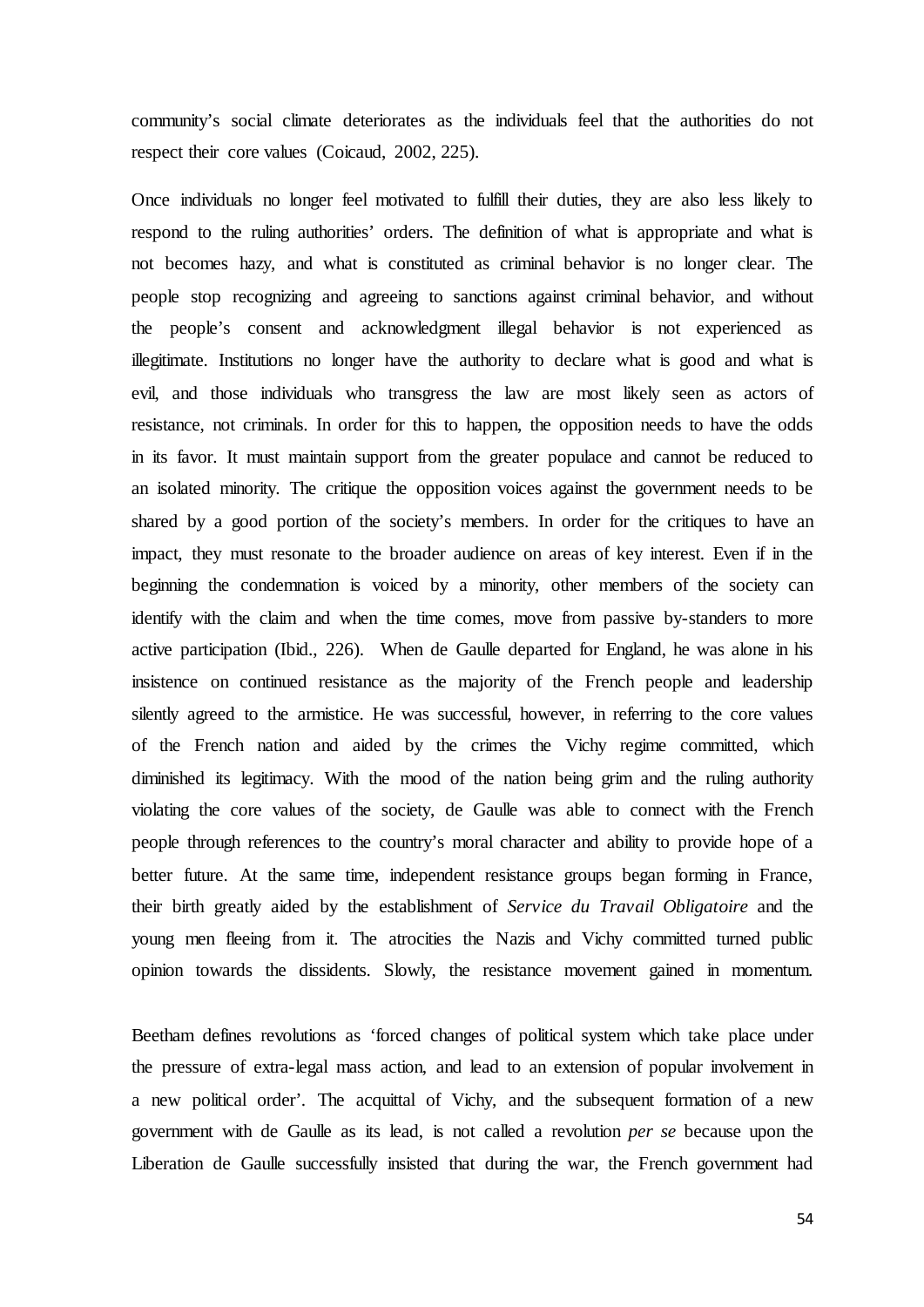gone in exile in his persona. However, Beetham's framework is still applicable in this context. The key characteristics of a revolution are the involvement of mass civil disobedience and change of the political system. It is ultimately the masses that drive the change, and the end result involves larger political participation by the citizenry. There are different kinds of revolutions, with others intending to restore or reestablish a constitution that had been breached before, and others intending to create a new, innovative political system. Beetham's analysis of revolutions and legitimacy has two parts; the first involves the discussion of the loss of legitimacy of the old establishment, and the second focuses on the legitimation of the new rule. He argues that at the core of every successful revolutionary process is a legitimacy deficit, the view that the current government is unable to perform according to the general interests of the people. The process becomes revolutionary when the dissatisfaction ties into the lack of the people's approval. It is the idea of power by the people, of popular sovereignty that has enabled revolutions to be born (Beetham, 1991, 213—215).

Revolutions are not calculated, carefully planned actions. The government may have been losing its legitimacy for a long period of time, before any extensive acknowledgment of this or mass action becomes common. Beetham asserts that revolutions usually begin by a mass protest to oppose a single government measure, to which the government responds by oppression. The government's move leads into an 'agenda shift', where the oppression leads people's attention to the political system and to challenge the government's authority. 'Shift of consciousness' is a term Beetham uses to describe the connection that people begin to make between the government policies that cause them damage, and the lack of popular sovereignty that has excluded them from the political process. Another key factor to the delegitimation of the government is civil disobedience, which publicly underlines the government's lack of authority (Ibid.,  $215-216$ ). The increasing oppression by the Vichy government and the increasingly vocal as well as visible opposition led the Resistance to gain supporters.

In somewhat similar fashion to Haunss, Beetham argues that the emerging new regime receives tremendous legitimacy power from the sacrifices it has endured during the revolution and from the mass mobilization of the people. All the moral prestige that rose from the revolutionary struggles is assigned to the new authority. Nevertheless, Beetham notes that the chaotic state of the given country makes it difficult for the new government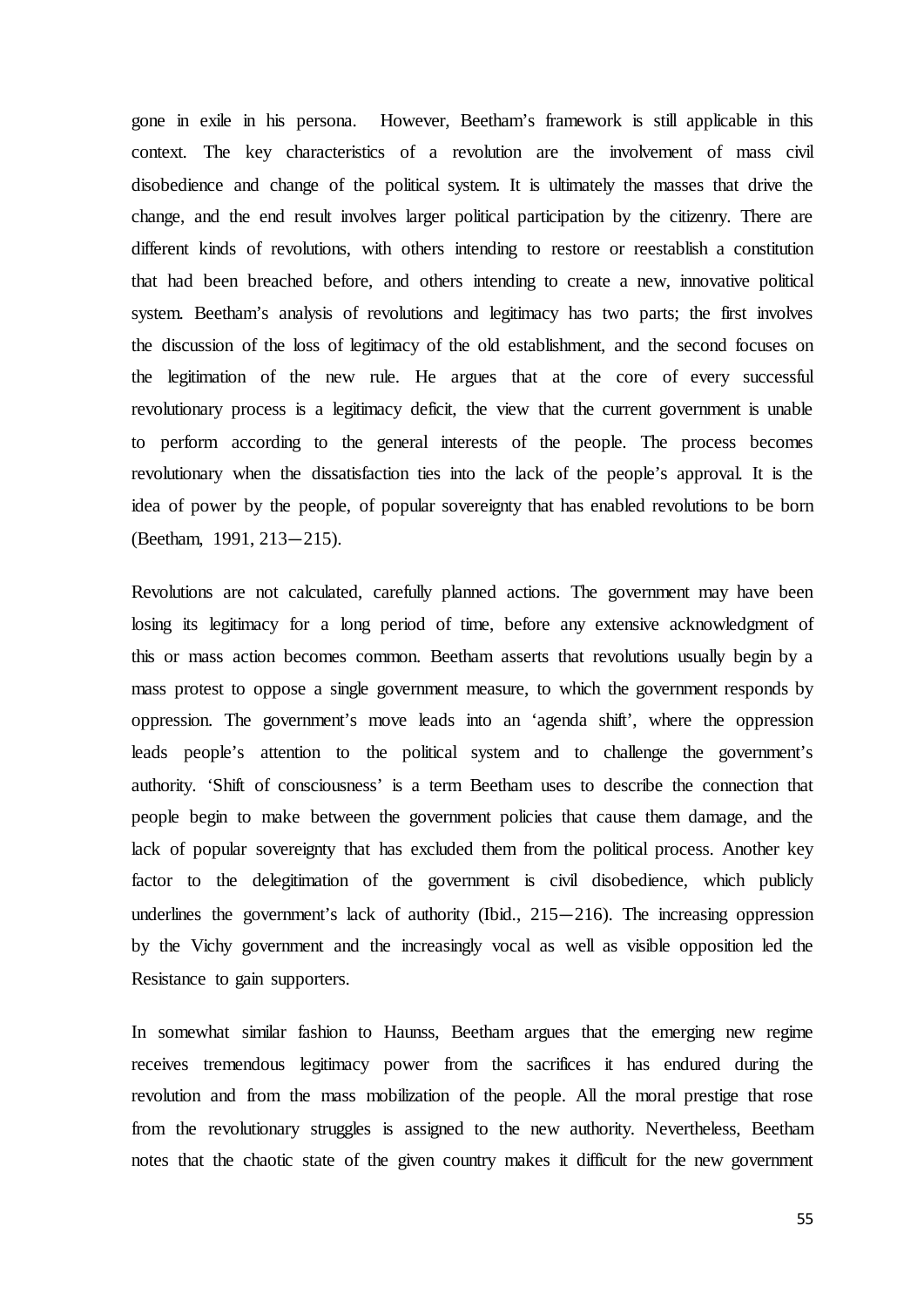to meet people's expectations. A gap exists between the moral authority that has been placed on the government's shoulders and its capacity to realistically reach its goals. The most important factor in the religitimation process is the installation of a new source of legitimacy, which carries enough popular support to maintain the new government and its policies. Politically restorative revolutions imply a return to an earlier constitutional order that had been pushed aside by a period of authoritarian or corrupted democratic rule. In these situation the process of relegitimation is rather limited, since it involves going back to an already known and accepted political system (Ibid., 221—224).

France was liberated by the Allies. The Resistance aided the Allied troops, but truthfully it was the foreign forces that rid France of the invaders. Led by de Gaulle, the Resistance's importance was to a large degree in the spiritual freedom it provided to the French people. Tilly (1993) describes the last few months before the Liberation as a quasi-revolutionary situation that was over quickly. Because the mood of the country changed rapidly, and acquiescence from Vichy to the Free French occurred swiftly, the revolutionary situation passed without escalating to full-grown conflict. Without the Resistance and de Gaulle, the French political field would have been void of any credible national authority post-Liberation, leaving its faith in the hands of the Allied leaders. The support the Resistance gained throughout the war signified an increasing consent by the people, and is a crucial element in de Gaulle's legitimacy. No matter the personal conviction, normative justification or embodiment of national values can a leader claim legitimacy if there is nobody to consent to his authority. This is the perceptive element of legitimacy; a legitimate leader needs to be perceived as such by others.

In a somewhat similar fashion, Weber defined legitimacy as the people's belief in a leader's authority. However, I see belief as a deeper personal experience. To believe in somebody's authority leaves little room for doubt or dissent, and places people under a greater responsibility to follow. A belief means to leave behind a certain degree of independence, and to surrender one's will under an authority that is deemed greater or more important than personal autonomy. De Gaulle did not have a unified group of supporters to blindly follow his every wish; he was able to inspire tremendous loyalty in people, but there were also plenty of others who followed his orders reluctantly. Therefore I have deemed perception to better describe a situation where a leader's authority is recognized, but where there is still room for dissent. The Resistance and de Gaulle existed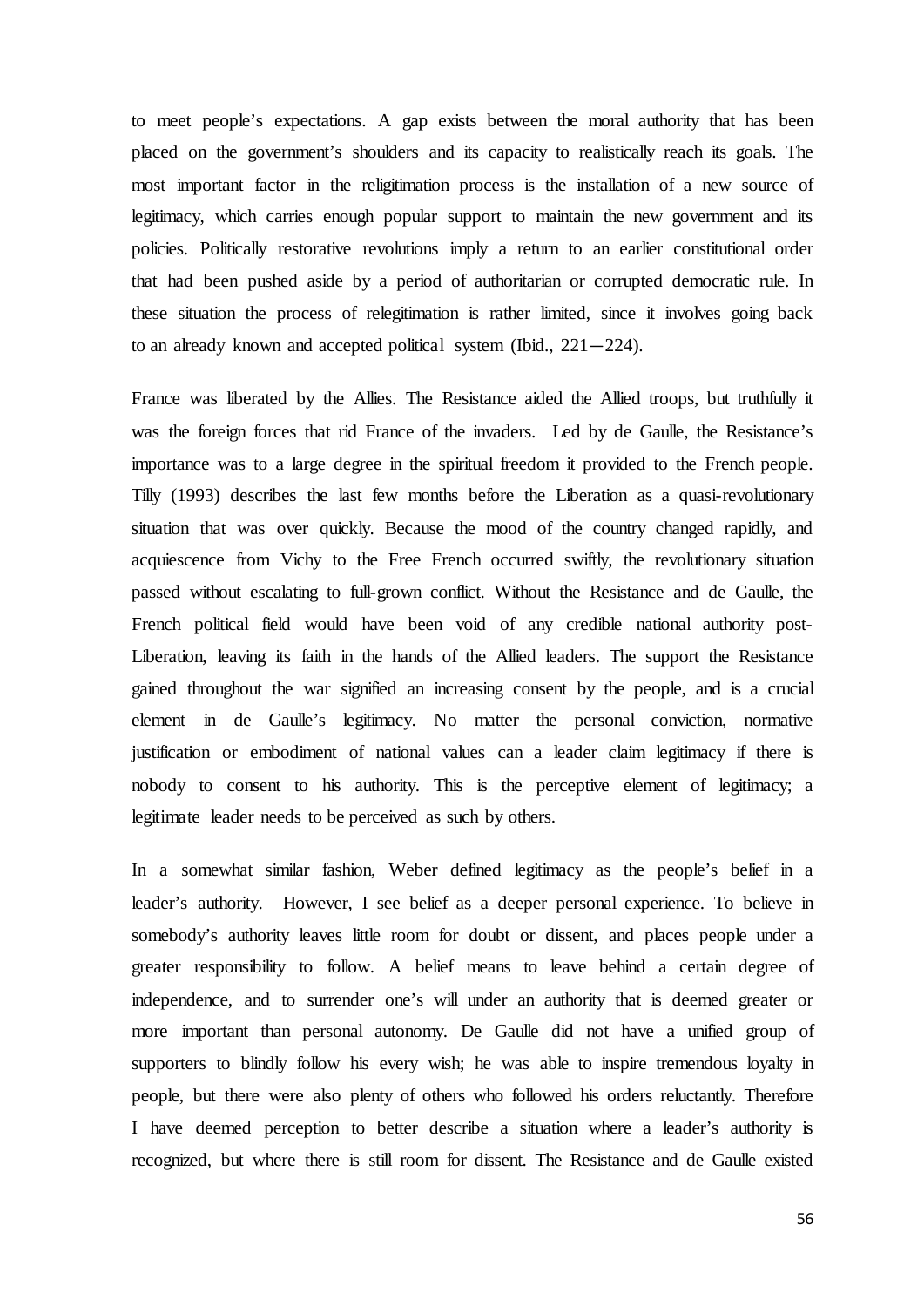in a reciprocal relationship, where one could not have succeeded without the other. De Gaulle needed supporters and thus the Resistance to enforce his own position and to back his claim of being the legitimate leader of France. The Resistance needed 'a flag to follow', a leader to bring together the distinct factions to a unified effort. In the end, de Gaulle exited as the winner. When he succeeded in gathering the Resistance groups under the umbrella organization of his creation, de Gaulle managed to acquire a part of the legitimacy the Resistance had gained for itself. By becoming the leader of the Resistance he himself gained legitimacy. However, without de Gaulle's personal characteristics the Resistance would not have been able to unify or provide stability for post-war France. This leads us to the final part of his legitimacy.

# **6. Charisma**

# *'A great man? Why, he's selfish, he's arrogant, he thinks he's the centre of the universe. . . You're right, he's a great man! 'Winston Churchill[17](#page-58-0)*

The Vichy government's lack of legitimacy left a space in the political sphere of the country for de Gaulle and the French Resistance. The Resistance involved multiple factions that were unified under de Gaulle, who needed followers to ensure the legitimacy of his authority and to gain a sufficiently powerful position to ensure France's post-war independence. The French Resistance needed a leader who would act as a unified front to the movement and who would deal with the Allies. The Resistance had gained legitimacy for itself through its own actions, and when de Gaulle succeeded in unifying the various groups under his command, he benefited from this legitimacy and acquired some of it to himself. In turn, de Gaulle's public discourses delegitimized Vichy and strengthened the Resistance's legitimacy by rooting it ideologically to the country's history and traditions. De Gaulle portrayal of himself as the embodiment of France would not have been believable had the Resistance groups not gathered under the umbrella he created. Despite the difficulties and opposition he faced, there was no other figure than de Gaulle who could have in such a calculated and passionate manner directed France's destiny. His personality, charisma and devotion to his motherland drove de Gaulle from a young man, and form a

<span id="page-58-0"></span> <sup>17</sup> Fenby, 2010, <sup>133</sup>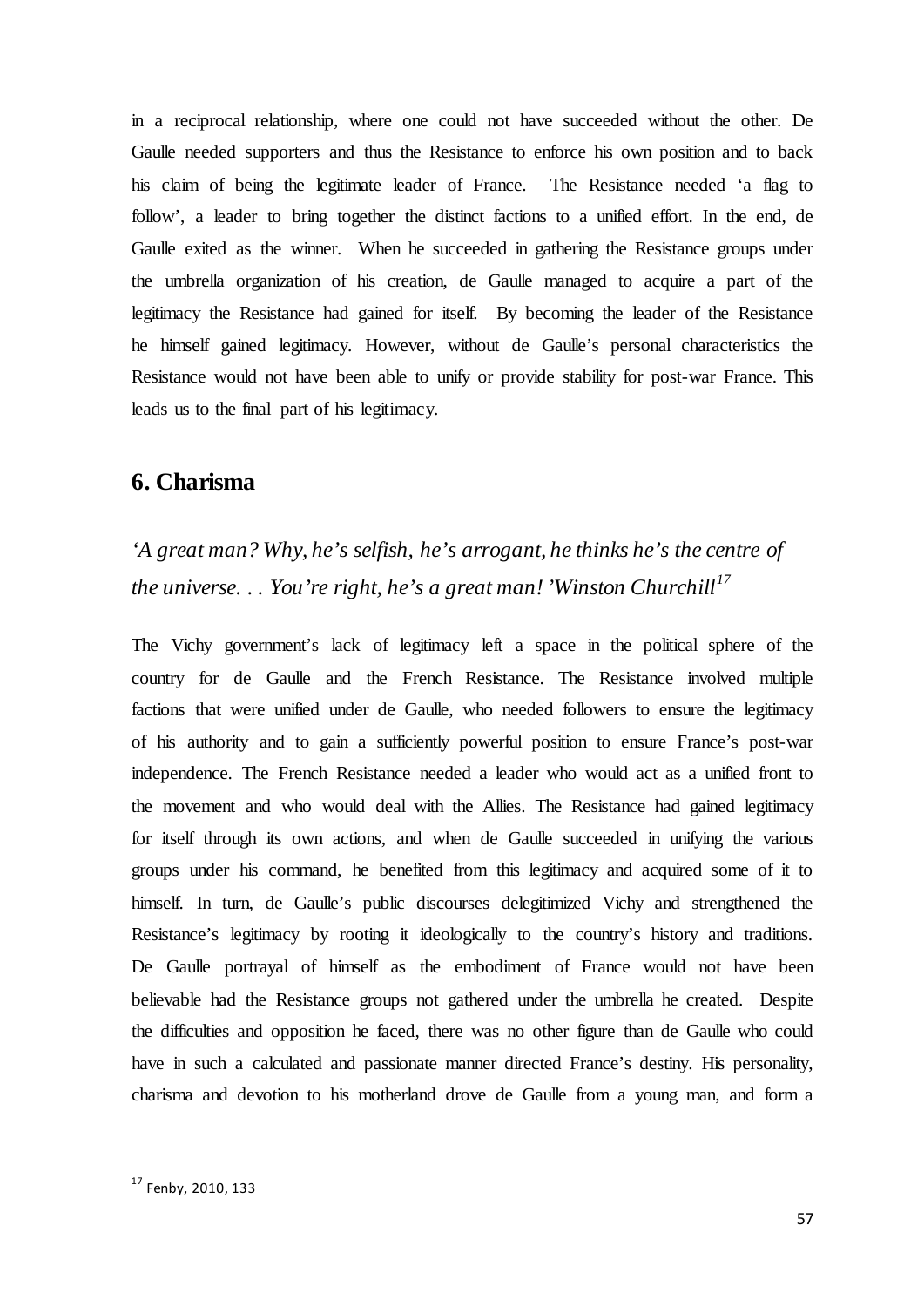part of his legitimacy. He was able to survive the power struggles of the war almost purely by the strength of his personality.

#### **6.1. The Man behind the Façade**

On 28 August 1944, shortly after the liberation of Paris, de Gaulle gathered the Resistance chiefs. To start the meeting, he briefly noted what they had done for France but soon changed to a cold tone to mark that things had now changed. If the partisans did not want to join the regular army, they should go back to being civilians. End of discussion. In de Gaulle's opinion, the Resistance had come to its end. He enforced this idea multiple times; all belligerent forces needed to be merged into the regular army and no clemency would be shown to those groups who tried to exercise any authority outside or independent of the state. De Gaulle was recalled as saying that despite the partisans being anti-Nazi and anti-Fascist, they were 'in no way national'. According to de Gaulle, the Resistance did not carry the legitimacy which he claimed for himself. Some groups had hoped for a social and political revolution after the Liberation, and it now became apparent that de Gaulle would not allow this to happen. When a new party that included wartime Gaullists was launched, he did nothing to assist them. He also refused to give any sign of recognition to the non-Communist resistance leaders who broke with the French Communist Party. Though he hurt the feelings of the Resistance leaders, public opinion was behind him. Based on an opinion poll, merely 12 per cent of respondents favored a new political group based on the Resistance. The French people wanted to leave the war years behind and were ready for peace (Fenby, 2010, 267—268).

De Gaulle's behavior was not unexpected. He had begun to formulate his ideas on leadership, military tactics and politics during the First World War where he served as a captain. Wounded in battle, de Gaulle was taken as a prisoner of war by the Germans. While captive, he read newspapers and studied German, analyzed military tactics and gave a series of lectures to the other prisoners. A fellow captive remembers that while all the other men referred to each other as *tu*, nobody ever addressed de Gaulle in the first person. To others he was 'the Constable' (Lacouture, 43— 46, 50). De Gaulle believed that a leader needed to keep his distance from the followers and lead a solitary life during the battle. In World War II he demonstrated continuous fearlessness during the war, walking straight into the battle and standing upright amid fighting, raising his troops' morale. He continued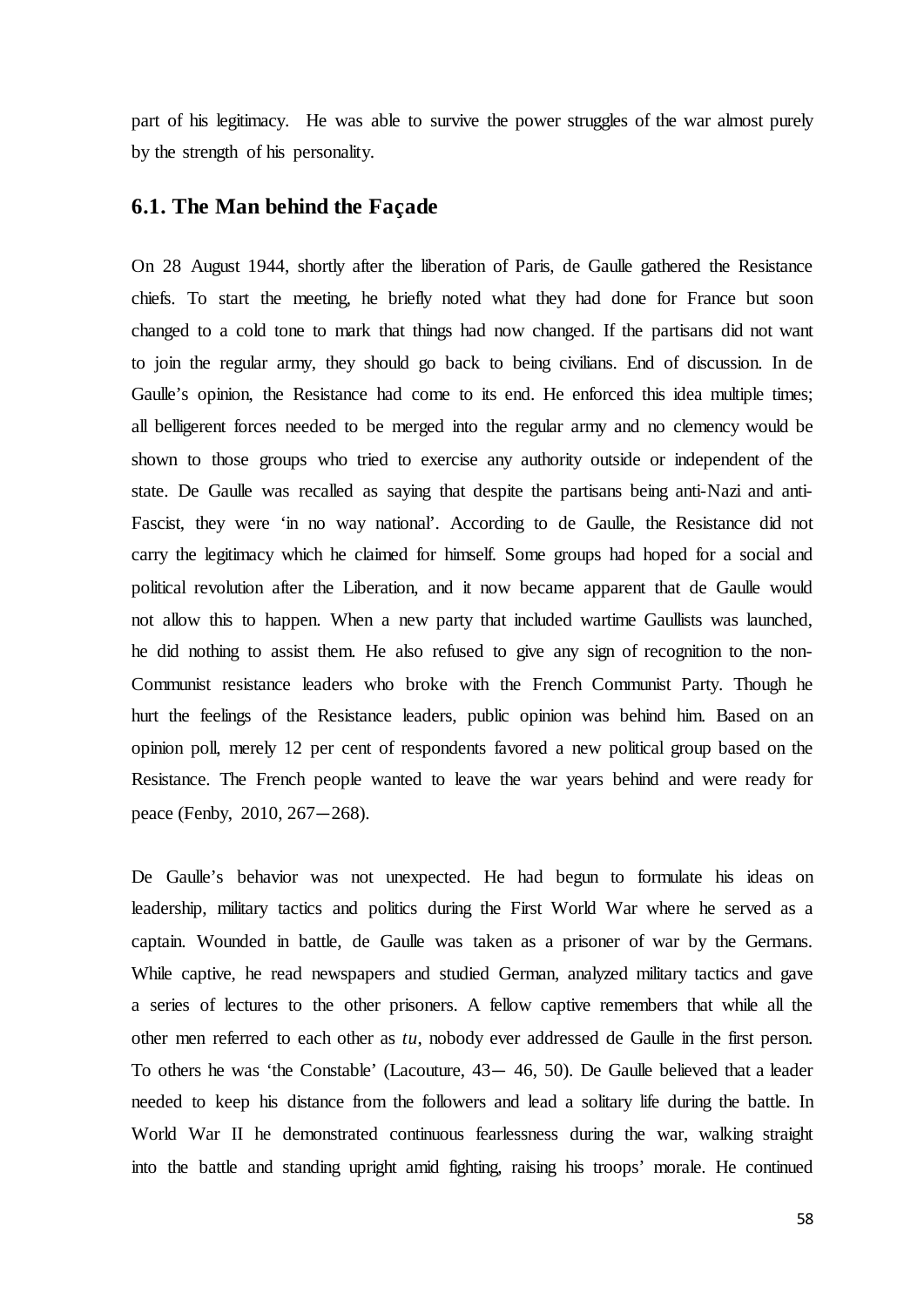his aloof leadership style, ate and drank alone and did not confide in his officers. One of them noted that as de Gaulle believed his judgment to be the best, he had no need of others. To those questioning his conduct, de Gaulle answered that all men who have done remarkable deeds have been solitary and silent (Fenby, 2010, 125, 127—128).

When the German threat escalated in June 1940 and the mood of the French leadership turned excessively defeatist, Prime Minister Paul Reynaud's chief of staff noted how de Gaulle was starting to act 'like a star'. He added that this was because de Gaulle had realized that in order to survive the defeat, France would need 'a resurrection myth' and began to create it around himself (Ibid., 17). De Gaulle first met Winston Churchill at a Franco-British summit that was held on 11 June, 1940. Pétain and Weygand were expressing their desperation while Churchill argued that as long as Britain remained free, there was still hope for France. Members of Churchill's envoy noted that de Gaulle was the only one keeping his composure and intelligence, in contrast to the other French who the British observed to appear waiting for their final judgment (Ibid., 19) .

De Gaulle did not receive immediate support when he broke from the Vichy government and initiated the Free French. In truth, he struggled to gain power both for himself and the movement right until the liberation of Paris. The personal effort he poured into action was tremendous. Throughout the war years everything he did was towards one purpose only; the liberation and grandeur of his motherland. To make up for the debilitated France, de Gaulle began to create an image that entangled his persona with that of France. In short, he aimed to strengthen the state of France through the power and perseverance of his own personality (de Gaulle, 1954, 70). De Gaulle's persistence on French honor and glory as well as his demands for France to be treated as an equal, powerful partner amidst the Brits and Americans gave the British frequent headaches. He was so insistent, that even one of the most prominent British supporters of the Free French noted that de Gaulle might be out of his mind. His persistency and mannerism often frustrated the Allies. 'I hate all Frenchmen', declared the British Foreign Secretary when presented with a cable from de Gaulle (Fenby, 2010, 173). In a meeting held in the beginning of 1943 in Morocco, President Roosevelt accentuated the significance of French unity and expressed his opinion that there was not one single group amongst the various factions of the French resistance movement that could claim sole legitimacy. Roosevelt continued by pointing out that de Gaulle, for one, had never been elected into any office. De Gaulle's response referred to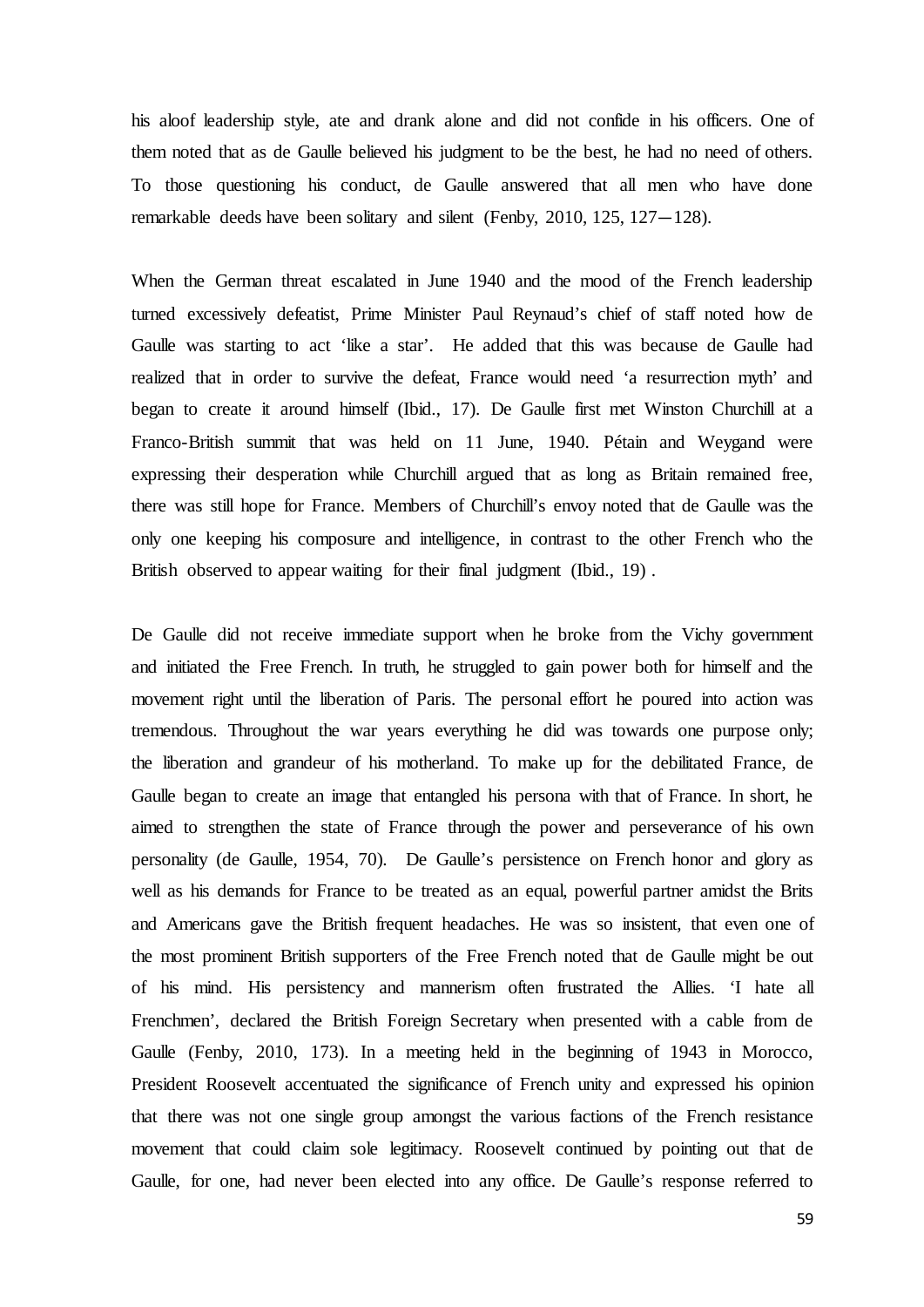French history and tied his image as the incarnation of France to a famous symbol of the nation. His, like Joan of Arc's, legitimacy had come for always having hope and taking initiative. De Gaulle's diligence and adherence to his role were exemplified in a rough incident with Churchill. After their argument, Churchill remarked to his doctor how France had given up fighting, how de Gaulle had no country to return to, and that if the British would refuse him, he would be finish. But yet, de Gaulle behaved like he was Stalin, with vast armies to command and support his claims, maybe 'the last survivor of a warrior race' (Ibid., 198—199).

De Gaulle entered France on 14 June 1944, when the Allied forces in the country totaled almost 600,000 men. At the end of a meeting where Churchill had revealed the date for the Allied troops' landing, he raised a toast to de Gaulle, a man who refused to accept defeat (Ibid., 239). When de Gaulle arrived in Bayeux, the first of the liberated towns, the crowd was elated:

> At the sight of General de Gaulle, the inhabitants stood in a kind of daze, then burst into bravos or else tears. Rushing out of their houses, they followed after me, all in the grip of an extraordinary emotion. The children surrounded me. The women smiled and sobbed. The men shook my hands. We walked on together, all overwhelmed by comradeship, feeling national joy, pride and hope rise again from the depths of the abyss (De Gaulle, 1998, 564).

De Gaulle refused to let anyone, including the Allied leaders, to dictate what would happen in France after the Liberation. He was an avid believer in national sovereignty, and his insistence on a strong, powerful and independent France became one of the most prominent characteristics of Gaullism. To ensure that France would remain France after the Liberation, de Gaulle wanted to play his cards right in the immediate period after Paris had been freed by the Allied troops. At Hôtel de Ville he echoed this sentiment in a speech he gave to the huge crowds:

> Il y a là des minutes qui dépassent chacune de nos pauvres vies. Paris ! Paris outragé ! Paris brisé ! Paris martyrisé ! mais Paris libéré! libéré par lui-même, libéré par son peuple avec le concours des armées de la France, avec l'appui et le concours de la France tout entière, de la France qui se bat, de la seule France, de la vraie France, de la France éternelle. Eh bien! puisque l'ennemi qui tenait Paris a capitulé dans nos mains, la France rentre à Paris, chez elle. Elle y rentre sanglante, mais bien résolue. Elle y rentre, éclairée par l'immense leçon, mais plus certaine que jamais, de ses devoirs et de ses droits.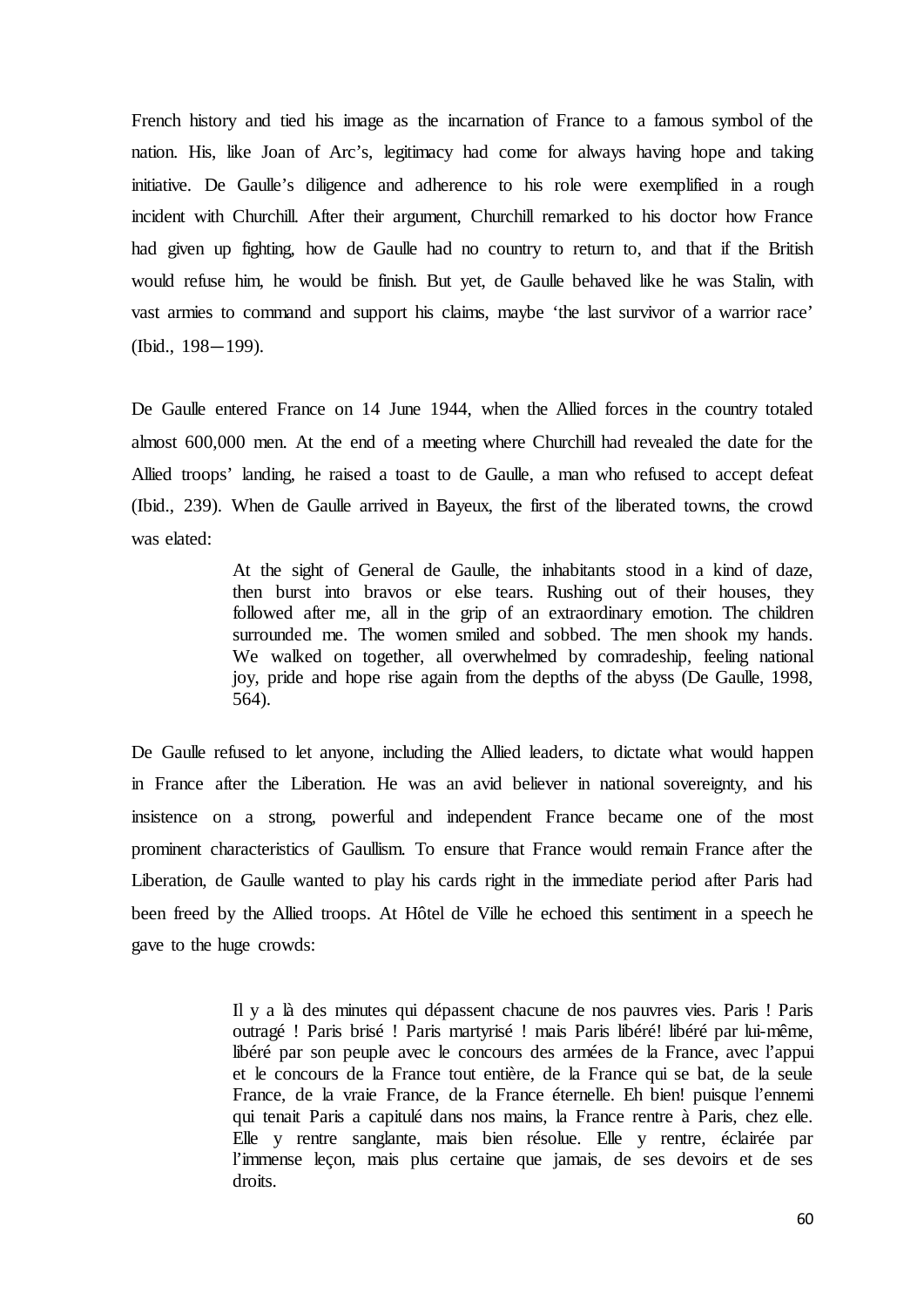He concluded that:

Nous autres, qui aurons vécu les plus grandes heures de notre Histoire, nous n'avons pas à vouloir autre chose que de nous montrer, jusqu'à la fin, dignes de la France. Vive la France! (de Gaulle, 1970, 439-440)

De Gaulle did attest to the help of the Allies but his emphasis was on France and the French people. When one of the Resistance leaders pleaded him to proclaim the Republic, de Gaulle answered that the Republic had been incarnated in the Free French movement and its successors. Vichy had never been a legitimate authority. De Gaulle was now the Prime Minister of a republican government, so why should he proclaim it, he asked (Fenby, 2010, 254—255). Despite having pushed the Germans out, the situation in Paris continued unstable. The city had snipers shooting from rooftops, most of them members of the *Milice*, the paramilitary force created by Vichy. De Gaulle arranged a triumphant walk along the Champs-Élysées on 26 August, and continued to Notre-Dame. When he arrived to the cathedral, shooting began and spectators flung themselves to the ground. Despite the fire, de Gaulle marched through the church and stood erect the whole service, disregarding that anything out of the ordinary would have happened (de Gaulle, 1998, 657).

After the war, de Gaulle persistently worked towards securing France a place among the global powers. As of after the Liberation, this was not the case. France was absent from the Yalta and Potsdam summits that established the shape of post-war Europe. In both summits many important matters that concerned France were under discussions, but the French government was not consulted. De Gaulle succeeded in making sure that France was present at the ceremony for the Allied victory in Berlin. His insistence on France's Great Power status paid off, even when there really was nothing to back up such a claim. President Roosevelt died in April 1945, and was succeeded by Harry Truman, who received a memorandum from the then Secretary of State Edward Stettinius. In the memorandum Stettinius noted that the insistence to reinstating prestige after the war resulted in the French at times making request that were out of proportion to their actual strength. Nevertheless, he concluded that Americans should take this into consideration and treat France according to her potential power, rather than her current strength (Fenby, 2010, 282).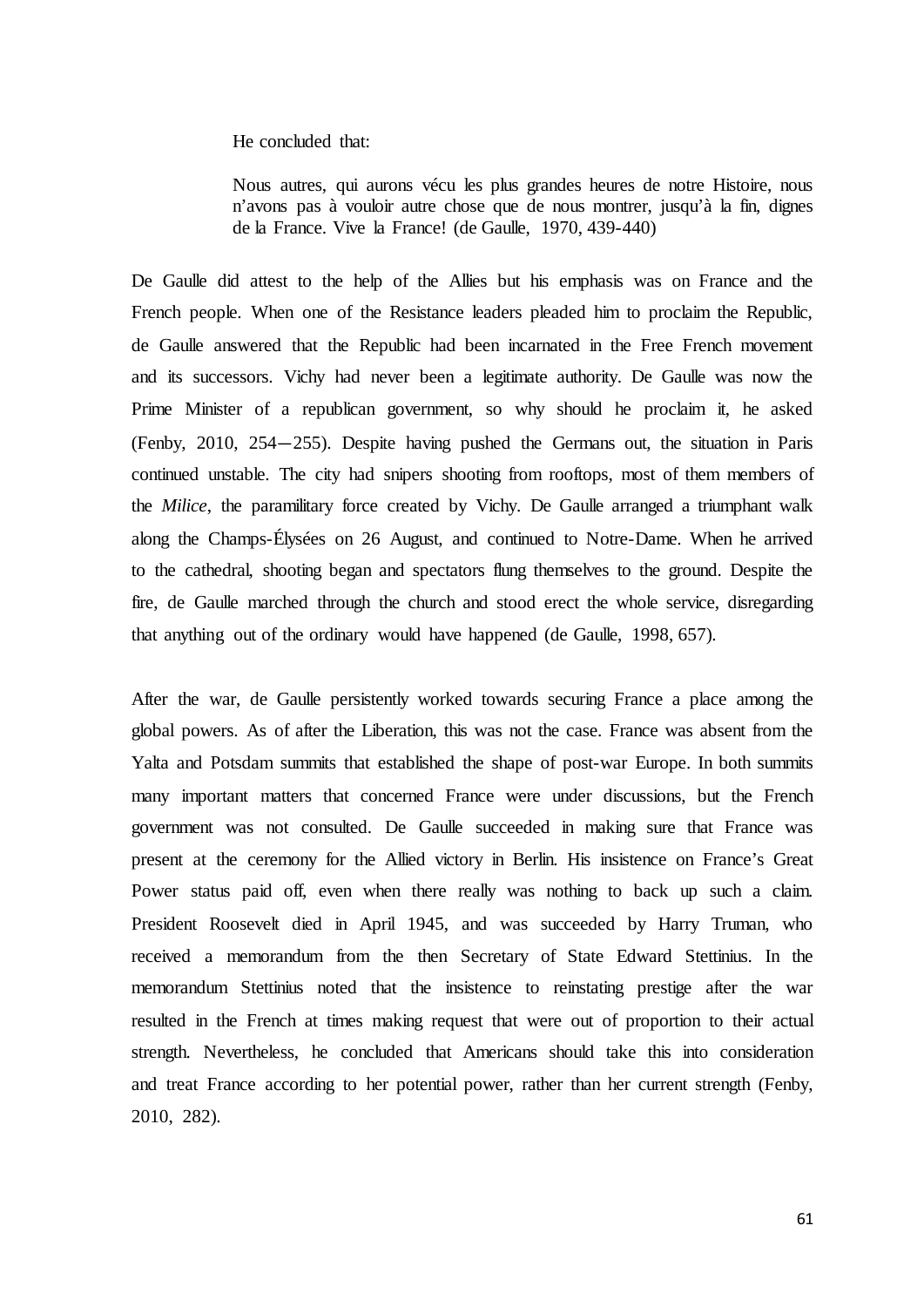De Gaulle aimed to restore order in the country, and his approval ratings were high. A poll reported that 63 per cent of respondents were in favor of de Gaulle's actions, 24 per cent were against and 13 per cent did not know. The majority of the French middle class approved of de Gaulle as they saw him as a trustworthy leader who would keep the Communists out, but de Gaulle himself was critical of the bourgeoisie, which he said had supported the Pétain government 'because it wanted no interruption in its dinner parties'. As the working class had played a significant role in the Resistance, de Gaulle did not believe it could be kept in the subservient position it had been in before the war. Therefore social and economic reforms were necessary (Ibid., 270). De Gaulle did not feel any affiliation to the political parties in France, greatly due to what he saw as their failure to put their disagreements aside to push for the good of the nation in the tumultuous times before the war. Nevertheless, he had accepted the support of the parties while in London and Algiers and through their support had gained some of their democratic legitimacy. As a result, nobody disagreed with de Gaulle becoming the Prime Minister after the Liberation. However, considering what had happened with Pétain, party leaders insisted that democracy meant that legislature, deriving from the people through parliamentary elections, had to rule supreme. De Gaulle, to the contrary, believed in a direct democratic link between voters and the executive, in other words himself. He had survived the war years by insisting on his claim to be the incarnation of France, and he was not to be tarnished by party politics (Ibid.,  $261-262$ ).

### **6.2. The Workings of a Charismatic Leader**

Cobb (2009, 6), referring to the three vastly differing visions of France that the Allies, the Resistance and de Gaulle had, writes that: '[i]t is one history's sharper ironies that in this triangular tension it was de Gaulle who eventually triumphed, even though he owed virtually everything to the two rival forces'. Ever the lone figure, de Gaulle triumphed in large part due to the strength of his persona. Charismatic authority receives its legitimacy purely from the charisma of its holder, and Weber describes charisma as 'the greatest revolutionary force' for its ability to motivate followers internally. Charismatic authority has the capacity to change perceptions and beliefs, and to motivate followers on a deeply personal level (Weber, 1964, 363). De Gaulle enraged some, but he also gathered many believers. To them, he was a symbol of something greater. Governor General Catroux of French Indochina, who was the most high-ranking official of the French army to join de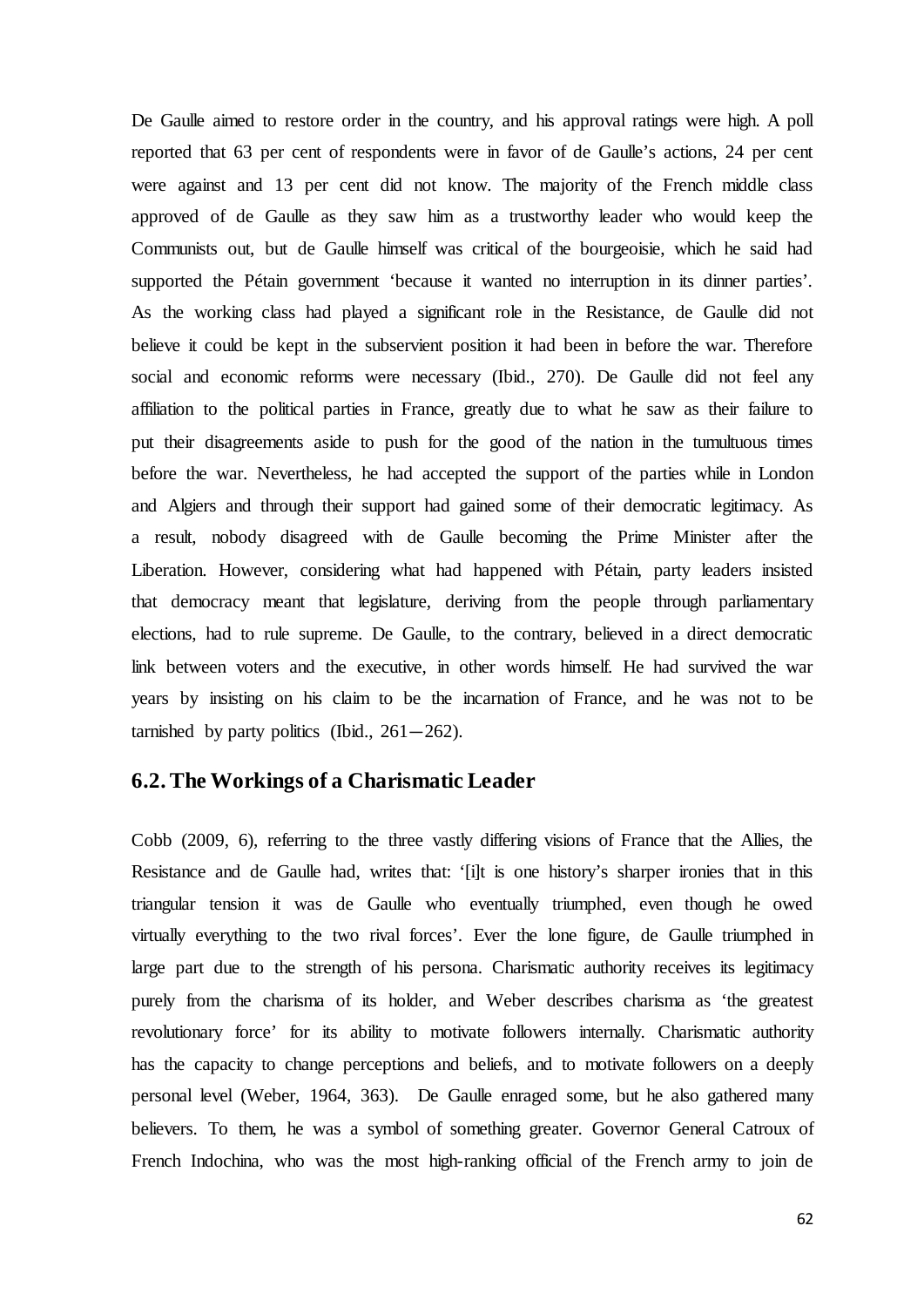Gaulle, remarked to an accomplice that 'de Gaulle is France and I put myself under his orders because I was at the orders of France' (Fenby, 2010, 149, 154). De Gaulle's charisma did not come from approachability, or warmth. He was aloof and distant, accentuated status differences, and at 1.95 cm tall towered above others. De Gaulle ran cabinet meetings as he would command in the army; there was little room left for dissent (Gardner, 1991, 27, Dallas, 2005, 90, Fenby, 2010, 266).

The exemplary characteristics of a charismatic leader form the basis of his authority. The superior character of the leader makes others follow him, and it is their recognition of his superiority which validates the leader's claim to legitimacy. Charismatic authority is solely dependent on the persona of the leader, and is therefore highly sensitive to outside events. When a charismatic leader falls victim to a strain of unlucky events, his charisma is deemed to diminish (Weber, 1964, 359). De Gaulle's time as the head of government turned out short, as he grew increasingly frustrated and disappointed with the parties and their inability to rise above party politics to reconstruct the post-war France. Still placing great emphasis in his prestige and image, de Gaulle believed that the public diminishment of his power would harm the nation. Unwilling to compromise his belief in the necessity of a strong executive, he decided to step out. This decision was further enforced when de Gaulle was not invited to participate in the discussions of the Constituent Assembly, which was drawing a new constitution for France. He was told that because he was not a member of the parliament, he would not be able to participate in the proceedings (de Gaulle, 1998, 987—988). After stepping out of office, he attempted to gain power through the Rally of the French People, only to find his party losing in the elections. After the loss de Gaulle retired to his country home to write the *Mémoires de Guerre*, his message to the French people. In the *Mémoires de Guerre* de Gaulle builds up his role in history as the savior of France, who makes up for the lack of electoral legitimacy through relentless work for his homeland. He progresses from the use of 'I' to the use of 'de Gaulle,' referring to himself in the third person as if he was France. The first volume of the book was published with great success in October 1954. The first month sales were nearing one hundred thousand copies and in total, the sales of the complete book added to two million copies (Fenby, 2010, 348, 362, Dallas, 2005, 89).

Despite the charismatic leadership's ability to inspire people, Weber stated that it can only function for a limited period of time, as charismatic authority cannot remain static. For a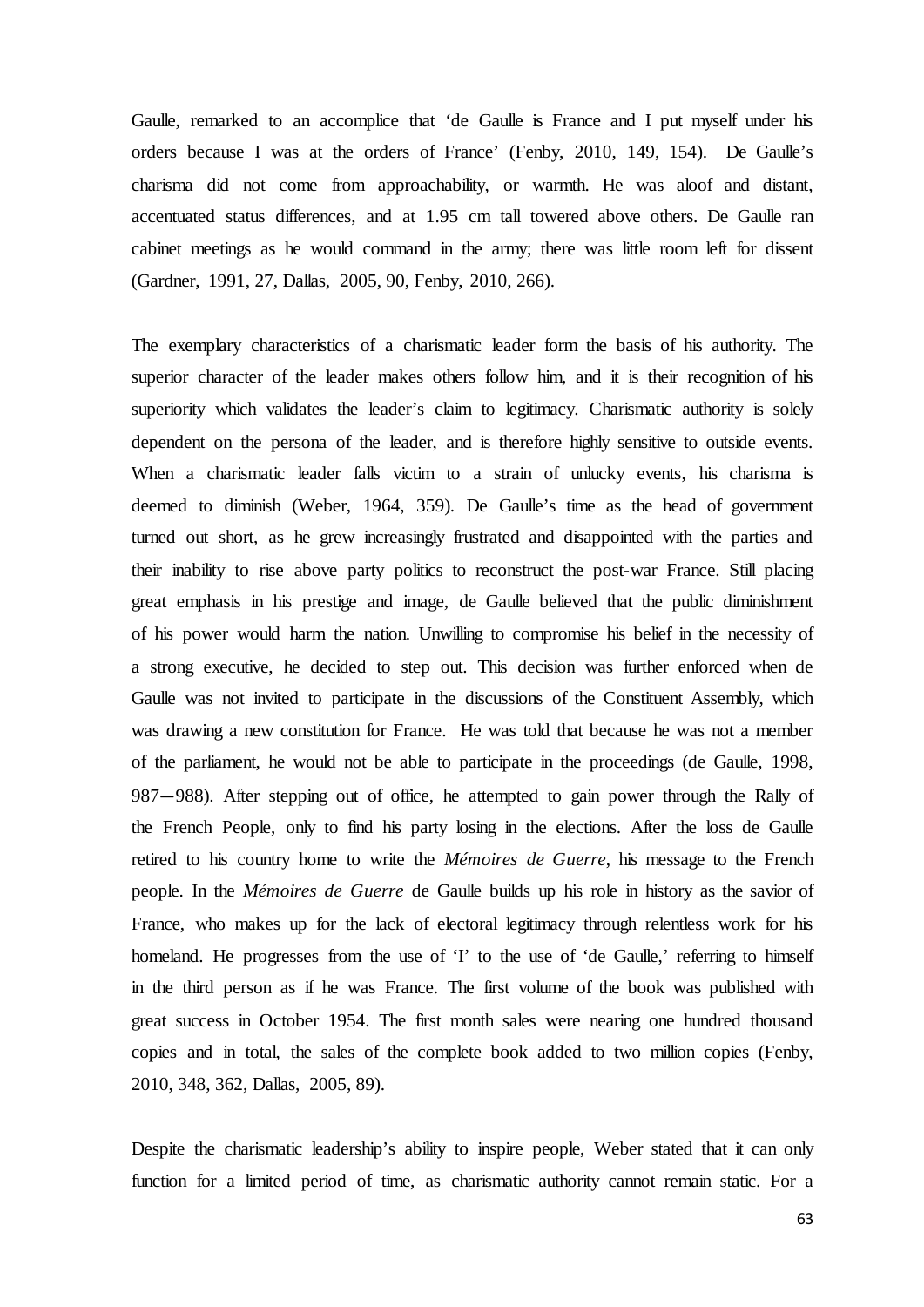time, this held true to de Gaulle as well. Once the war ended, he was not ready to compromise on his ideals for political power and as a result had to step down. In the mid-1950's only 1 per cent of respondents could see de Gaulle returning as Prime Minister (Fenby, 2010, 362).

However, three years later in 1958 things had changed. France was in turmoil because of the situation in Algiers; there were allegedly thirteen conspiracies to overthrow the government. The situation was out of the control of the leadership of the Fourth Republic, and slowly a conclusion was drawn: only de Gaulle would be sufficiently strong to handle the crisis. Answering the calls urging him to return to the political stage, de Gaulle issued a statement where he announced his readiness to assume powers and once again save the nation from any danger it was facing. His statement was read out in Algiers, where 30, 000 Algerians marched out with the French flag in support of de Gaulle. Throughout the negotiations of his return to power, de Gaulle placed himself above party politics and refrained from either support or condemning the rebels in Algiers. He effectively acted as he would stood above all else, as a symbol of the national unity he saw himself as representing, and eventually, as how others saw him too. *Le Monde* urged de Gaulle to step into office 'before the nation is completely torn apart, before it becomes the hostage of one camp or another'(Ibid., 380, 385, 392).

Weber wrote about the necessity of transformation for charismatic leaders, which initially applied to de Gaulle too, when he stepped down after the Liberation, having not been able to use the strength of his own persona to pass constitutional changes. However, rather than to change himself and to compromise on his ideals, de Gaulle waited for the events to unfold to him. On 1 June, 1958 he regained his position as the head of France. The legislature voted de Gaulle to the post of Prime Minister; he was granted full executive powers for six months, and in addition made public his intention of a constitutional reform. The image de Gaulle had created for himself as the incarnation of France was so strong that when in crisis, the nation turned to him for guidance, even though he had spent several years outside the public eye. Tilly (2004) writes that de Gaulle returned to power with 'dictatorial controls' because he seemed as the only person who could solve the situation in Algiers. Despite the undemocratic manner through which he rose to power, de Gaulle strengthened his position through referendums where he gained mass support, and when he finally failed, de Gaulle stepped out peacefully, leading Tilly (1993, 182) to conclude that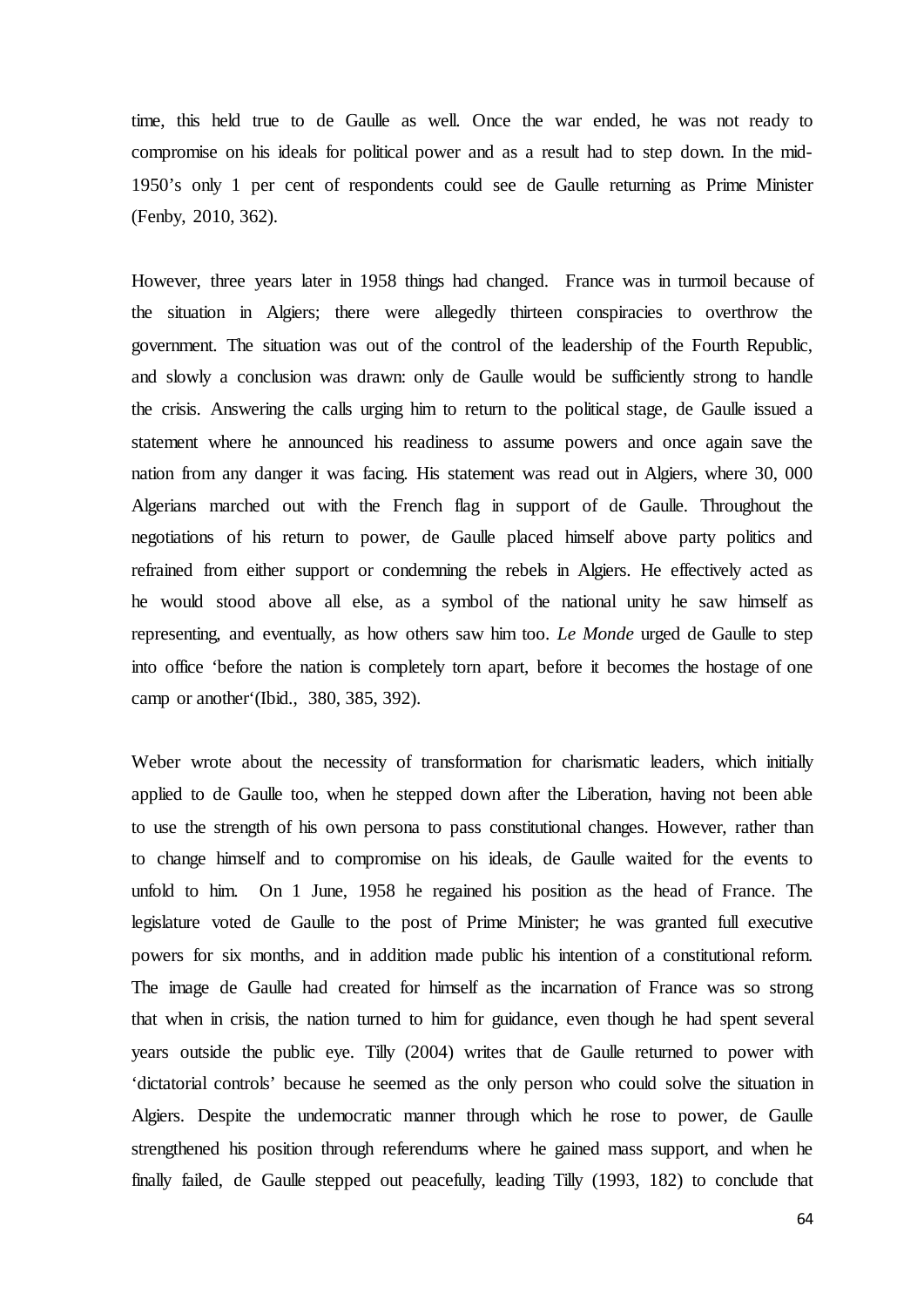'[t]hus France's prime soldier-politician of the twentieth century left office without so much as a feint toward a military seizure of power.'

Despite his difficult reputation — Kissinger (1994, 602) writes that in the United States 'it became fashionable to accuse the French President of suffering from delusions of grandeur'— de Gaulle was not a self-serving man, at least not in the common sense. Ultimately, he grounded his actions in the good of France. He had equated himself to France, claiming to embody it in his persona, and for the good of his country he was willing to suffer personally. Kissinger notes de Gaulle's devotion to the cause of rescuing the French identity from the humiliation of WWII; from the French army's rapid surrender and the violations conducted by the Vichy government. Kissinger writes that de Gaulle's dilemma was 'how to restore identity to a country suffused with a sense of failure and vulnerability' and that de Gaulle 'found it necessary to compensate for his society's deepseated insecurities by a haughty, even overbearing, demeanor' (Kissinger, 1994, 602– 603). De Gaulle's charisma was not the warm, embracing kind that leaders like Nelson Mandela (after his release from Robben Island) and Martin Luther King depicted. Kissinger's account of his meeting with de Gaulle remembers his hesitation to address the then President of France, who did not appreciate debating with, nor being in the presence of assistants. To Kissinger's question regarding how France was to prevent Germany from dominating Europe, de Gaulle simply replied: 'Par la guerre' (Ibid., 604).

Instead of progressing to the legal or traditional stage, de Gaulle's charismatic authority formed a circle, allowing him to rely on the strength of his own persona yet again. Monique Clague supports this perspective in her article 'Conceptions of Leadership: Charles de Gaulle and Max Weber'. De Gaulle's failure to fit into the framework of the inevitable routinization of charismatic authority brings out flaws in this part of Weber's sociological theory. Clague (1975, 434) criticizes Weber for postulating 'the existence of the charismatic leader as the object, at the point of genesis, of extensive and intensive follower-devotion'. Weber failed to note the underlying conditions, the historical and social processes which lie beneath charismatic leadership, or investigate the impact that the leader's attempt to gain legitimacy and followers had on the values and norms he then chooses to represent. Instead, Weber 'assumed that the leader's self-attribution of charisma […] correlated with a popular consensus on his claims'. An un-known person does not suddenly rise to popular knowledge with wide support. Instead, he is forced to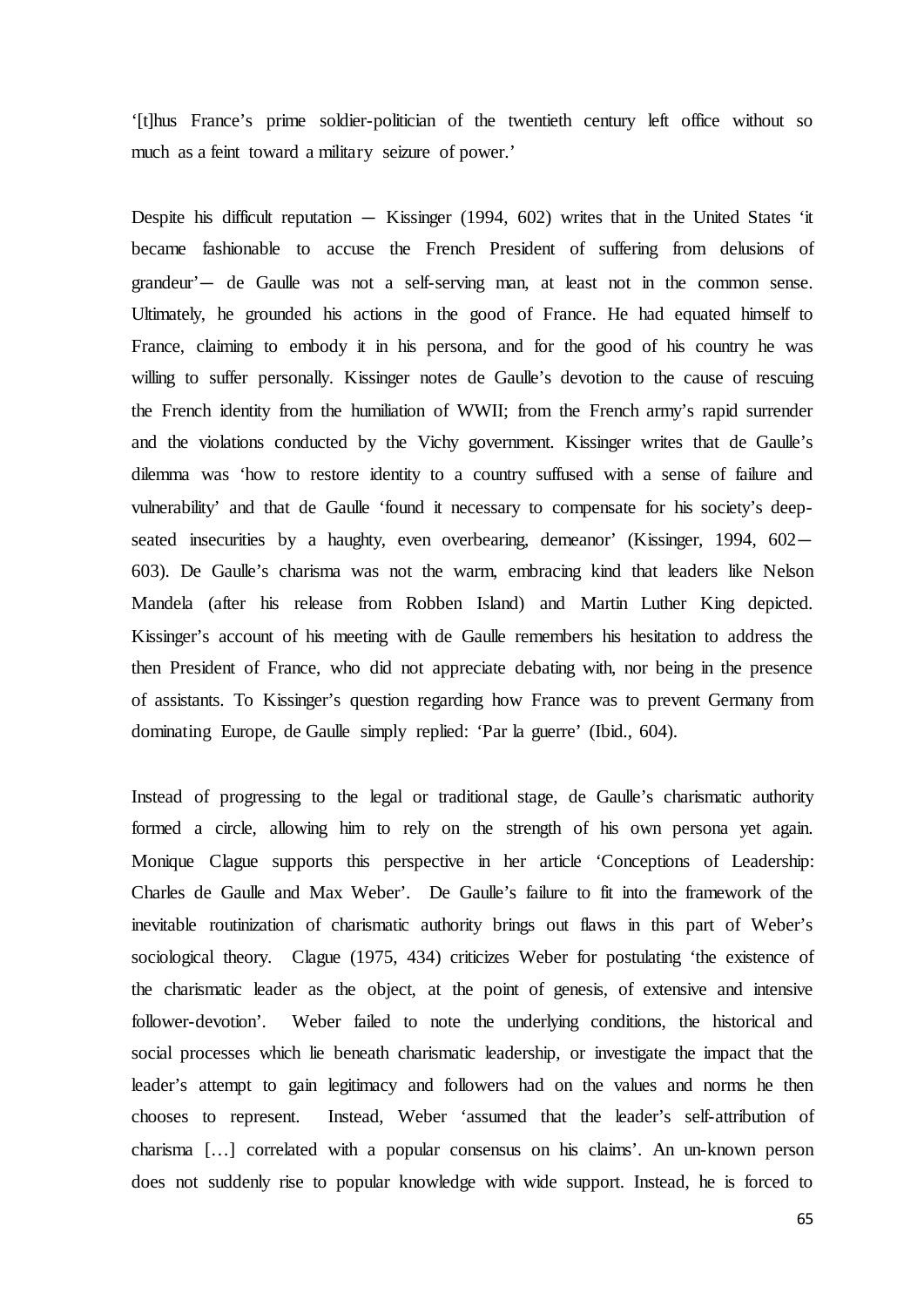gather support and mobilize people before claiming a position as the savior of the nation. The fact that de Gaulle was unknown when he initiated his campaign 'necessitated a strategy of legitimation adapted to the historical and cultural context in which he acted out his historic role' (Clague, 1975, 434—435). It should be noted, however, that despite the cyclical nature of de Gaulle's charismatic authority, his legacy in the form of Gaullism has followed a progressive path and has become routinized into mainstream French political culture. A further proof of de Gaulle's legacy is the fact that despite the passing of its originator, Gaullism survives to this day, and its ideas have been adopted by many prominent French politicians, including past presidents.

De Gaulle adapted to the historical and cultural context by making excessive use of French symbols, for example the Cross of Lorraine, and had powerful stories from both World Wars to back up his image. He was also a master of words and the use of the French language, which he used successfully to connect to the French people through the radio during the war time, and through the television once president. A reporter for *Le Monde* described de Gaulle's press conferences as 'high masses' and 'the absolute weapon of the regime.' Despite his ability to use different symbols and the media to enforce his public persona, de Gaulle truly believed in his message. The way in which he identified with France had begun already as an adolescent, if not earlier. De Gaulle strengthened his position by a direct electoral vote a few years later, but again he had risen to power for being himself (Dallas, 2005, 91, Fenby, 2010, 398, 419).

# **7. Conclusion**

*'En ce moment, le pire de son histoire, c'était à moi d'assumer la France' Charles de Gaulle*[18](#page-67-0)

One of the most prominent leaders of the  $20<sup>th</sup>$  Century, Charles de Gaulle, twice rose to power outside traditional democratic processes to guide his troubled homeland into calmer waters. A controversial figure, de Galle was accused of autocratic and Fascist tendencies from time to time throughout his life. During the resistance, these concerns were raised by some British and French spectators. Later on, especially the Left saw de Gaulle's military

<span id="page-67-0"></span> <sup>18</sup> de Gaulle, 1954, 74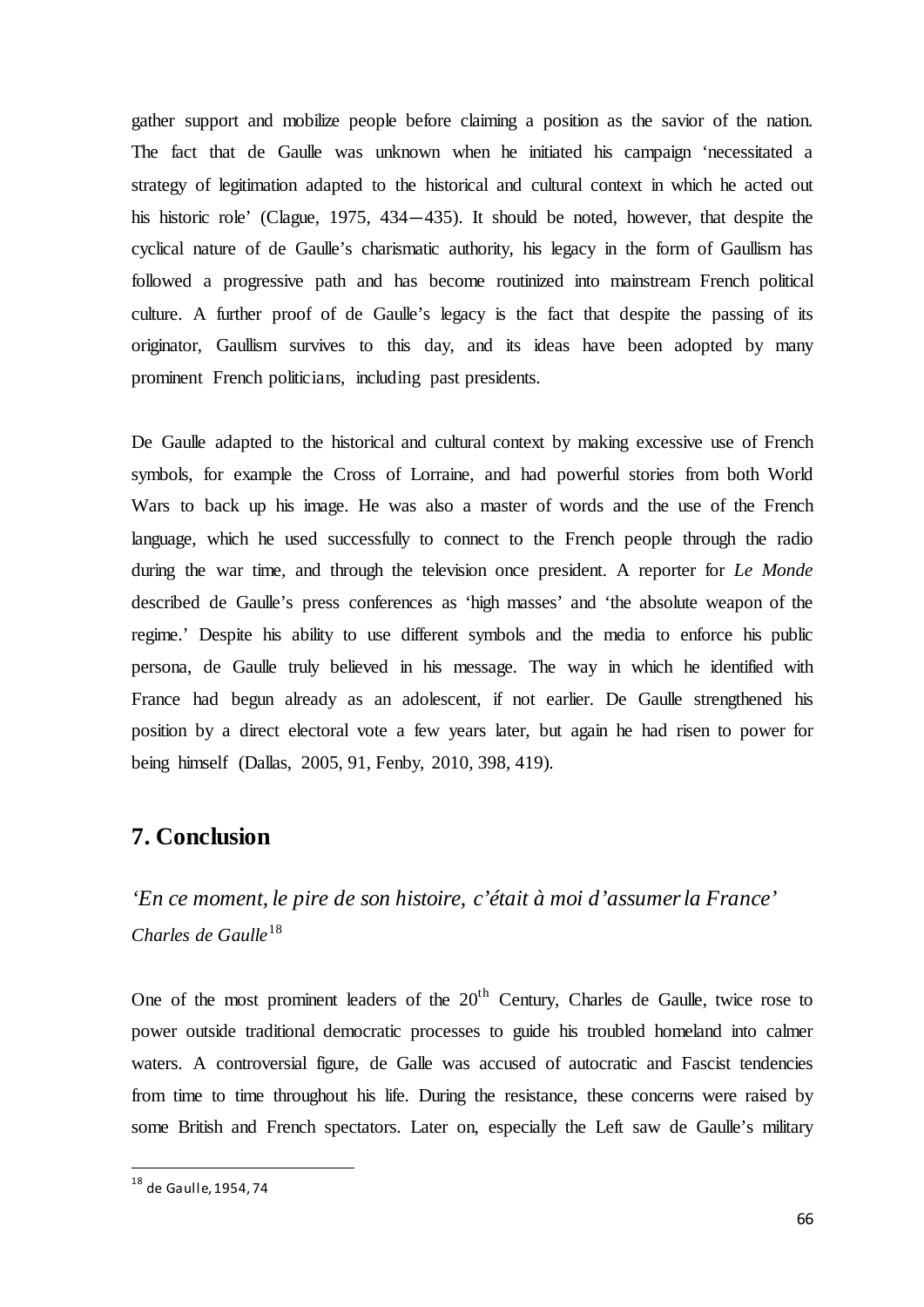background as a threat and perceived him as a soldier-dictator. His aloof and authoritarian mannerism, his emphasis on nationalism and strong leadership, and his tendency to consult only himself when making decisions even while serving as the President, did not convey the most democratic style of leadership (Fenby., 176, 299). Yet he was also a loved and admired symbol of the nation, offering peace, stability, and most importantly, faith, to France and its people when they needed it the most. Through the strength and power of his persona, he incarnated France and left his mark on the country, visible to this day.

During his lifetime, de Gaulle's legitimacy was under scrutiny by members of the public, the French political leadership, and the Allies. While still alive, his supporters argued that de Gaulle's legitimacy came from everything he had done for France and for the way he had come to symbolize France in his own persona. Critics argued that he had no place in authority for the fact that he had not been elected into office.<sup>[19](#page-68-0)</sup> After his death in 1970, de Gaulle's legitimacy has been taken as granted, and not questioned nor explained in further detail. I, too, began from the premise that de Gaulle was a legitimate leader, and do not question his legitimacy *per se*. Rather, I was interested in finding out the particular elements of legitimate leadership in this context. How and why was de Gaulle able to claim legitimacy as a leader despite rising to power outside democratic processes? What was the basis of his legitimacy?

The aim of this thesis has been to explore the elements that construed de Gaulle's legitimacy. My argument for the basis of his legitimacy has been fourfold. The French national identity, in other words the historical and cultural tradition of France, forms the groundwork for de Gaulle's legitimacy. It was from this tradition of contention that de Gaulle and the French Resistance exerted a tremendous influence that guided their actions and initiated the opposition. Following Coicaud, I started with the premise that the norms and values of a country form its national identity, and this identity needs to be protected. France has a contentious history, where protests and opposition to governmental actions that are deemed unjust are accepted. The humiliating armistice the Vichy government made with Germany was in violation of the French military and historical tradition. This led to de Gaulle to embark on a road to save the French honor and to defend the country's core values, and also birthed the various independent resistance movements. Both de Gaulle's and the Resistance's behavior followed the commonly accepted repertoires of

<span id="page-68-0"></span> $19$  De Gaulle was directly elected into office for the first time in 1962.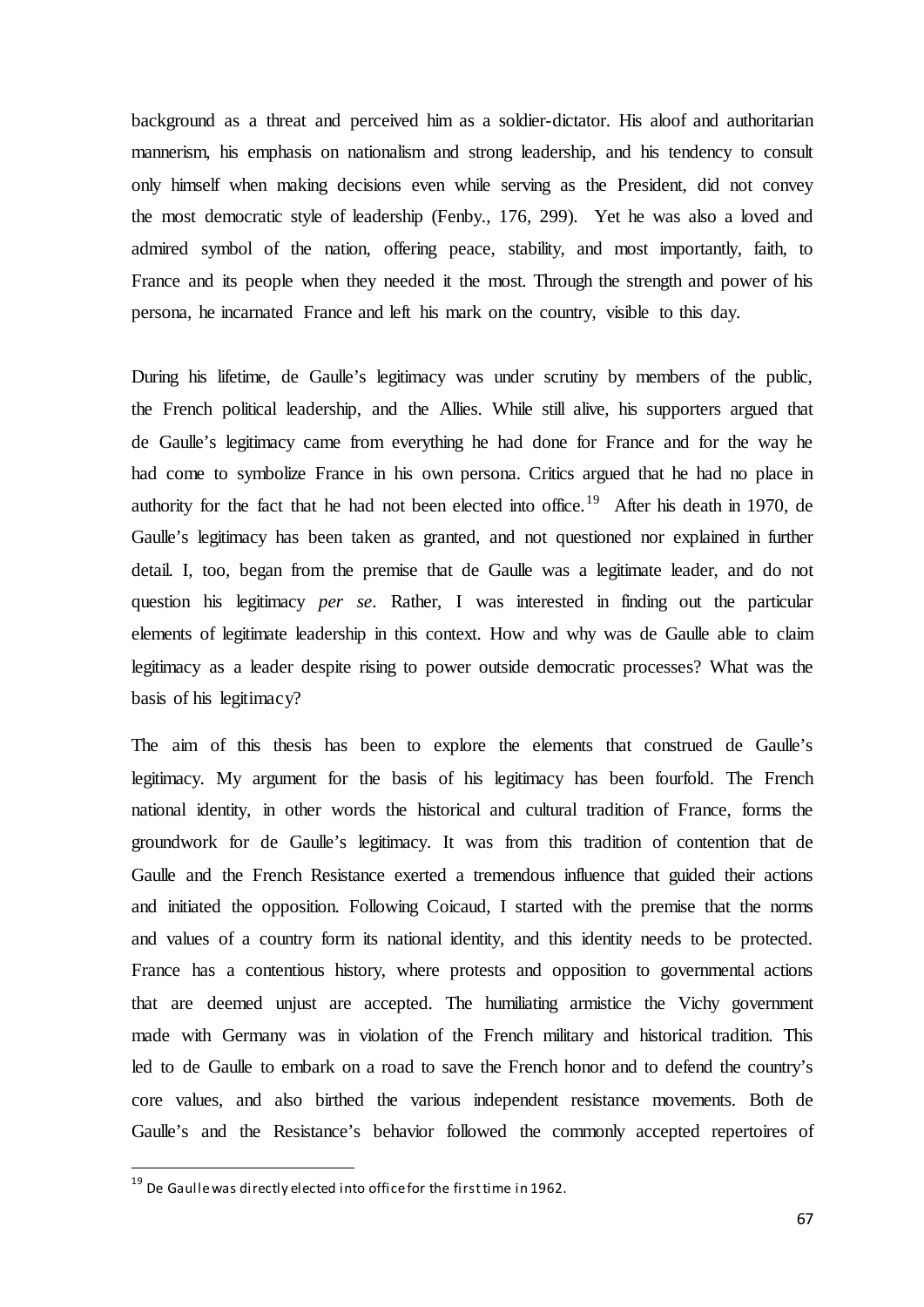contention that have marked France's history. By applying repertoires of contention that were suitable to the specific historical and cultural tradition of the country, de Gaulle and the Resistance ensured legitimacy to their actions. De Gaulle's ability to successfully identify the core values of the nation, and then to use these values to connect with the French people, were a crucial element in him becoming a justified leader.

The second element in de Gaulle's legitimization process is the Vichy government and the crimes it committed, as these provided the space and moral justification both for de Gaulle and the French Resistance to arise. The Vichy government is acknowledged to having been under German influence during World War II. As such it cannot be seen as truly advancing and promoting the best interest of the French people, or to represent the country's values. An independent, democratic country requires a government free from enemy pressure, and one that does not persecute its own citizens. The mellowness, giving up without real resistance, was also in contradiction to France's military and cultural tradition as well as the country's traditional standing on global power politics. I argued for a sequential process: it was necessary for Vichy to lose its legitimacy first before a place could open for de Gaulle and the Resistance. I also noted that the legal understanding of legitimacy is not enough, and that there must be a normative element for the true depiction of the term. Following Locke and his understanding that the purpose of a government is to protect the natural rights of its citizens, I argued that by violating the natural rights of the French people, Vichy broke the norms of good government, placing itself in the state of war with the French citizens and thus enabling them to use their right to revolution. De Gaulle's motivation, on the other hand, was the good of his homeland and its people, providing a normative justification for his leadership.

A leader needs followers, and this holds particularly true to a resistance leader. The transition from a rebel to a legitimate leader requires support by a credible number of people, and their acknowledgment of the leader's justified authority. Despite their hesitation, the Resistance leaders agreed to follow de Gaulle, which enforced his authority. Therefore the French Resistance forms an essential part of de Gaulle's legitimacy. Following Haunss' view of social movements having the power to legitimate and delegitimate, I saw the Resistance as having gained legitimacy independently. When de Gaulle succeeded in unifying the various resistance movements under his command, he managed to acquire some of this legitimacy to himself. He also added to the Resistance's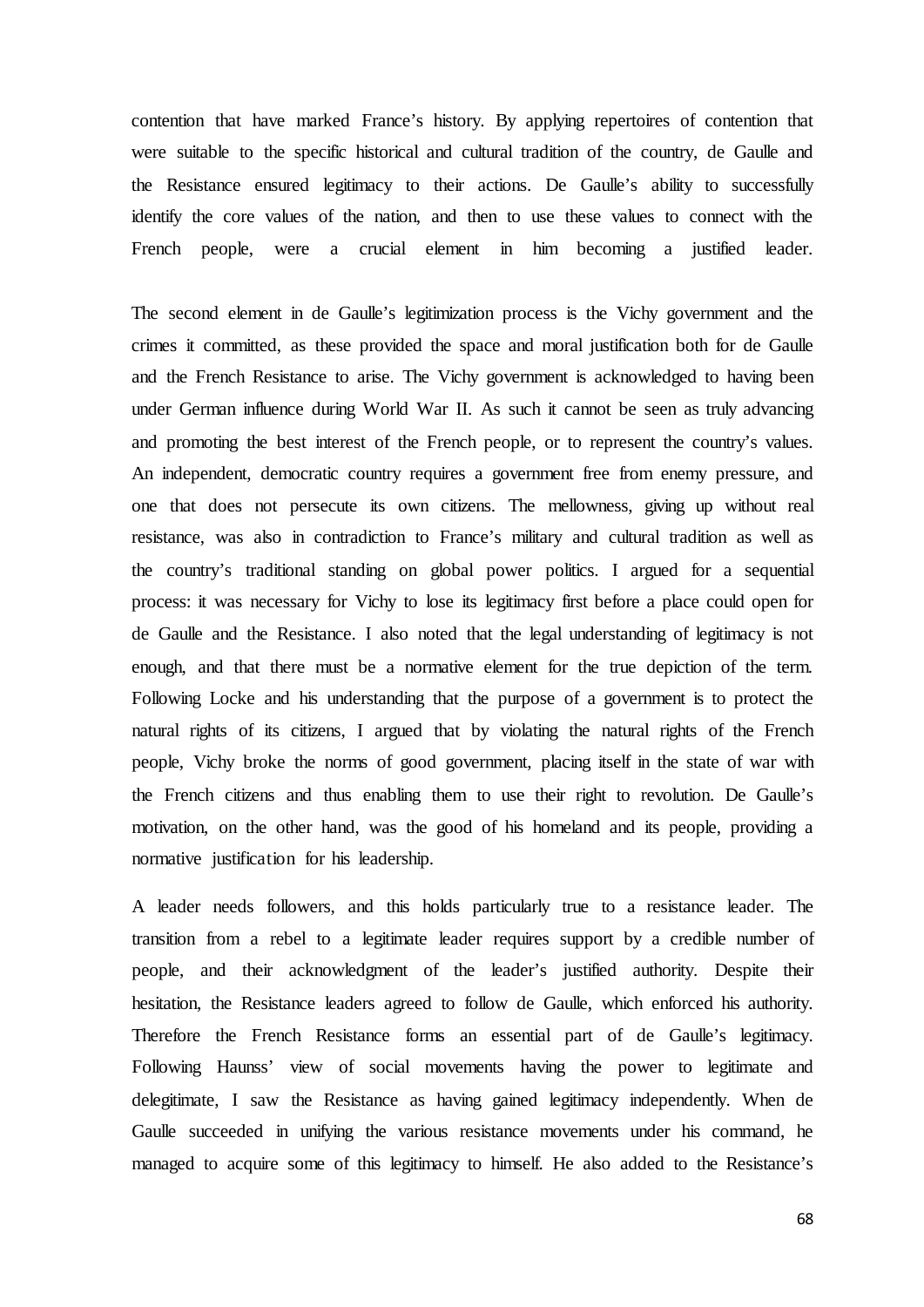legitimacy through his public discourses, which he used to denounce Vichy and reduce its legitimacy, but also to frame himself and the Resistance as the carriers of French values and as the future saviors of the country. Following Beetham, I noted that the violations committed by Vichy led to its loss of legitimacy, which then meant that acts such as opposing and sabotaging the government were no longer deemed illegitimate by the populace. I also argued that, in a similar fashion to Weber's argument on people's belief in the authority's legitimacy, it is perception that more accurately describes de Gaulle's predicament. De Gaulle was a controversial figure, and despite many ardent followers, there were also people who followed him hesitantly. Regardless, these persons too, perceived de Gaulle as the best, if not the only option, to unite and lead the French out of World War II. The French Resistance and their perception of de Gaulle as a worthy leader added to his legitimacy.

Finally, de Gaulle's charisma and persona are elemental when studying his legitimacy. His ability to inspire, evoke trust and unite the French when most needed is a testament to the power of his persona. On the contrary to Weber's argument regarding the necessity for charismatic authority to transform into either legal or traditional, de Gaulle's authority moved in a circle, enabling him to rise into a position of power by the means of charismatic authority twice. De Gaulle made strong references to France's history and cultural traditions, creating an image of himself as the incarnation of the country and at various times comparing himself to Joan of Arc. He was so successful in creating this image that even after his retirement, the country came calling for him in times of need. De Gaulle's legitimacy is in many ways the result of a specific historical context, but the power of his own persona cannot be underestimated. His vision of France and of himself enabled him to persevere through all the struggles WWII put into his way and to succeed in creating a stable and independent future for France.

Regardless, it is my belief that none of the above mentioned elements would have sufficed on its own. All four are connected and intertwined, with one leading to the other. The Vichy regime had to lose its legitimacy before de Gaulle could credibly make a justified claim to power. De Gaulle could not have gathered the support he did if the Vichy government would have followed the rules of good government and protected the natural rights of its citizens. A normative justification, '*Salus populi suprema lex'* needs to tie into the context of the country in question, and resonate with the nation's core values. Normative justification is also not enough to legitimize the actions of a leader if the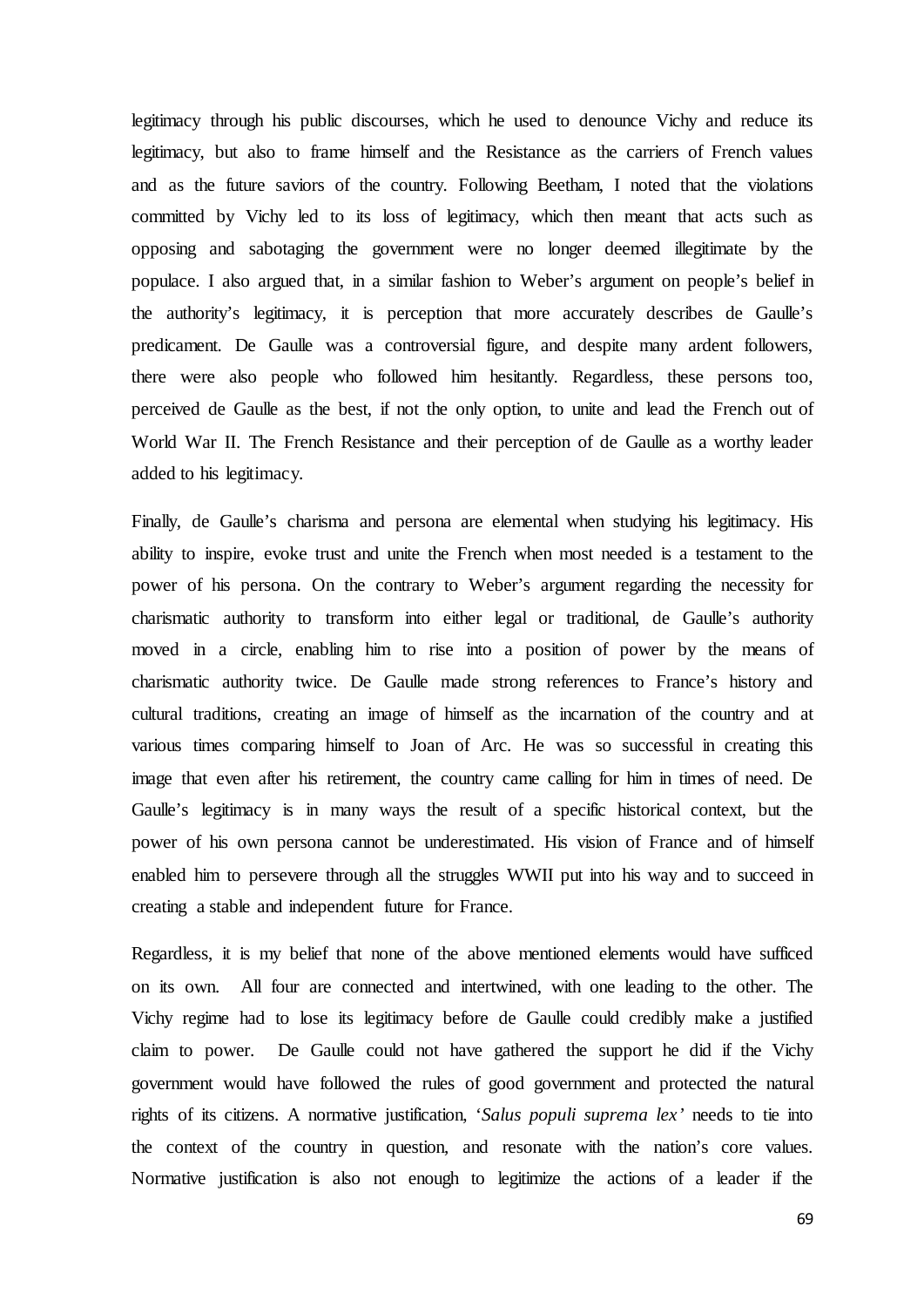populace does not agree with him or does not support his actions. The Resistance was needed to enforce de Gaulle's position, but without being able to frame and tie himself to France's national identity, and had he not been able to provide a normative justification, the Good of France, for his cause, de Gaulle would not have gathered all the legitimacy he did. Charisma enabled de Gaulle to gather supporters and to build such a powerful image of himself, but this image would have been void and would not have lasted as long as it did if de Gaulle had not truly held France's and the French people's best interest as his ultimate goal.

This also raises a question regarding the importance of time; in his situation, is history the only thing that legitimizes de Gaulle? My analysis relies mostly on events that have happened *after* his initial emergence as a leader, or on ones that require a wider historical perspective. How does time evolve into this? In these kind of cases, is it always necessary to take the long term view to judge on actions? I am inclined to believe that had the Allies lost the war or had de Gaulle been unsuccessful in his attempts, despite the noble moral idea, he most likely would not have received any legitimacy. Therefore I do not see a normative justification to suffice on its own. Especially in de Gaulle's case, and following Weber's idea on the necessity for a charismatic leader to succeed in achieving his goals, he had to be successful in his actions to gain legitimacy. Considering his authoritarian tendencies, it may have also been necessary to explore his legitimacy after his death, when any fear of undemocratic or illegal conduct could be truly disregarded. Unlike many other leaders of his time, de Gaulle's rise to power outside democratic processes led for his legitimacy being a more complex matter. His legitimacy is very much tied into a specific historical context, and is in a sense a product of his time. France and its traditions, the violations committed by the Vichy regime and the success of the French Resistance were all imperative elements of his legitimacy. The final and overarching element, however, was de Gaulle and his persona.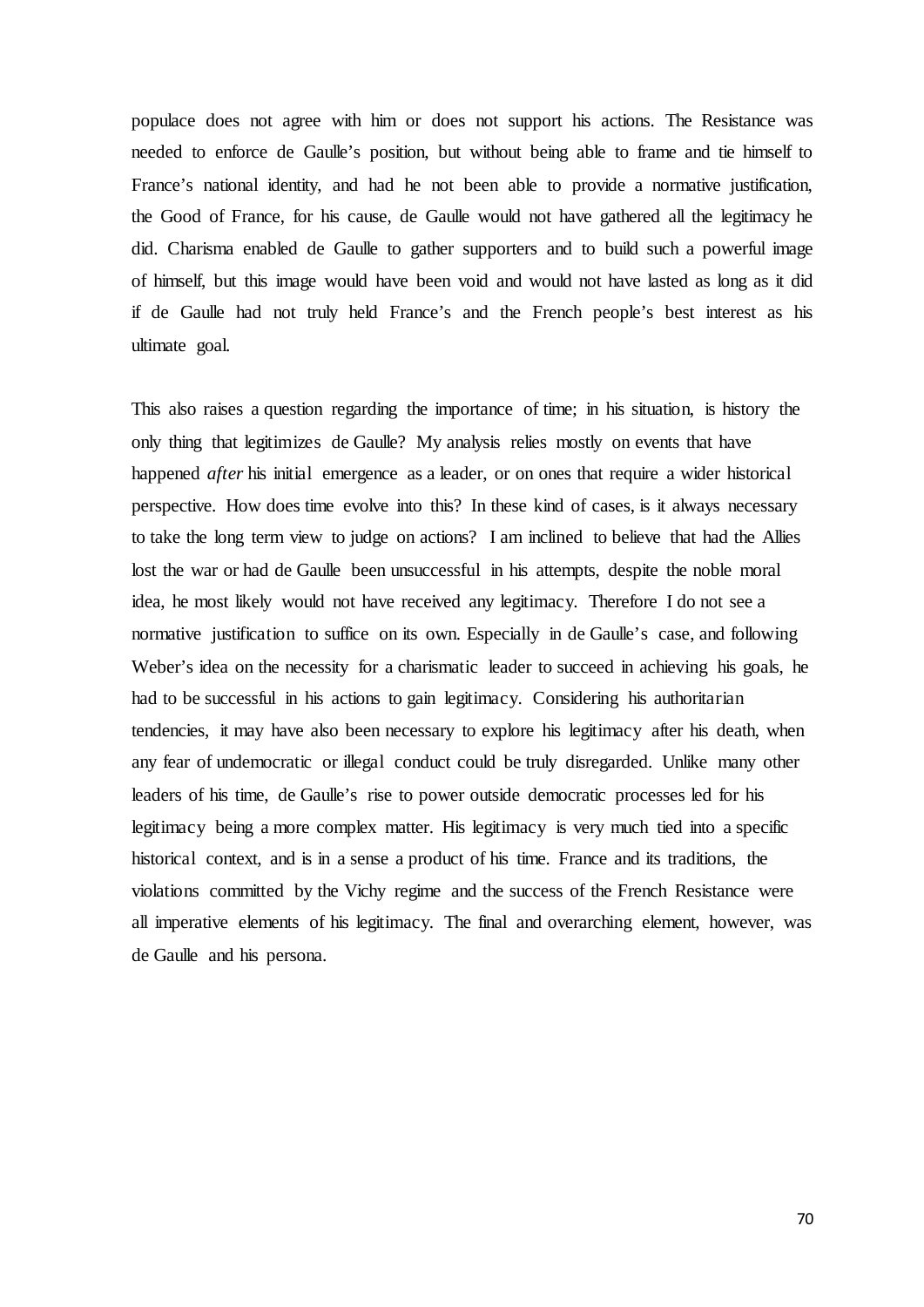## **8. Bibliography**

**Beetham**, David (1991) *The Legitimation of Power.* Basingstoke: Macmillan

**Benford**, Robert D. and Snow, David A. (2000) 'Framing Processes and Social Movements: An Overview and Assessment'. Published in vol. 26, issue 1of the *Annual Review of Sociology*. 611—639

**Berthon**, Simon 'The Allies at War'. Published in *BBC History.* Visited on 10 December 2013 http://www.bbc.co.uk/history/worldwars/wwtwo/allies\_at\_war\_01.shtml

**Cassin**, René 'Vichy or Free France?' Published in the October 1941 issue of *Foreign Affairs.* Visited 13 November 2013 http://www.foreignaffairs.com/articles/70123/renecassin/vichy-or-free-france

**Clague**, Monique (1975) 'Conceptions of Leadership: Charles de Gaulle and Max Weber'. Originally published in *Political Theory*, Vol. 3, No. 4 (November 1975) 423—440.

Visited on 28 January 2014 through http://www.jstor.org/stable/190838

**Cobb**, Matthew (2009) *The Resistance: The French fight against the Nazis*. Great Britain: Simon & Schuster UK Ltd.

**Cogan**, Charles G. *Charles de Gaulle – A Brief Biography with Documents.* Boston: Bedford Books of St. Martin's Press, 1996.

**Coicaud**, Jean-Marc (2002) *Legitimacy and Politics*. Cambridge: The Cambridge University Press

**Conference Presentation: O'Connor**, James 'The Meaning of "Legitimacy" in World Affairs: Does Law + Ethics + Politics = A Just Pragmatism or Mere Politics?' 2007 SGIR conference presentation. Visited on 20 November 2013

http://turin.sgir.eu/uploads/oconnor-legitimacy.pdf

**Dallas**, Gregor (2005) *1945: The War That Never Ended.* The United States: Yale University Press

**Dunn**, John (1982) *The Political Thought of John Locke.* Cambridge: Cambridge University Press

**European Court of Human Rights**: Case of Lehideux and Isorni v. France (55/1997/839/1045). Visited on 17 November 2013

http://hudoc.echr.coe.int/sites/eng/pages/search.aspx?i=001-

58245#{%22itemid%22:[%22001-58245%22]}

**Fenby**, Jonathan (2010) *General Charles de Gaulle and the France he saved.* Great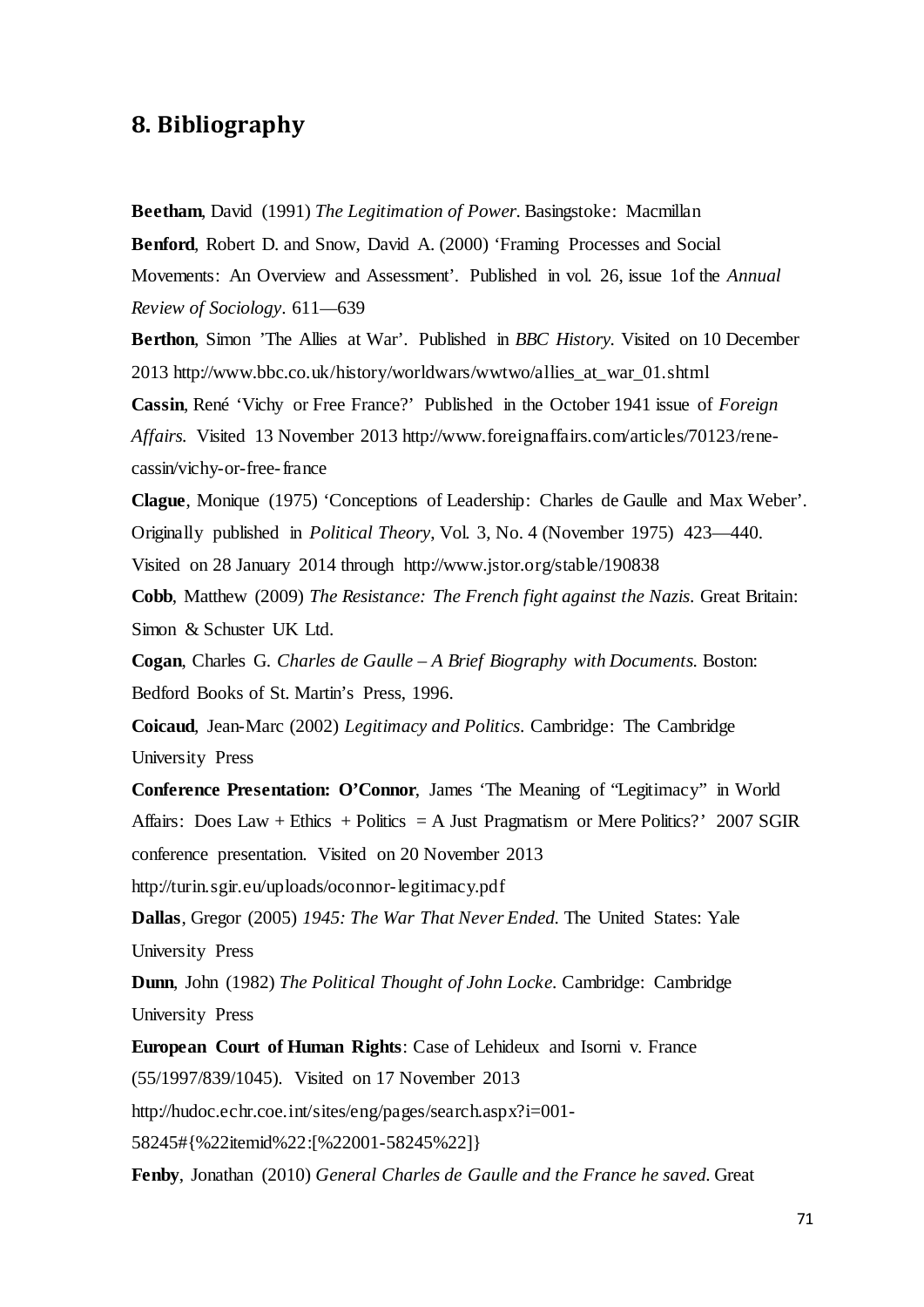Britain: Simon & Schuster

**Fogg**, Shannon L. (2009) *The Politics of Everyday Life in Vichy France*. The United States: The Cambridge University Press

**Gardner**, John William (1990) *On Leadership*. New York: The Free Press

**Gaulle**, Charles de (1970) *Discours et Messages Pendant la guerre 1940*—*1946*. Paris: Librairie Plon

**Gaulle**, Charles de (1954) *Mémoires de Guerre L'Appel (1940*—*1942).* Paris: Librairie Plon

**Gaulle**, Charles de (1998) *The Complete War Memoirs of Charles de Gaulle.* New York: Carroll & Graf Publishers, Inc.

**Goldstone**, Jack A. (2003) 'Bridging Institutionalized and Noninstitutionalized Politics'. Published in *States, Parties and Social Movements*, edited by Goldstone, Jack A. The United States: The Cambridge University Press, 1—24

**Haunss**, Sebastian (2007) 'Challenging Legitimacy: Repertoires of Contention, Political Claims-Making, and Collective Action-Frames'. Published in *Legitimacy in an Age of Global Politics*, edited by Hurrelmann, Achim, Steffen Schneider and Jens Steffek. Basingstoke: Palgrave McMillan, 156—172

**Henley**, Jon 'De Gaulle honored at last'. Published on 10 November 2000 in *the Guardian*. Visited on 10 December 2013 http://www.theguardian.com/world/2000/nov/10/jonhenley **Hänninen**, Sakari (1998) *Missä on tässä?* SoPhi. Saarijärvi: Gummerus.

**Jyväskylän yliopisto, yhteiskuntatieteellinen tiedekunta.** 'Ohjeita pro gradu -tutkielman laatimiseksi'. Visited on 1 February 2014 https://www.jyu.fi/ytk/opiskelu/tutkielma-javalmistuminen/prograduyfi/gradu

**Kissinger**, Henry (1994) *Diplomacy*. New York: Simon & Schuster

**Lacouture**, Jean (1990)*The Rebel*. New York: W.W. Norton & Company, Inc. **Locke**, John (2012) *Second Treatise of Government: The Original Classic Edition.* Printed in Lavergne, TN, the United States. ISBN 978-1-74244-473-4. Kindly note that this classic edition does not contain the usual publisher information. For further information,

please visit http://www.icgtesting.com/.

**Mauriac**, Claude (1970) *Un autre de Gaulle: Journal 1944-1954*. Paris: Hachette **Moots**, Glenn and Forster, Greg 'Salus Populi Suprema Lex'. Published in the *Perspectives on Political Science* 39, no. 1 (2010) :35—45.Visited through http://web.ebscohost.com.

**Paxton**, Robert O. *Vichy France: Old Guard and New Order, 1940-1944* (1972) New